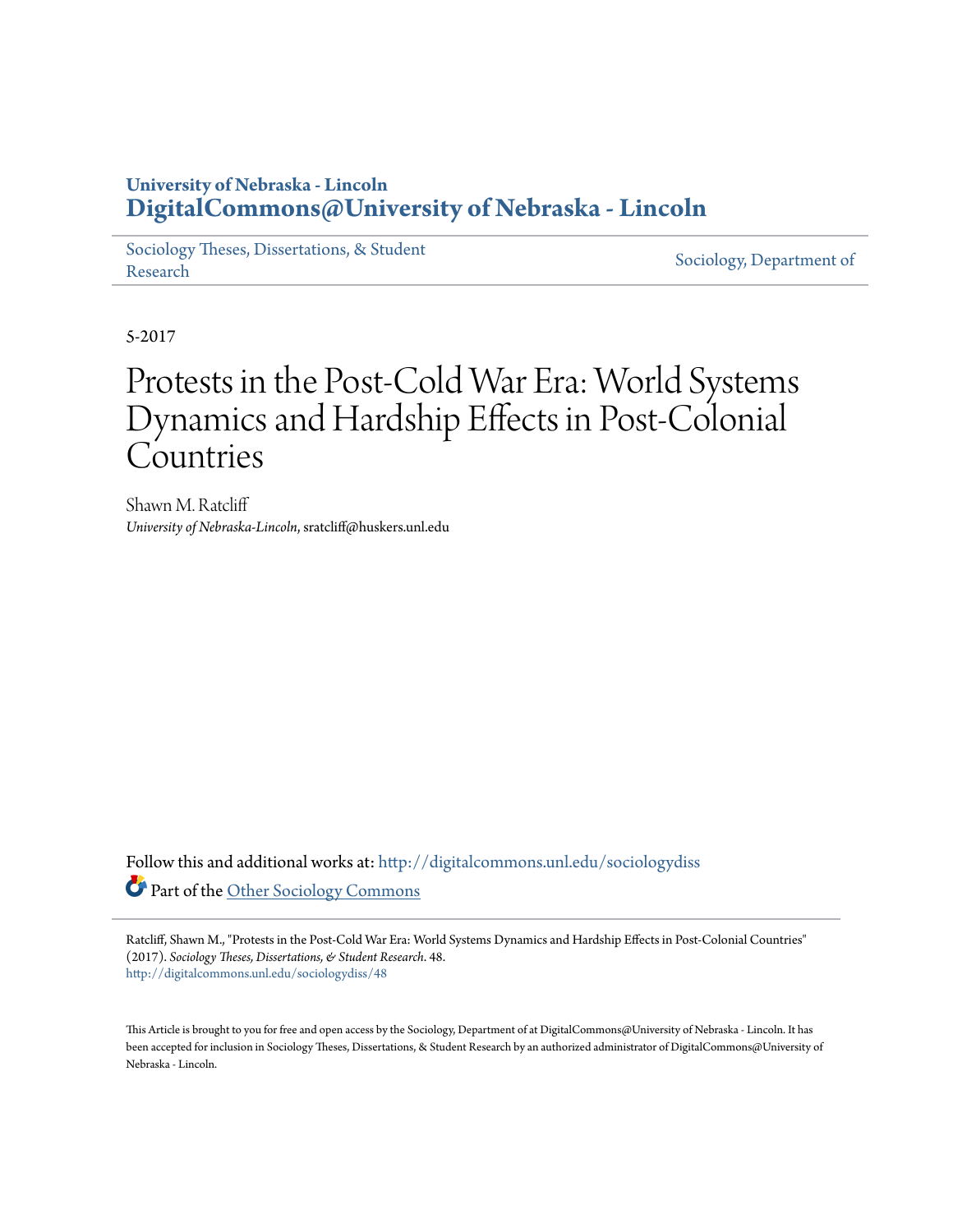## PROTEST IN THE POST-COLD WAR ERA: WORLD SYTEMS DYNAMICS AND HARDSHIP EFFECTS IN POST-COLONIAL COUNTRIES

by

Shawn M. Ratcliff

### A THESIS

Presented to the Faculty of

The Graduate College at the University of Nebraska

In Partial Fulfillment of Requirements

For the Degree of Master of Arts

Major: Sociology

Under the Supervision of Professor Regina Werum

Lincoln, NE

May, 2017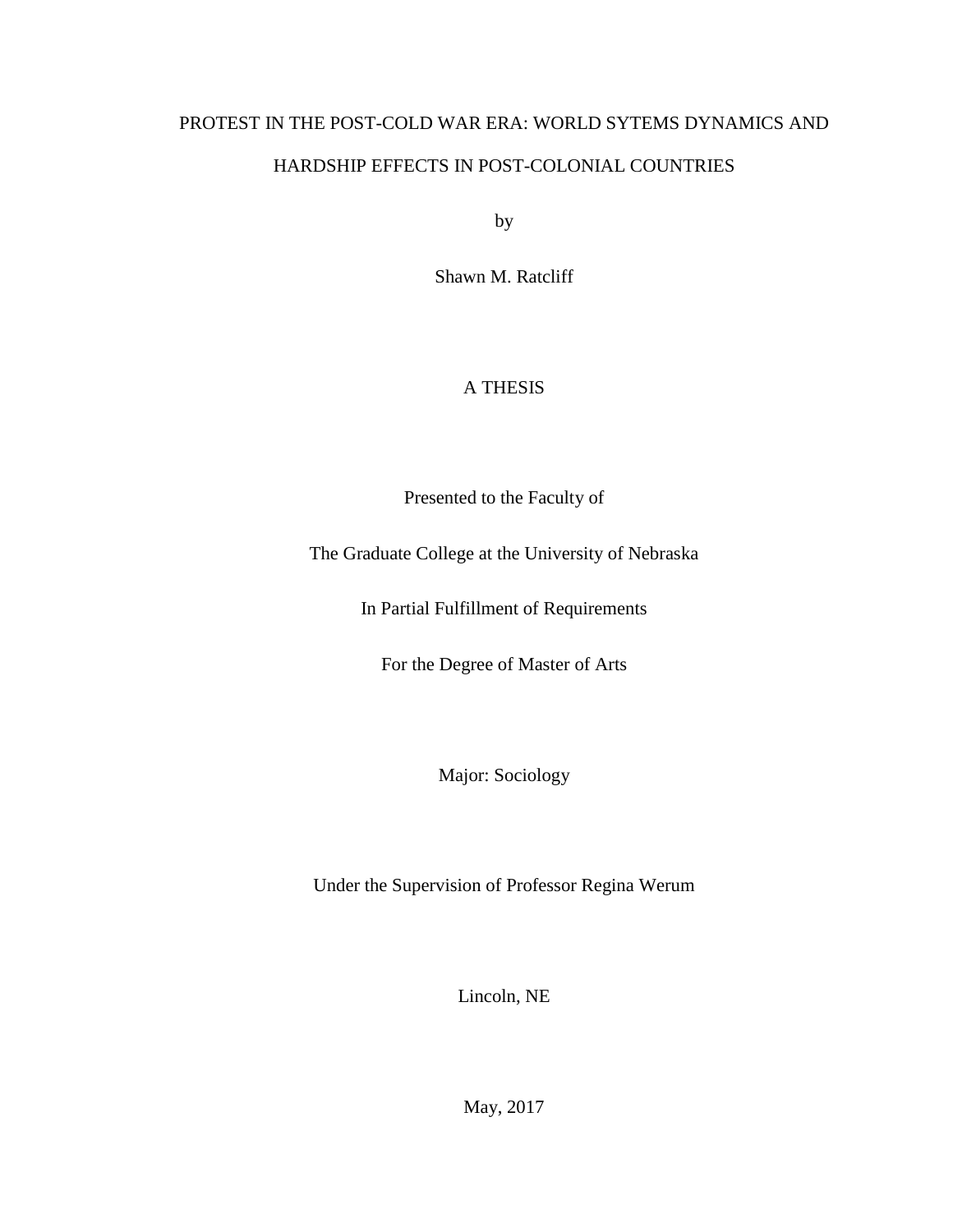## PROTEST IN THE POST-COLD WAR ERA: WORLD SYSTEMS DYNAMICS AND HARDSHIP EFFECTS IN POST-COLONIAL COUNTRIES

Shawn M. Ratcliff, M.A.

University of Nebraska, 2017

Advisor: Dr. Regina Werum

In this thesis, I explore the determinants of protests across 15 post-colonial countries from 1990 to 2010. Specifically, I investigate the direct and mediating impact of global economic dynamics and hardships experienced by populations in these countries. To that end, I employ world systems theory as well as relative deprivation and political opportunity theories. Analyses employ pooled-time series analysis based on national-level data from the Global Database of Events, Language, and Tone (GDELT), as well as data from the World Bank and the Polity IV project, which provide insight into the role of world systems dynamics on social unrest. Analyses demonstrate a strong direct, yet nonlinear, impact of world systems indicators on levels of protest. In contrast, the direct effect of hardships on protests suggests a more complex relationship. Male labor force participation rate appears to be the only measure to partially mediate between world systems indicators and protests. Importantly, I find evidence that the effects of hardship indicators on protest are strongly non-linear. For example, while female labor force participation was not significant in the full linear model, non-linear results indicate a U-shape relationship with protests. While complex, results indicate global economic indicators and hardships are predictive of protests, even after controlling for political opportunities. These findings do not undermine political opportunity explanations,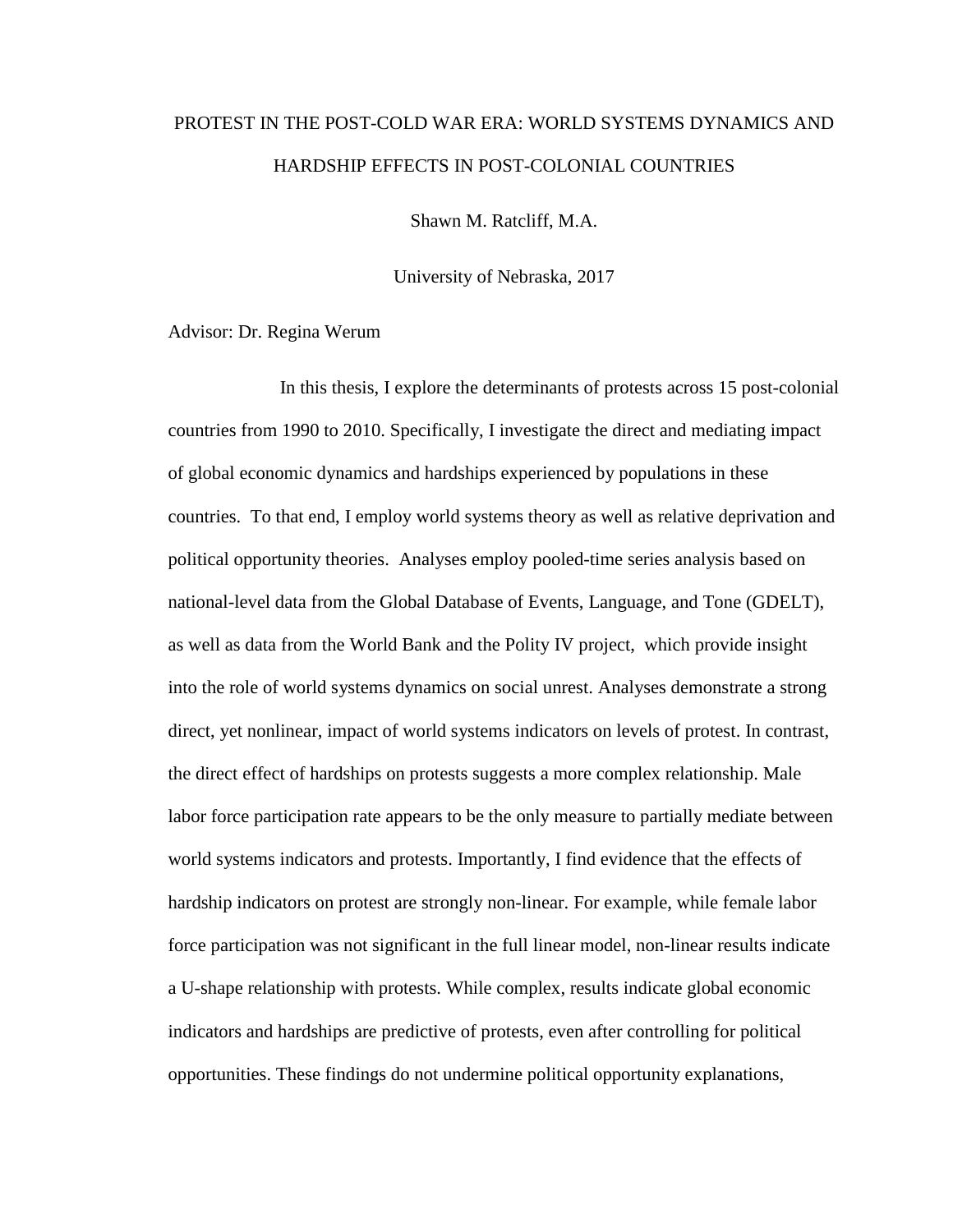however they do indicate research has underestimated the importance of quality of life measures as a driver for protests.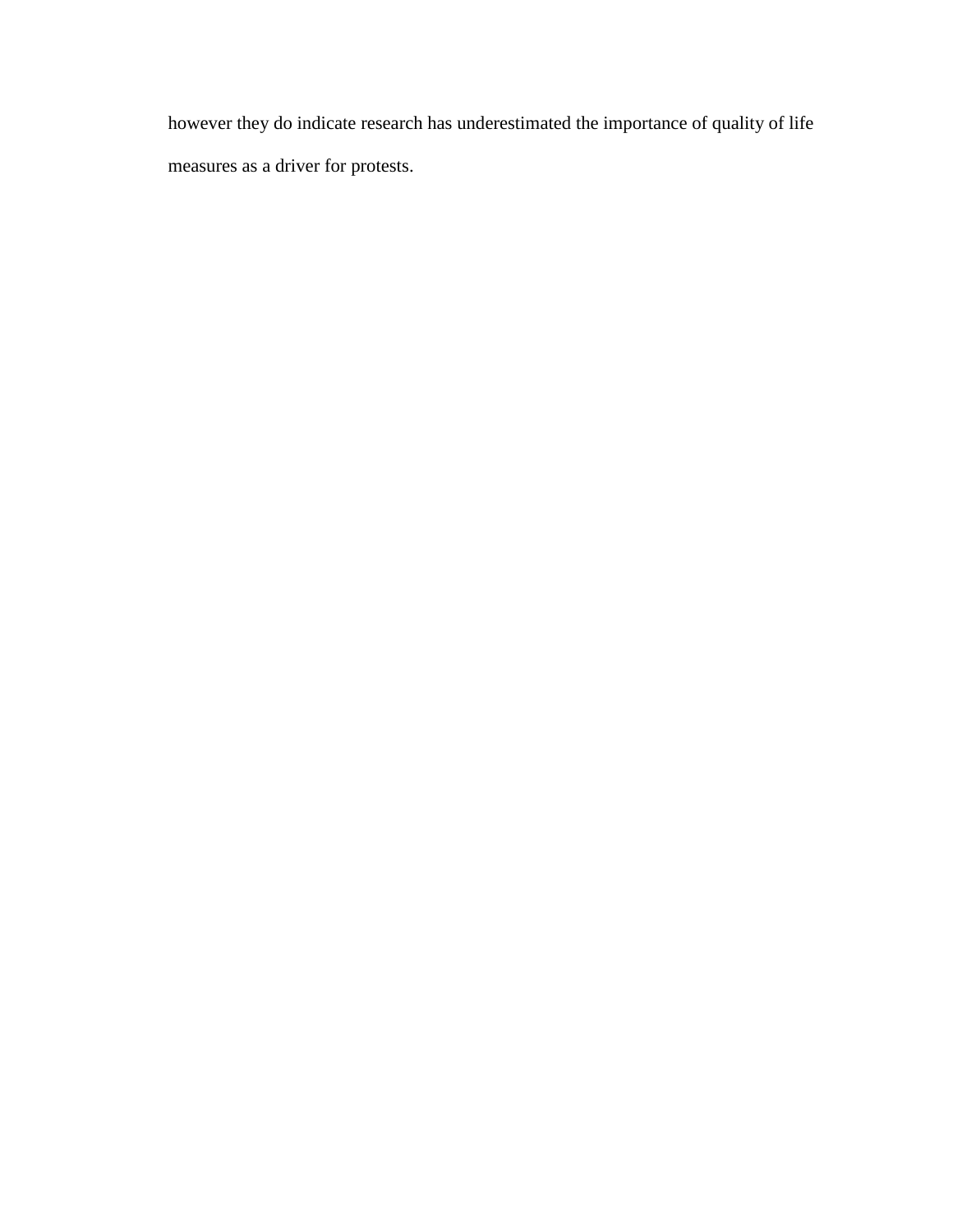#### **Introduction**

When considering social unrest, a variety of events can be considered including, but not limited to, riots, violence perpetrated by the state, and protests. While more specific than social unrest, yet still broad in definition, protests function through a collective dissent regarding certain issues that arise (Schrodt 2012). Protests are unique regarding whom they target (e.g., government entities, religious groups) and whether or not violence ensues. Explanations regarding the rise of protests have taken many forms over the past six decades, with some scholars positing the rise is based in more psychological phenomenon (Gurr 1970) and building to explanations regarding windows of opportunity (McAdam 1982). While contemporary research focuses on how protests affect changes in policy and other political outcomes (Amenta, Caen, Chiarello, and Su 2010), explanations of how social unrest unfolds on a global scale have fallen short. In an attempt to fill the void, this thesis asks under what conditions do social protests occur and to what extent does global level economics and quality of life shape this relationship.

To better understand how global level dynamics and quality of life affect protests, two major theoretical frameworks are employed, world systems theory and relative deprivation theory. World systems theory focuses on global level dynamics; specifically how international economic factors affect a number of different outcomes, including protests (Smith and Weist 2012). Alternatively, relative deprivation theory uses grievances (Gurr 1970; McVeigh 2009) and measures of national-level raw materials (e.g., hardships) (Shefner, Rowland, and Pasdirtz 2015) to understand the rise of social movement activity, such as protests. Contemporary social movement research focuses on political opportunity explanations, however the development of political opportunity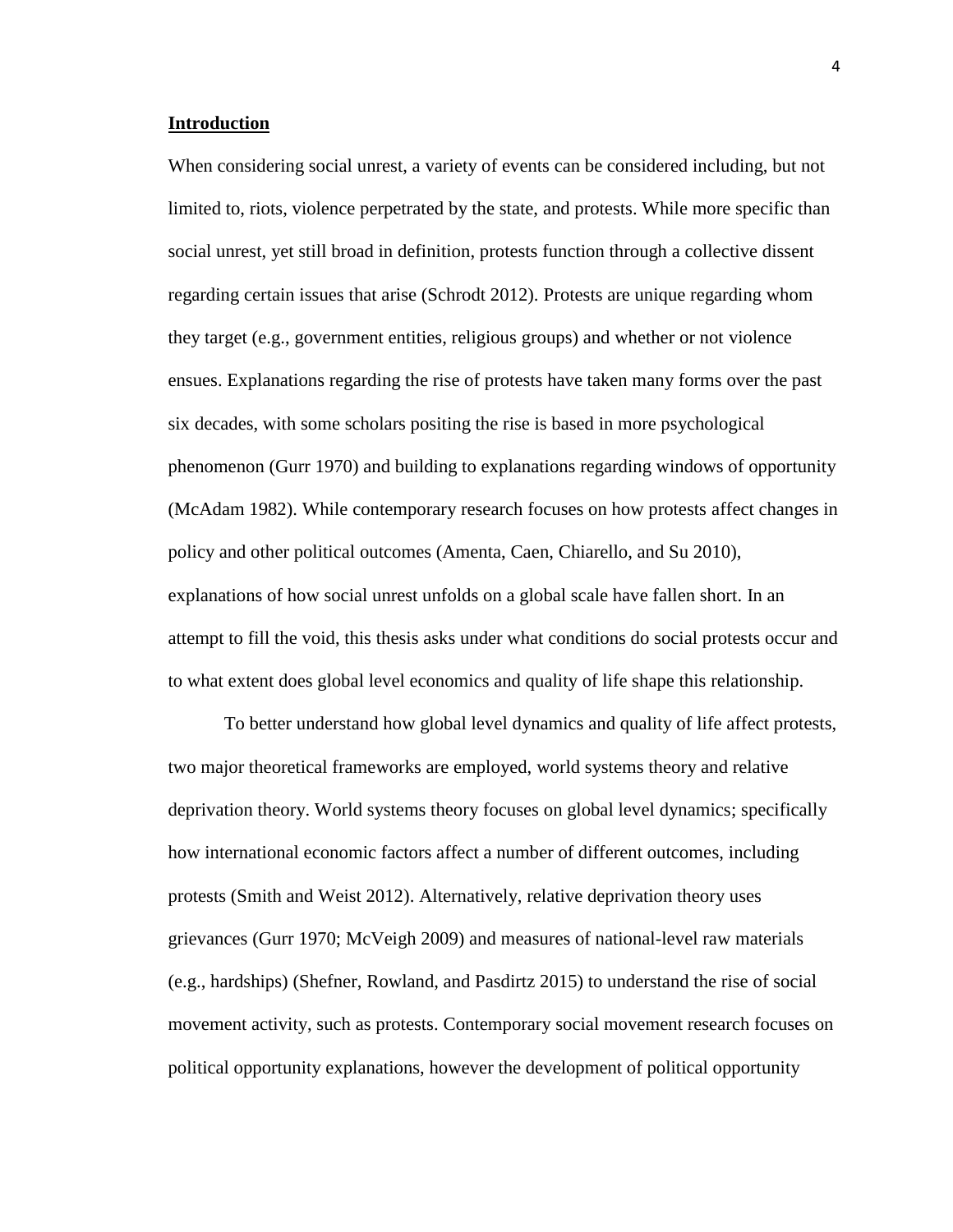focused on western industrialized democracies and research has focused on countries with similar characteristics (Kitschelt 1986). Therefore, by reintroducing relative deprivation concepts into social movement research, political opportunity measures are controlled for. The approach of this thesis broadens the scope of countries in which these relationships are generalizable, and tests the validity of both political opportunity explanations and relative deprivation theory in a diverse sample of countries. Figure 1 depicts the theoretical model, indicating an understanding of how global level dynamics shape protests directly, yet these global dynamics work through national-level hardships.

-------------Insert Figure 1 Here--------------

By better understanding the conditions that spur protest events, research will better validate and utilize political opportunity explanations, as well as relative deprivation theory. Replication and generalization are cornerstones to research; therefore this thesis provides insight into these necessary components. This not only benefits research, but also helps inform future global level initiatives to decrease broad social unrest. Understanding key predictors of protests helps to identify areas of focus for organizations that seek to decrease unrest, and increase the global population's quality of life.

#### *Historical Background*

Major shifts in history have been shown to affect economics and hierarchical power relations in a global context. The British Empire is one of the largest and longeststanding empires in recent history, whose impact continues to shape the world-economic standing and politico-legal infrastructure of many countries around the world. Length and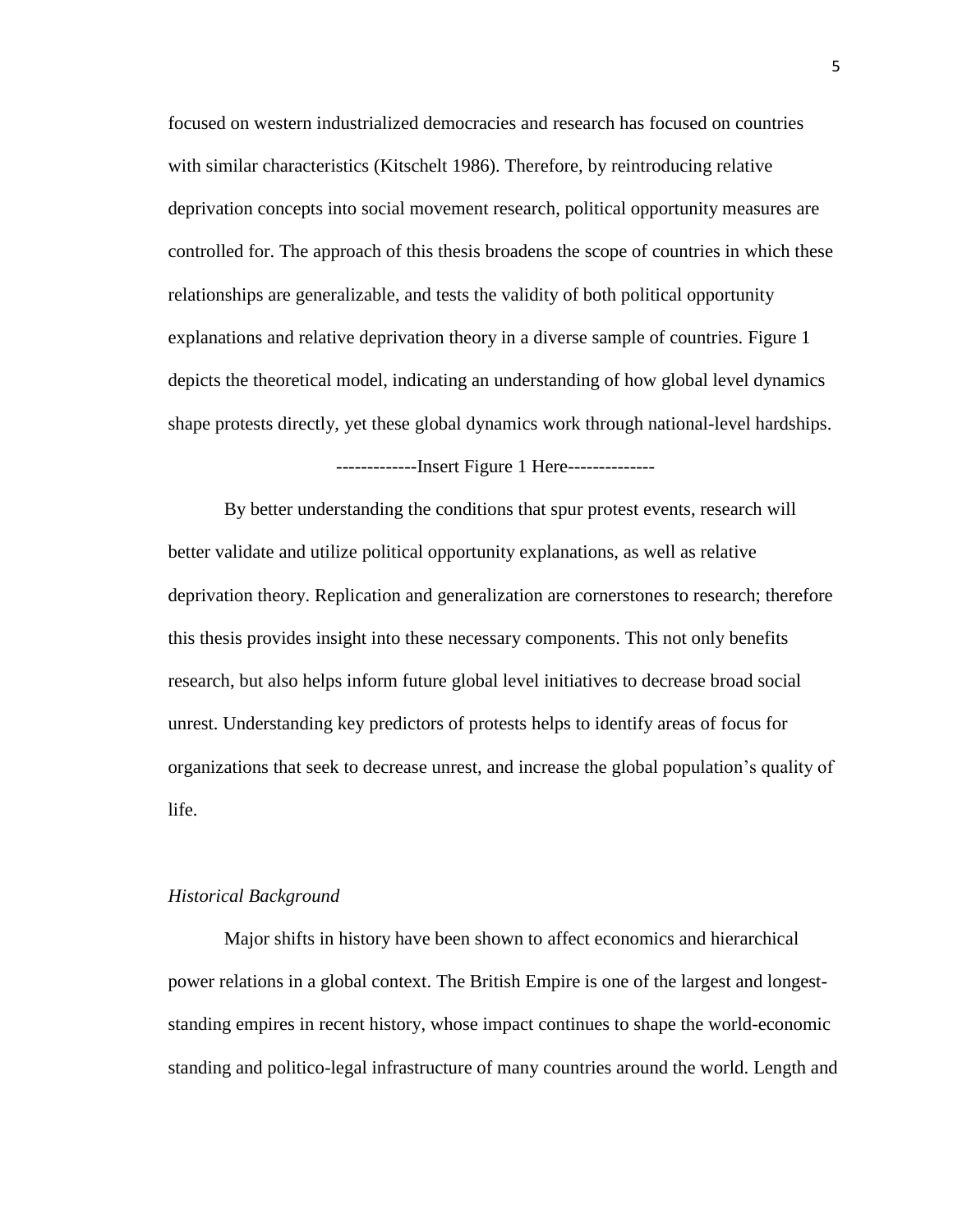strength of colonial rule also affect the access to resources a country has, as well as its position within the world economy (Ziltener and Kunzler 2013). Colonial rule was an intricate mechanism in the formation of the capitalist world economy, influencing the exploitation of poorer countries via countries that were more economically affluent and militarily advanced at the time of colonization (Sanderson 2005). These well-established effects of colonialism create a need to control for possible confounding historical processes, which is done using a sample of countries that were historically part of the British Empire, varying in timing of colonization and de-colonization.

While the legacy of British colonial rule has played an influential role in many countries, the global economy also experienced dramatic shifts at the beginning, as well as the end, of the Cold War. Over the course of the Cold War period, the integration of countries into the global economy shifted with the declination of some major superpowers (i.e., United States), influencing international trade and economics (Gaddis 1992). Some have argued that the end of the Cold War marked the decline of United States global hegemony and the beginning of capitalism becoming a truly global historical system (Wallerstein 1993). With the Cold War marking a shift in global dynamics, this thesis focuses on the post-Cold War Era. Using a sample of countries with a shared colonial history, I seek to explore how the modern world system helps to inform the rise of protest.

#### **Literature Review**

*World-Systems Theory*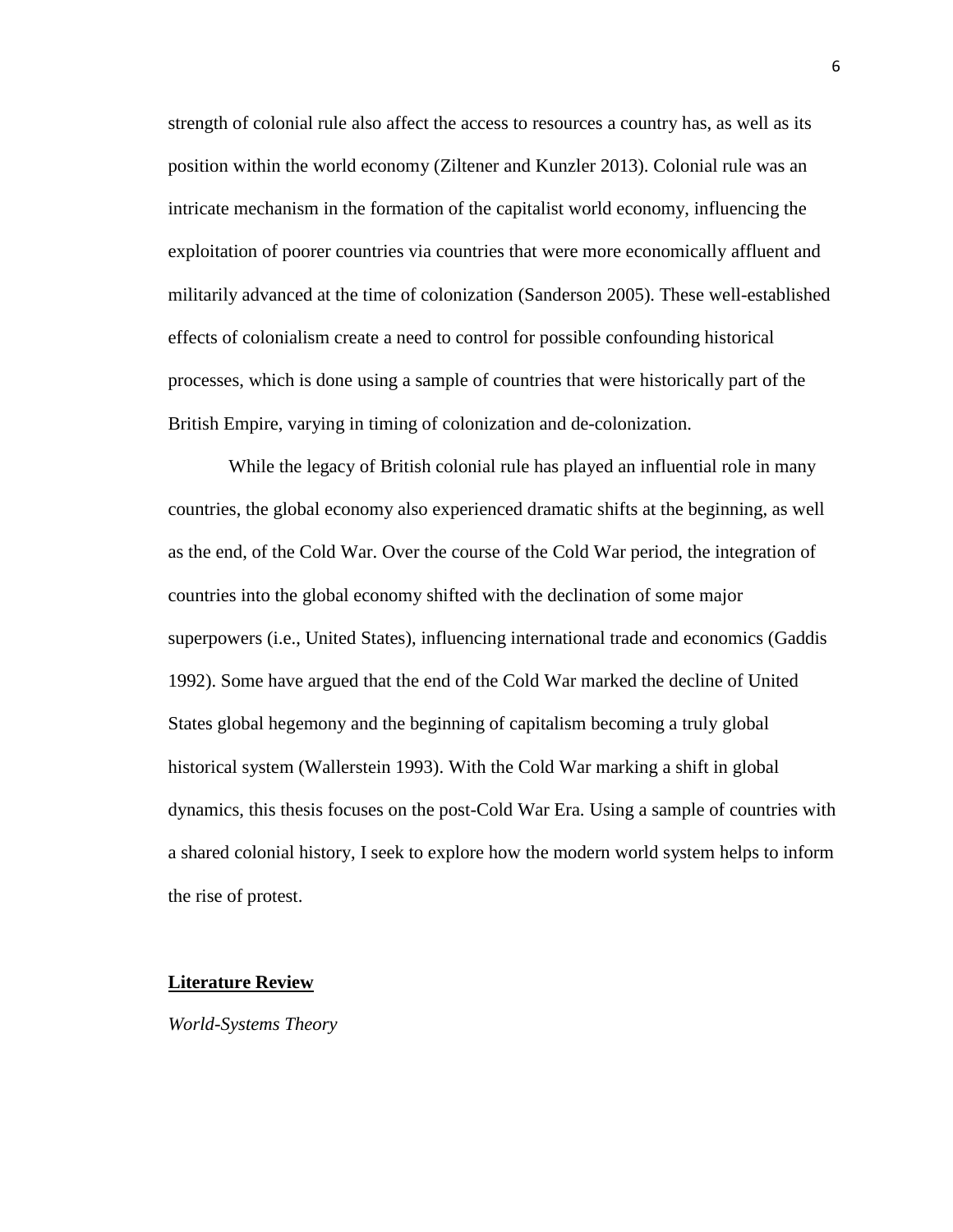World systems theory grew out of responses to modernization theories, specifically their lack of consideration for structural factors in understanding how countries transition from "traditional" to "modern" societies (Chirot and Hall 1982). It postulates that the division of labor develops from a world-economic perspective where capitalism perpetuates a global cycle of inequality, influencing multiple facets of international relations. As industrialization spread, some countries developed quickly therefore increasing their ability to engage in the world economy, however other countries industrialized slowly exacerbating a rise in global power hierarchies/inequalities (Olzak 1983; Amin 1993). Originally, world systems theory classified countries as either part of the core, indicating a centralized governmental power (strong government) and world-economic position, or as part of the periphery, affected by exploitation of resources and labor, and lack of a strong government (Wallerstein 1974). However, this original classification shifted with the introduction of semi-peripheral countries into the theoretical framework, a technical term applied to countries that have a combination of characteristics related to both core and peripheral countries (Wallerstein 1979). Semi-peripheral countries are unique in their position due to an overdevelopment of government entities (i.e., strong government) compared to their economic position, operating as a periphery country in terms of economic dependency on other countries for supplies (Billings and Scott 1994). Countries rarely, yet do, transition from one category to another, meaning these positions rarely change and offer limited mobility at the national level. Limiting the capability for peripheral countries to move through the world economy, core countries exploit peripheral countries' cheap labor (Emmanuel 1972; Raffer 1987); this limits the ability for peripheral countries to move through the ranks of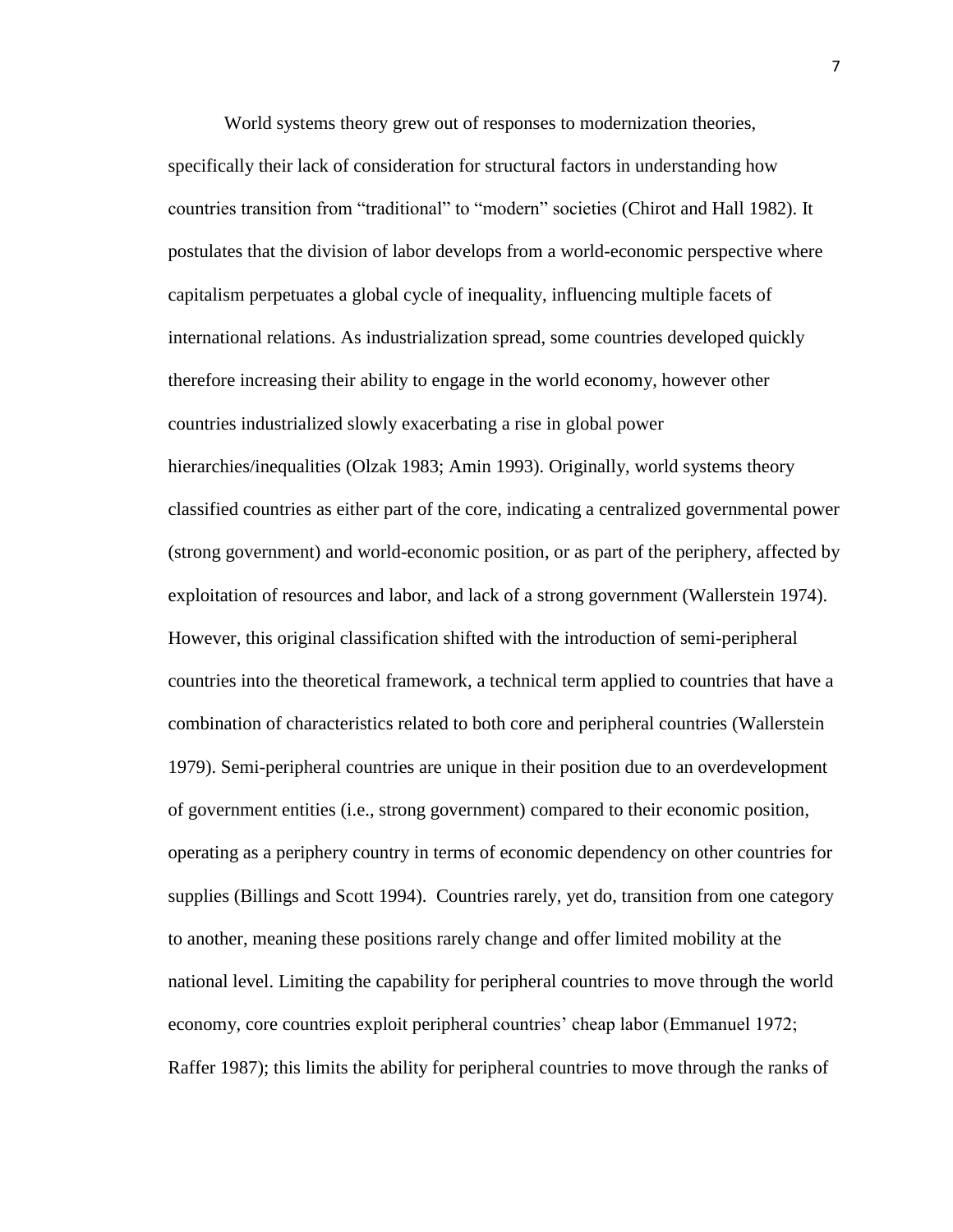the world economy or improve infrastructure (Petras and Brill 1986; Chase-Dunn and Grimes 1995).

Theoretically, country categorization based off economic position is consistent, however definitions of the "world-system" vary. Wallerstein (1974:347) defines the world system as the, "territorial division of labor in which the production and exchange of basic goods and raw materials is necessary for the everyday life of its inhabitants." Building on Wallerstein's work, growth in world systems research has led to alternative definitions. Frank and Gills (1993), for instance, define the world system as the transfer or exchange of economic surplus as a fundamental criterion for participation in the global economy. Chase-Dunn and Hall (1997:7), however, define the world system as "intersocietal networks in which the interactions are important for the reproduction of internal structures." Chase-Dunn and Hall's (1997) contribution introduces the notion that local, regional, and national structures have interconnected relationships mirroring the international world system. For the purpose of this thesis, I focus on the definition provided by Wallerstein (1974), specifically the production and exchange of basic goods.

So how is world systems position related to protests? While the theoretical classifications (core, periphery, and semi-periphery) are well-defined, multiple measures have been used to conceptualize a country's location in the world system. Gross National Product (GNP) has been used as a measure of location due to its reflection of production levels (Arrighi and Drangel 1986; Korzeniewicz and Martin 1994). Terlouw (1992) used GNP, Gross Domestic Product (GDP), and four other measures to gauge core and peripheral locations in the world system. Generally, as a country's GDP increases or their economy experiences an exogenous shock (i.e., economic depression), levels of social

8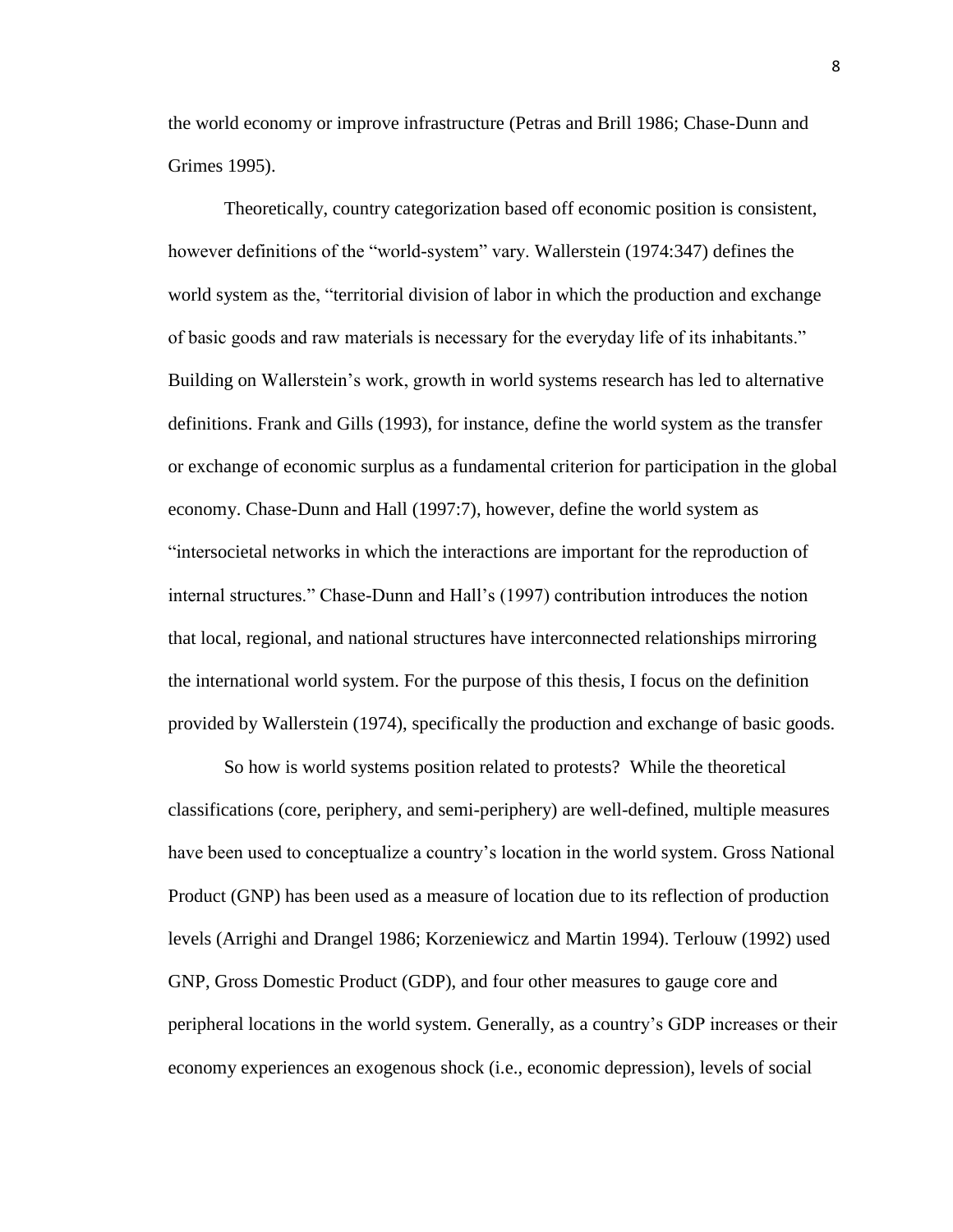unrest also increase (Holmes, Gutiérrez De Piñeres, and Curtin 2007). Economists, however, have long used a measure of "terms of trade" to analyze engagement in the world economy. Terms of trade represents a country's ability to provide goods for others (exportations) and self-supply instead of outsourcing for materials (importations) (Svensson and Razin 1983; Idrisov, Ponomarev, and Sinelnikov-Murylev 2015). Easterly et al. (1993) found that a country's higher rate of exports to imports (terms of trade) was associated with an increase in economic growth, such as increases in GDP. Although there are no set measures of world systems dynamics, GDP and terms of trade tap into central components of world systems theory regarding production and economic capabilities.

World systems dynamics have the capability to shape not only economic growth, but also socio-political outcomes. Scholars have established that known world systems dynamics affect a range of outcomes, such as religious movement (Billings and Scott 1994), ethnic mobilization (Olzak 1983), anti-systemic movements (Arrighi, Hopkins, Wallerstein, and Veechi 1989), and even austerity protests (Smith and Weist 2012; Wallerstein 1990). Focusing on specific types of social unrest, however, prevents the generalization of findings to a more global context. I seek to expand on the aforementioned work by using a general measure of social unrest (e.g, protests) as the outcome of interest. While research has shown a relationship between certain economic predictors, specifically GDP, and social unrest, other measures of global level economics, logically speaking, should follow a similar relationship. By employing multiple measures of global level economics, I posit relationships should be similar to those observed between GDP and socio-political outcomes. However, some research indicates that these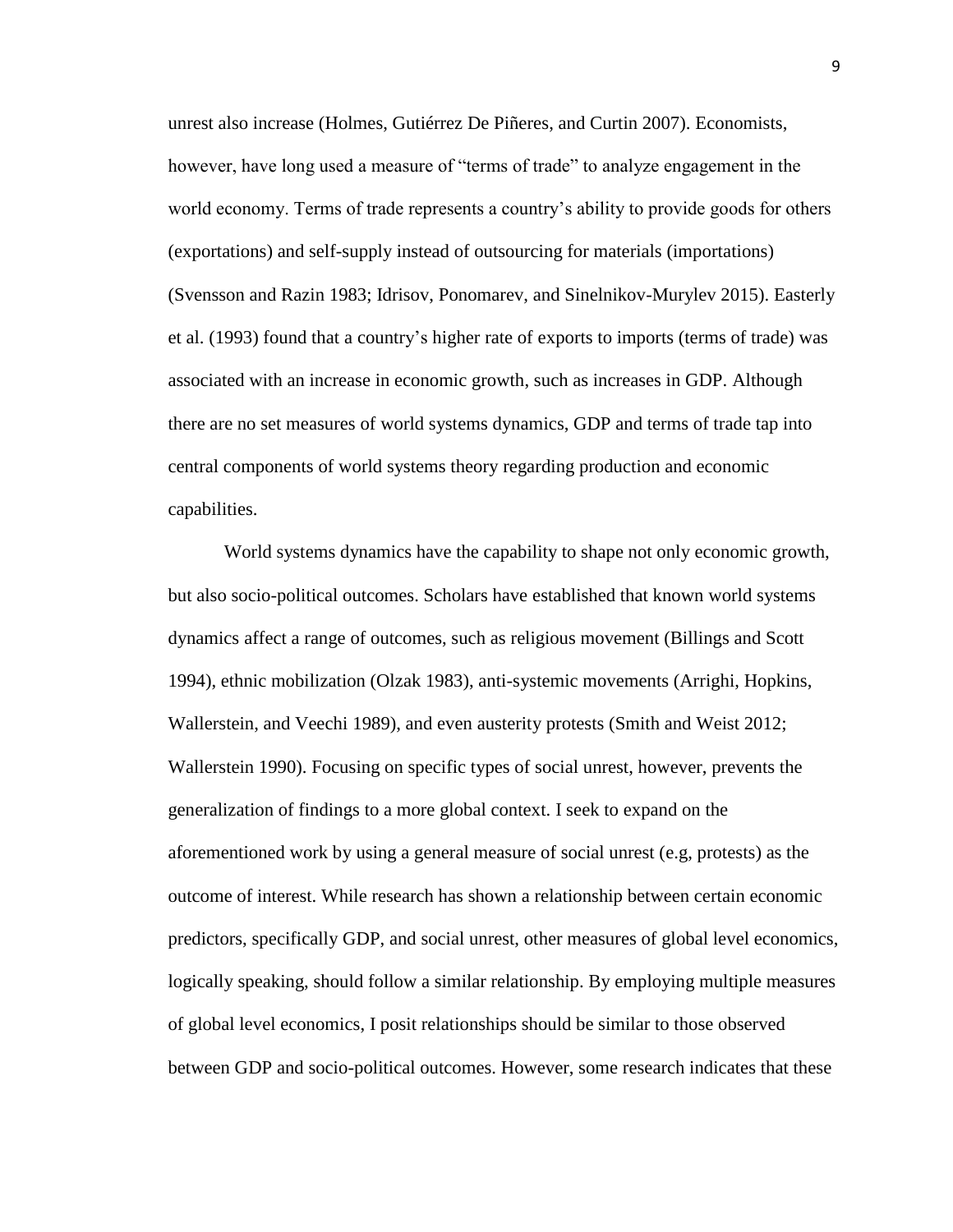positive relationships may actually be nonlinear, with semi-peripheral countries (i.e., countries whose status is in flux) experiencing disproportional rates of unrest (Kwon, Reese, and Anatram 2008). It is here that I situate my first set of hypotheses.

H1a: Countries with higher GDP and higher terms of trade will be associated with increased rates of social unrest.

H1b: The relationship between both world systems indicators (GDP and terms of trade) and the outcome of interest will be nonlinear, specifically core and periphery countries will be associated with decreased rates of social unrest.

#### *Social Movement Theory*

While world systems theory provides insight into the impact of economic dynamics on protests, social movement theories offer a unique perspective on factors beyond economics that affect protest activity. Social movement theories have shifted focus over the past six decades from a more psychological, or grievance-based approach, to the impact of politics, culture, and emotions on protest (McAdam 1982; Goodwin and Jasper 1999; Polletta and Jasper 2001). Gurr's (1970) relative deprivation theory focused on the role of collectively experienced grievances, or the perception of a gap between what a group believes they should have compared to others around them. Focusing on feelings of economic deprivation, relative deprivation analyzes collective discontent (Gurr 1968, 1970; Feierabend, Feierabend, and Gurr 1972). Relative deprivation scholars have used political inequality (Moore 1978), rapid social change (Piven and Cloward 1977), and even inequality in land ownership (Muller and Sigelson 1987) to gauge perceptual injustice and subsequent collective action events. Critics of relative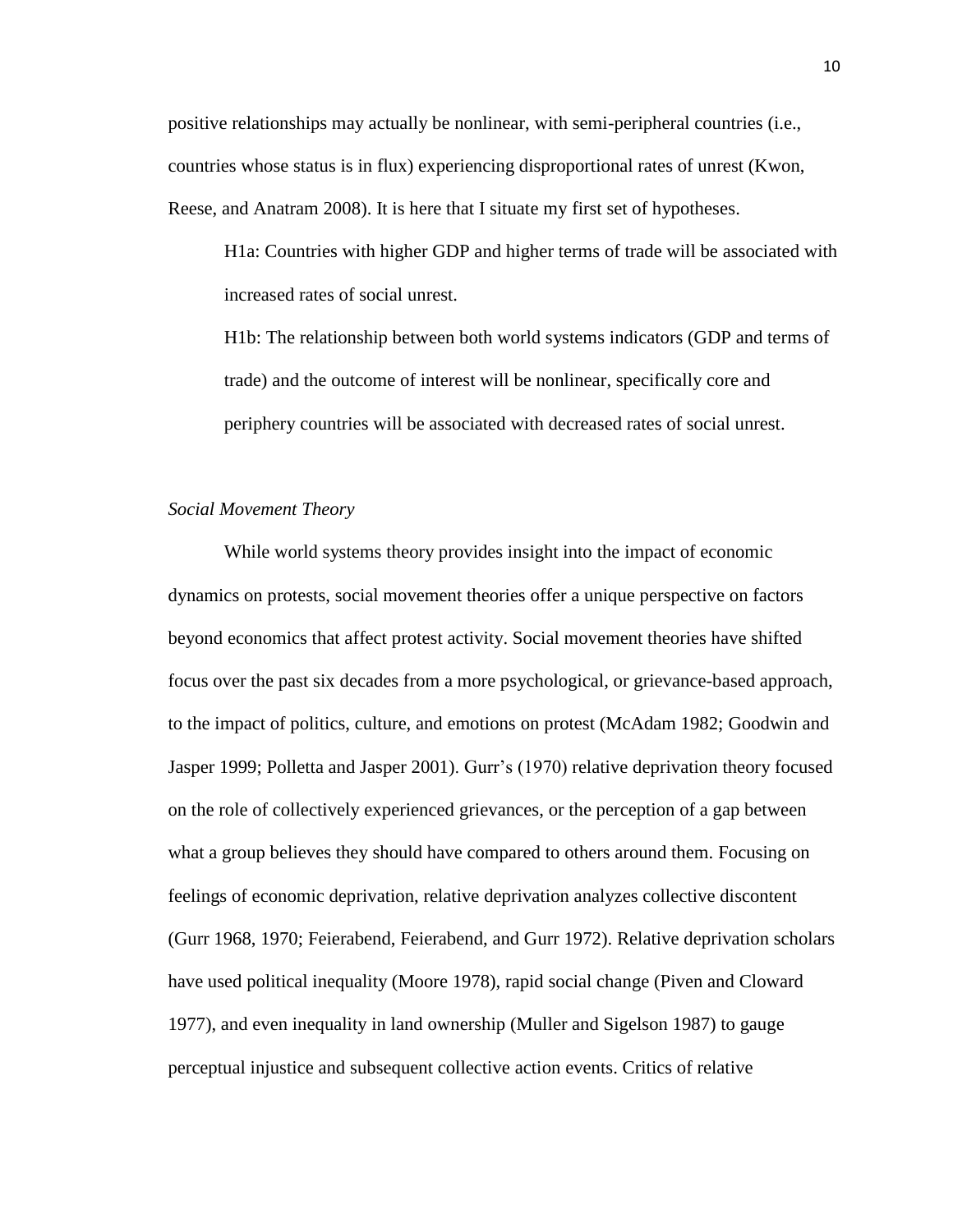deprivation theory have argued that the theory is too vague to be adequately tested (Zimmermann 1983), that the perception of inequality is an assumed cause for collective action (Jenkins and Parrow 1977; Oberschall 1993), and that overly psychological applications of the theory make inaccurate assumptions about the causes of social unrest (Snyder and Tilly 1972; Tilly 1975).

The 1970s critiques of relative deprivation theory led researchers towards a more structural understanding of what causes collective action. Specifically, researchers began to explore the role of social movement organizations (SMOs) gaining access to resources allowing for successful collective action, also known as resource mobilization theory. McCarthy and Zald (1973) find that increases in funding opportunities led to increased protest activity in the 1960s. Similarly, other scholars established when SMOs for the Farm Worker's Movement experienced increases in funding; the movement experienced increased success rates (Jenkins and Parrow 1977). Critics of resource mobilization theory, however, state that it lacks generalizability to broader social movements because most research using this frame has focused on specific movements and their outcomes (McAdam 1982).

Since the 1980's, political opportunity explanations, in many ways, have become the reigning paradigm regarding contemporary social movement research. Scholars have recognized the role of resources in developing collective action for many years (Gamson 1975), but more recently have stressed the importance of windows of opportunity in political and cultural spheres (McAdam 1982; McAdam, Zald, and McCarthy 1996; Tarrow 1998). The operationalization and explicit definition of political opportunities is key to adequately utilizing theories of political opportunity (Meyer and Minkoff 2004;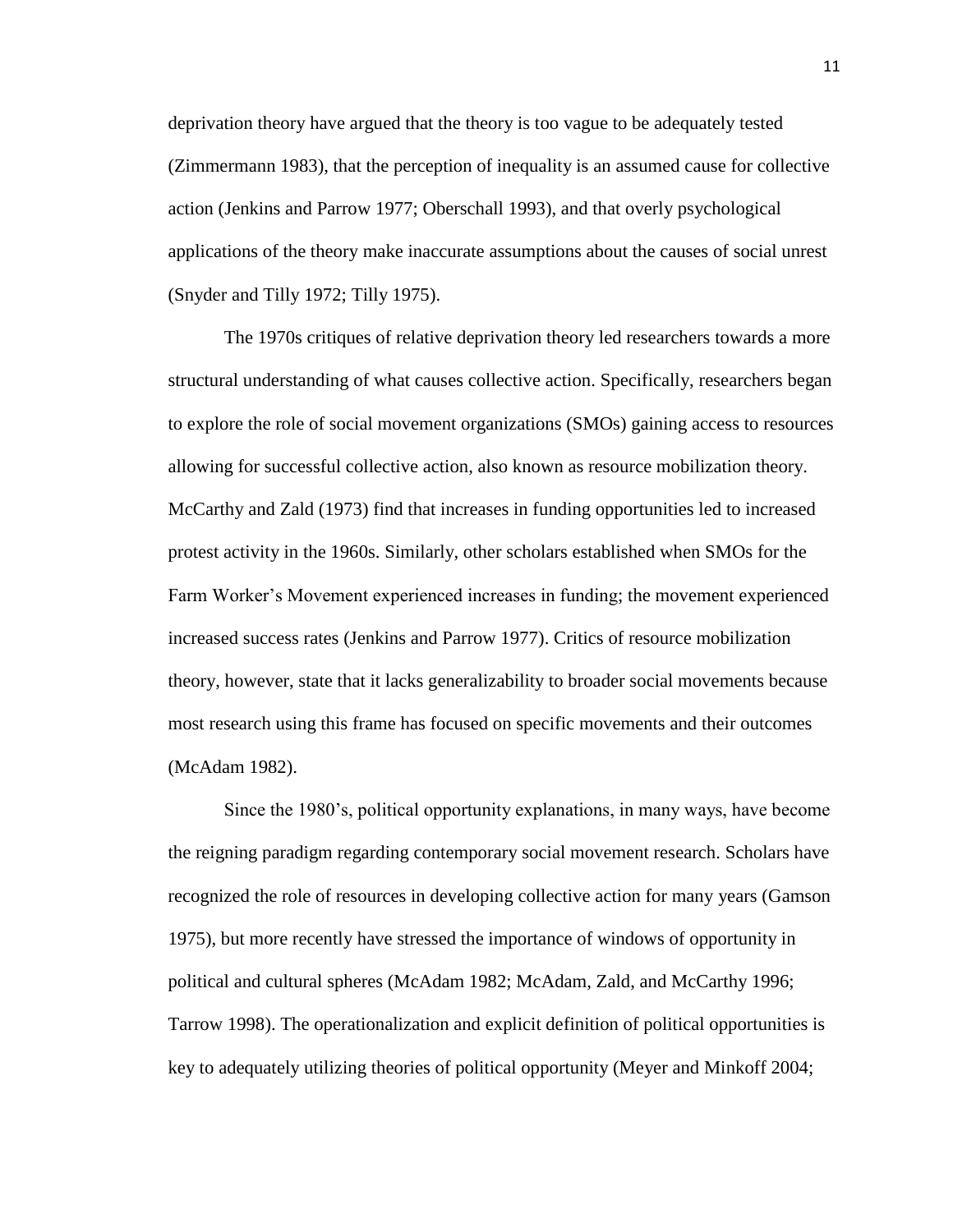Meyer 2004). Tarrow (1995:19-20) posits that political opportunities are, "dimensions of the political struggle that encourages people to engage in contentious politics". While still broadly defined, other scholars have operationalized political opportunities as support of a movement through government allies (Faupel and Werum 2011), the declination of major political parties (Tarrow 2011), as well as the shaping of social conditions to foster protest emergence (Tarrow 1998).

Similarly, Amenta, Carruthers, and Zylan's (1992) political mediation model critiques prior political opportunity research which focuses on movement organization and action on social movement outcomes, positing political opportunity acts as a pivotal, mediating factor of movement success. Direct effects of political opportunities are foundational to political opportunity theory, however political mediation models suggest SMOs and their actions are mediated through political context to achieve success (or failure) (Soule and Olzak 2004; Amenta, Caren, and Olasky 2005). In recent decades, scholarly fixation with political opportunities has meant that inequality as a cause of mobilization/unrest has seen little attention (Snyder and Tilly 1972; Useem 1998). Similarly, much international social movement research focuses on political opportunity explanations (Moghadam and Gheytanchi 2010). For example, Kitschelt (1986) uses comparative analysis to understand political opportunities and anti-nuclear movements. Thus, it is here that I make a contribution with the current work.

Hardships, or deprivation of raw materials (i.e., employment and educational opportunities), measure a previous theoretical framework regarding social movements (relative deprivation theory). Only in recent years has social movement research seen a resurgence of relative deprivation, refocusing on the role of inequalities as possible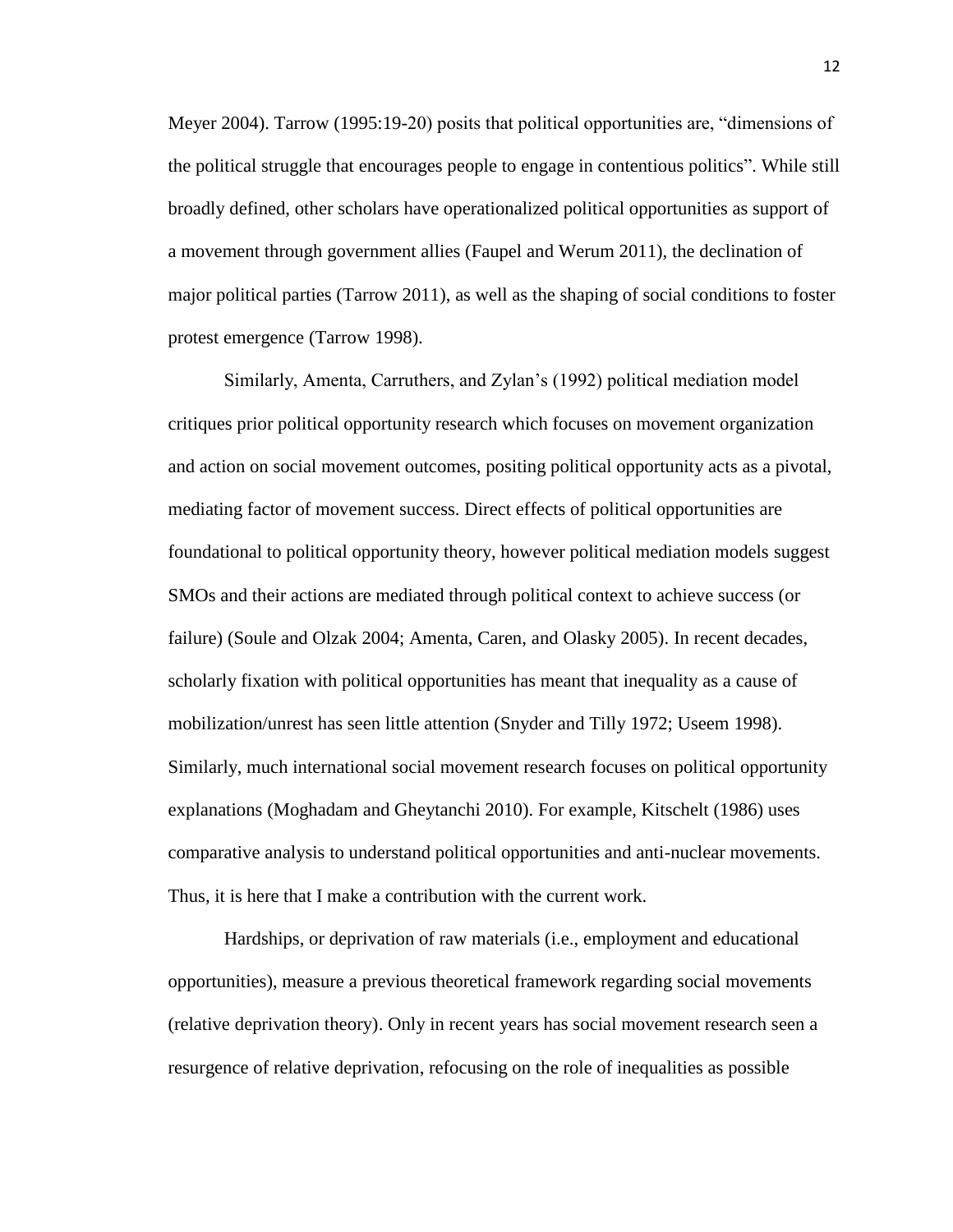predictors. Van Dyke and Soule (2002) reintroduce grievances into social movement research by understanding the role of group threat in the rise of militia groups in the United States. Expanding upon this reintroduction, McVeigh (2009) finds that the declination of economic affluence for urban, white individuals in the United States led to increased numbers of, and protests by, the Ku Klux Klan and right-wing groups. Building off of McVeigh's (2009) call for grievances to be reintroduced, Shefner, Rowland, and Pasdirtz (2015) posit hardships are related to increased protests rates in Latin America. Measures of quality of life, such as hardships, are understood to increase the likelihood of mobilization to occur (Goldstone 2002; Almeida 2003; Alimi 2009; Berry 2015), however little research explores hardships as an explanative factor of mobilization.

While there has been some research on how quality of life measures, such as employment, relate to protest, this measure is not the sole predictive factor. Expanding past employment, I employ other quality of life measures to gauge hardships following the same logic applied regarding employment rates and protests. It is here that I situate the second set of hypotheses.

H2a: Countries with higher rates of hardships -- gauged in terms of labor force participation, fertility rates, and population dynamics -- will be associated with higher rates of protest.

H2b: The relationship between indicators of hardships and social unrest will be nonlinear. Specifically, countries with moderate rates of hardships will be associated with increased rates of social unrest.

*World-Systems Theory, Relative Deprivation Theory, and Protest*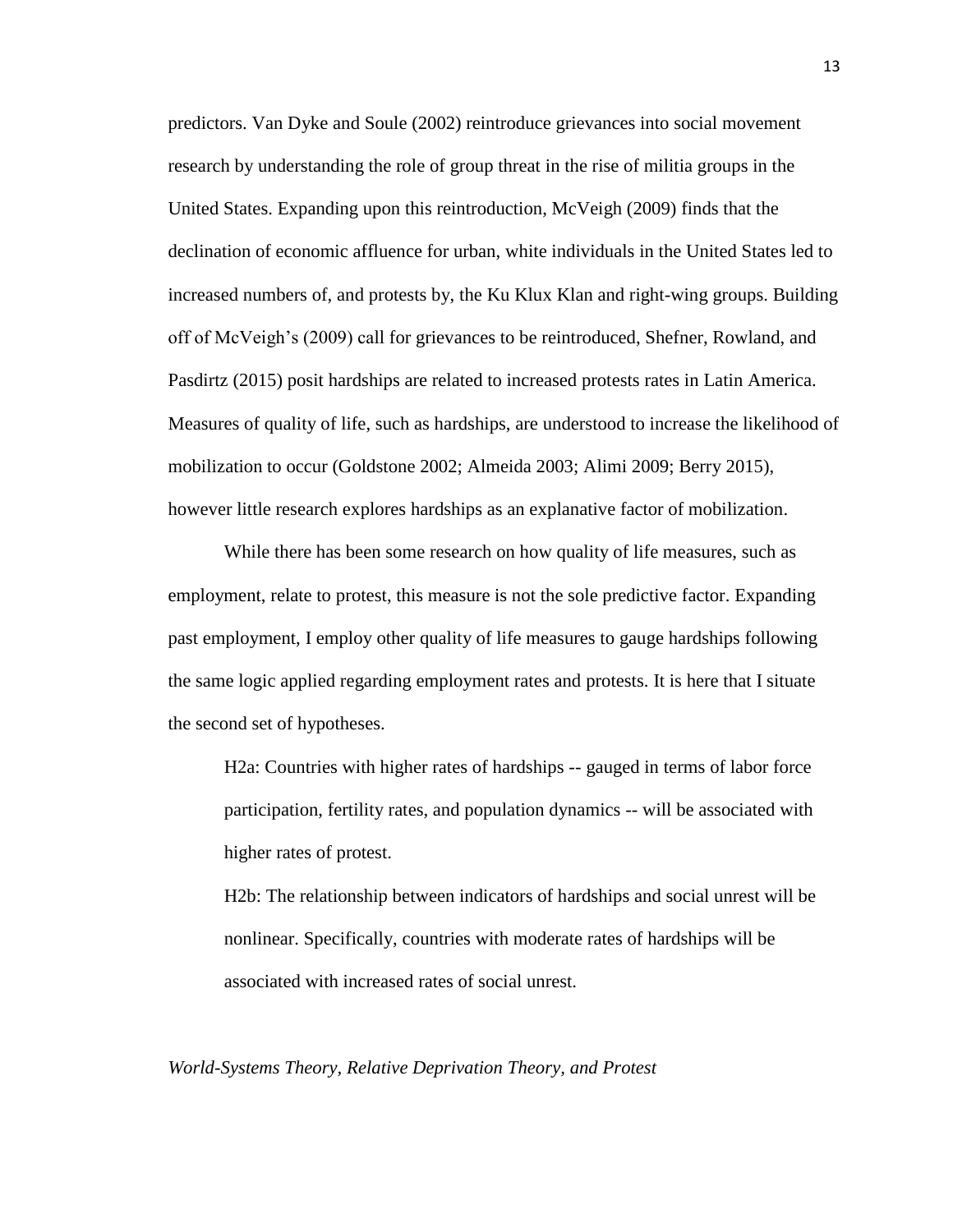Combining world systems dynamics and the resurgence of relative deprivation in social movement research, economics and hardships may work together to shape social unrest levels. Shefner, Rowland, and Pasdirtz (2015) find evidence that long-term indicators of economic and social inequality affect short-term indicators of economic inequality as a causal relationship for social unrest. These findings tie together the independent links between world systems theory and protests, as well as the proposed relationship between relative deprivation and protests. I seek to take a similar approach, proposing a mediation model, similar to what Amenta, Carruther, and Zylan's (1992) did regarding political mediation dynamics.

-------------Insert Figure 2 Here--------------

In line with prior research, I propose that indicators of location within the world system will be associated with protests (Wallerstein 1990; Holmes, Gutiérrez De Piñeres, and Curtin 2007; Smith and Weist 2012), as well as measures of relative deprivation as predictive of protests (McVeigh 2009; Shefner, Rowland, and Pasdirtz 2015). Scholars have used similar models to understand world systems, inequality, and political violence (Timberlake and Williams 1987). Additionally, I propose that national-level indicators of world systems dynamics work through measures of relative deprivation to effect social unrest. This deviates slightly from Shefner, Rowland, and Pasdirtz (2015) model, which used a short-term hardships measure as a mediator for the relationship between a measure for long-term hardships and austerity protests. Instead of employing one variable of longterm hardships and one-variable of short-term hardships, I use separate variables for different categories, including economics and hardships. Figure 2 provides a visual representation of the proposed theoretical model; this model seeks to understand how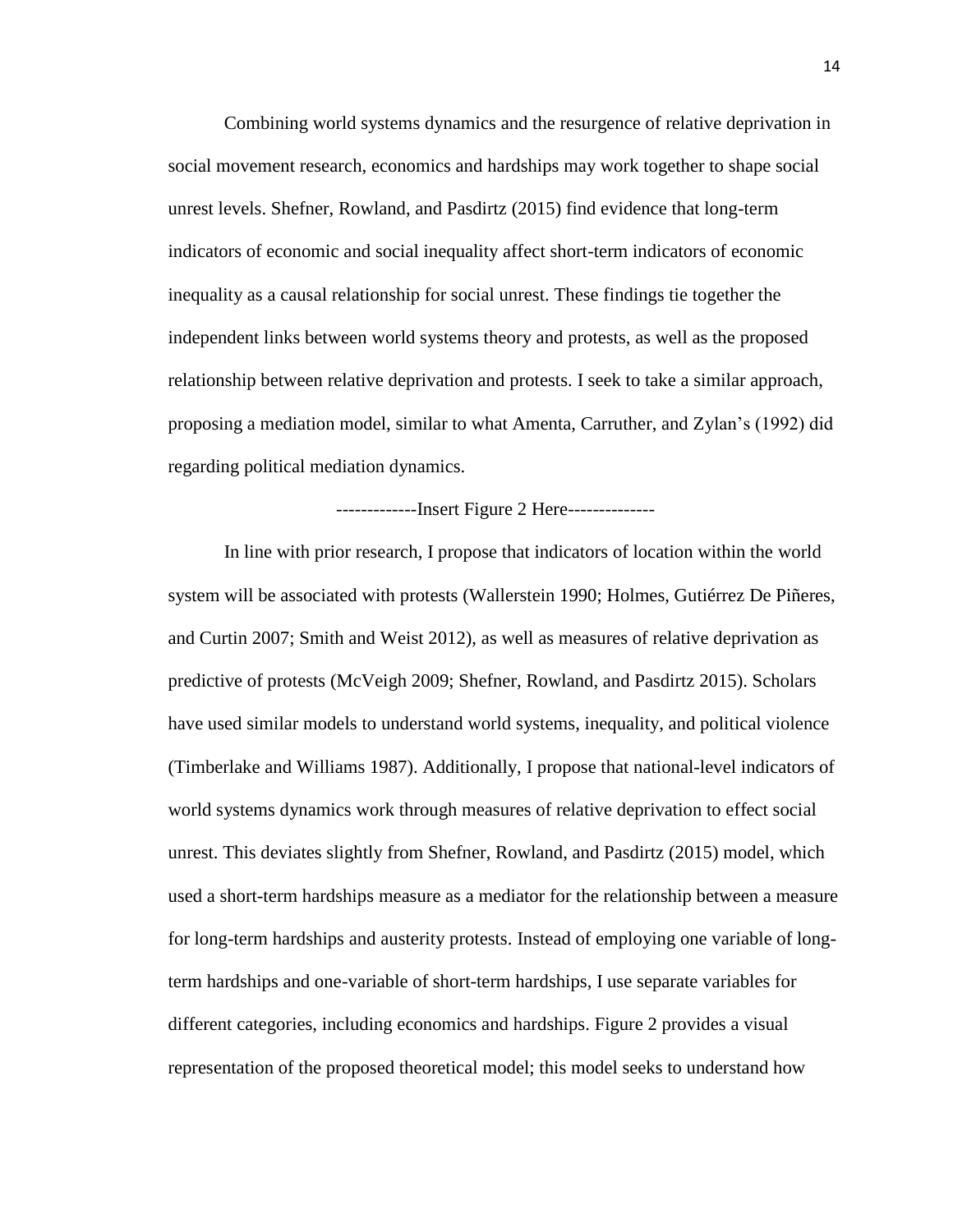world systems measures (GDP and Terms of Trade) influence protests, and how hardships (Male Labor Force, Female Labor Force, Adolescent Fertility Rate, and Urban Population) act as potential mediating variables. It is here that I situate the third, and final, hypothesis of this thesis.

H3: While the relationship between world systems indicators and protest will be present, this relationship will be partially work through measures of hardships.

In this next section I address data collection and the variable selection process employed to address each of the hypotheses indicated above. These data and methods help to answer the linear and non-linear hypotheses posited in each theoretical section, as well as the mediating relationship between world systems indicators and hardships.

#### **Methods and Data**

To explore which causal factors shape protest activity, I use multiple data sources with aggregate measures for 15 countries that share a common colonial history. The sample includes Australia, Bangladesh, Canada, Egypt, Guyana, India, Kenya, New Zealand, Nigeria, Pakistan, Sierra Leone, Singapore, South Africa, Sri Lanka, and Trinidad and Tobago. This sample of countries provides variation in timing of colonization and independence from the British Empire, as well as variation in world systems indicators and hardship measures.

Data on social unrest come from the Global Database of Events, Language, and Tone (GDELT), a database that collects news sources from around the world including local, regional, national, and international newspapers (GDELT 2016). Alternatively,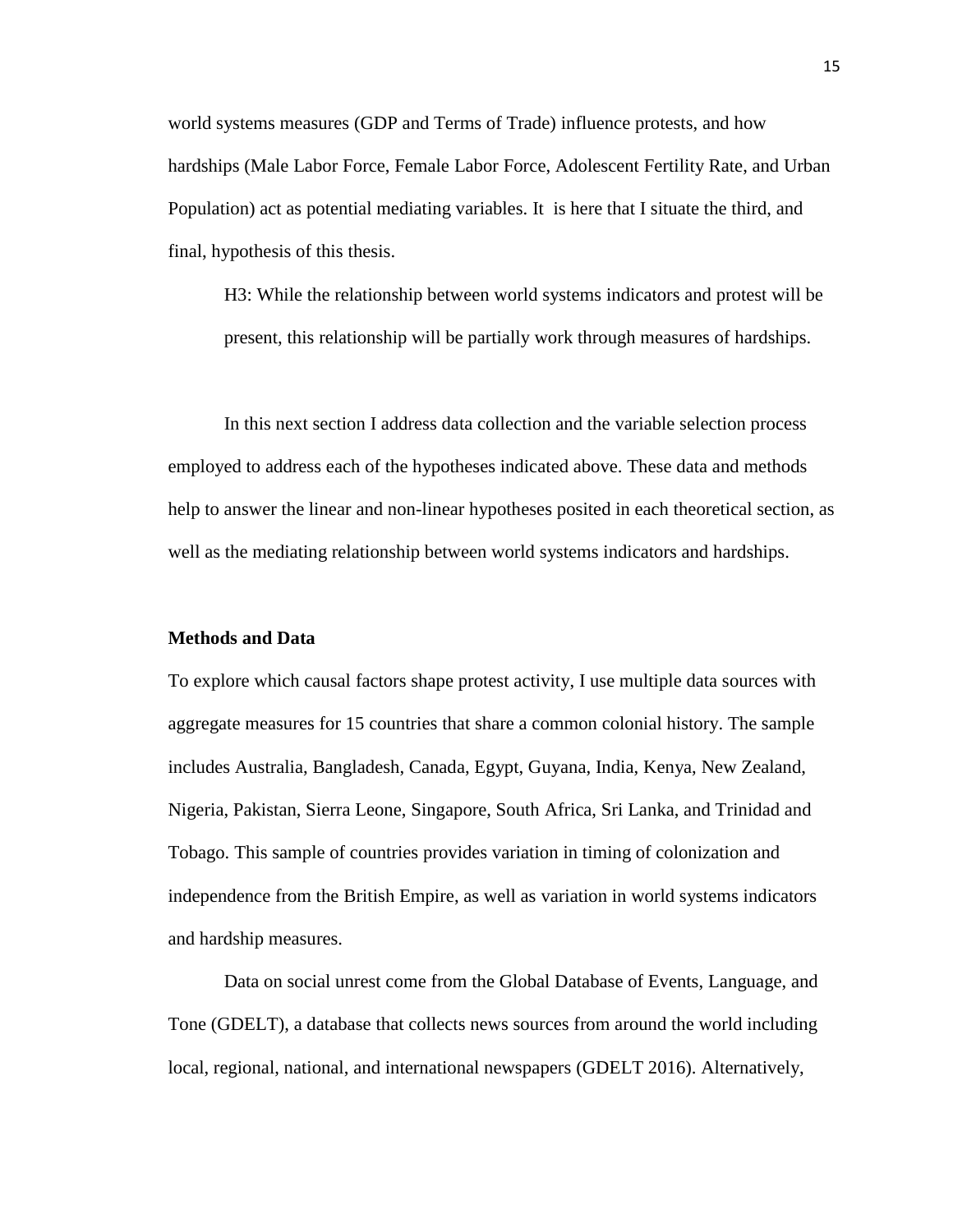databases of predictors of protests include: The World Bank, Polity IV, and the Integrated Network for Societal Conflict Research's (INSCR) Major Episodes of Political Violence (MEPV). With consideration of other data sources, the World Bank provides comprehensive data incorporating multiple outside sources (e.g., UNICEF, World Health Organization). The World Bank also provides data on quality of life, economics, gender, and other data of interest, while the Polity IV and INSCR's MEPV provide government and political indicators. The dataset constructed has a country by year format, with a sample of 15 countries across 21 time points (1990-2010), yielding a total of 315 observations. There were few missing data problems regarding the variables due to consistent collection of data and interpolation methods employed by the original sources.

I employ correlation and category-based multivariate analyses to effectively determine predictors of protest. This process is conducted on economic variables that represent the core foundations of world systems theory, as well as four categories of variables to tap into hardships at a national scale: employment, health, population, and political. One to two variables were chosen to represent each category of variables. Variables

#### *Dependent Variable: Protests*

The outcome of interest is the number of protests reported per country in a given year. Various events captured in the GDELT dataset are coded into 21 possible categories of unrest. For the purpose of this thesis, I focus on events labeled "Protests". The criterion for protests includes events that are both violent and non-violent, which may or may not be aimed at the government (GDELT 2016). While other types of social unrest were considered by the GDELT and INSCR's MEPV (unconventional mass violence,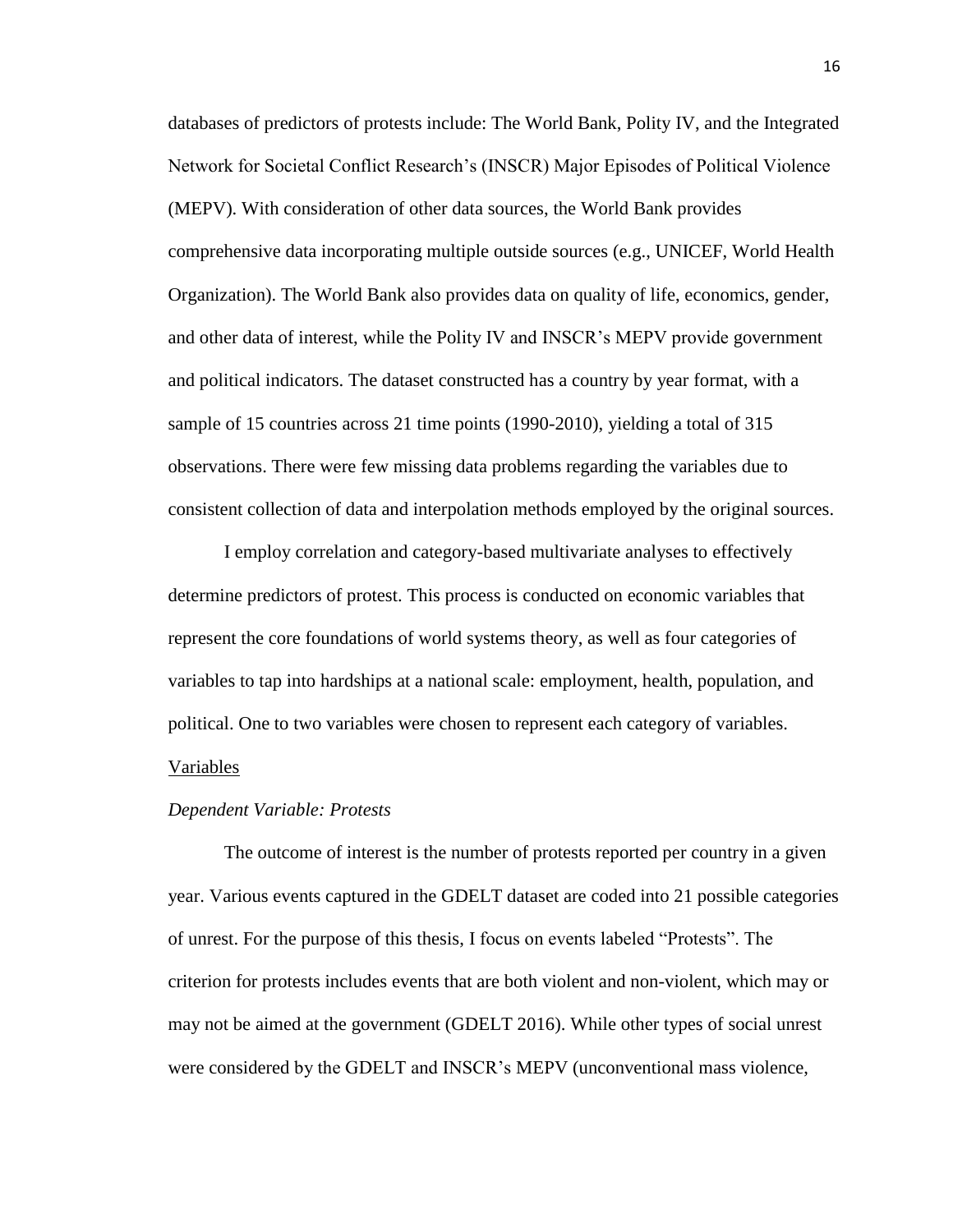fighting, coup d'etats), protests represent a broad spectrum of events that can be both violent and non-violent. To request these events, I utilize the GDELT Analysis Service (http://analysis.gdeltproject.org/module-event-exporter.html). The total number of events is summed by country and year to create a continuous variable of the number of reported protests. To account for a non-normal distribution, the variable is logged, after adding 1 to prevent exclusion of original observations totaling zero.

#### *World-Systems Indicators*

The following variables are used to operationalize key concepts associated with world systems theory, specifically world economic position and engagement in the world economy, including domestic production and consumption.

*Gross Domestic Product*. Prior research has found that GDP and similar measures (GNP) represent a country's location in the world system (Arrighi and Drangel 1986; Terlouw 1992). GDP offers an aggregate measure of economics, and has been used as a proxy for economic success and development of countries. GDP comes from the World Bank dataset and defined as the value of production within a country in a given year (World Bank 2016). Detailed descriptive statistics provide evidence of high skewness and kurtosis, therefore this variable is logged to normalize the distribution.

*Terms of Trade*. Similar to GDP, terms of trade gauges the position of a country within the world economy, especially a country's engagement in the global economy (Taussig 1927; Svensson and Razin 1983; Findlay 1991; Idrisov, Ponomarev, and Sinelnikov-Murylev 2015). With exploitation as a key aspect of world systems theory, this variable taps into a country's ability to self-support and provide goods to other areas of the world,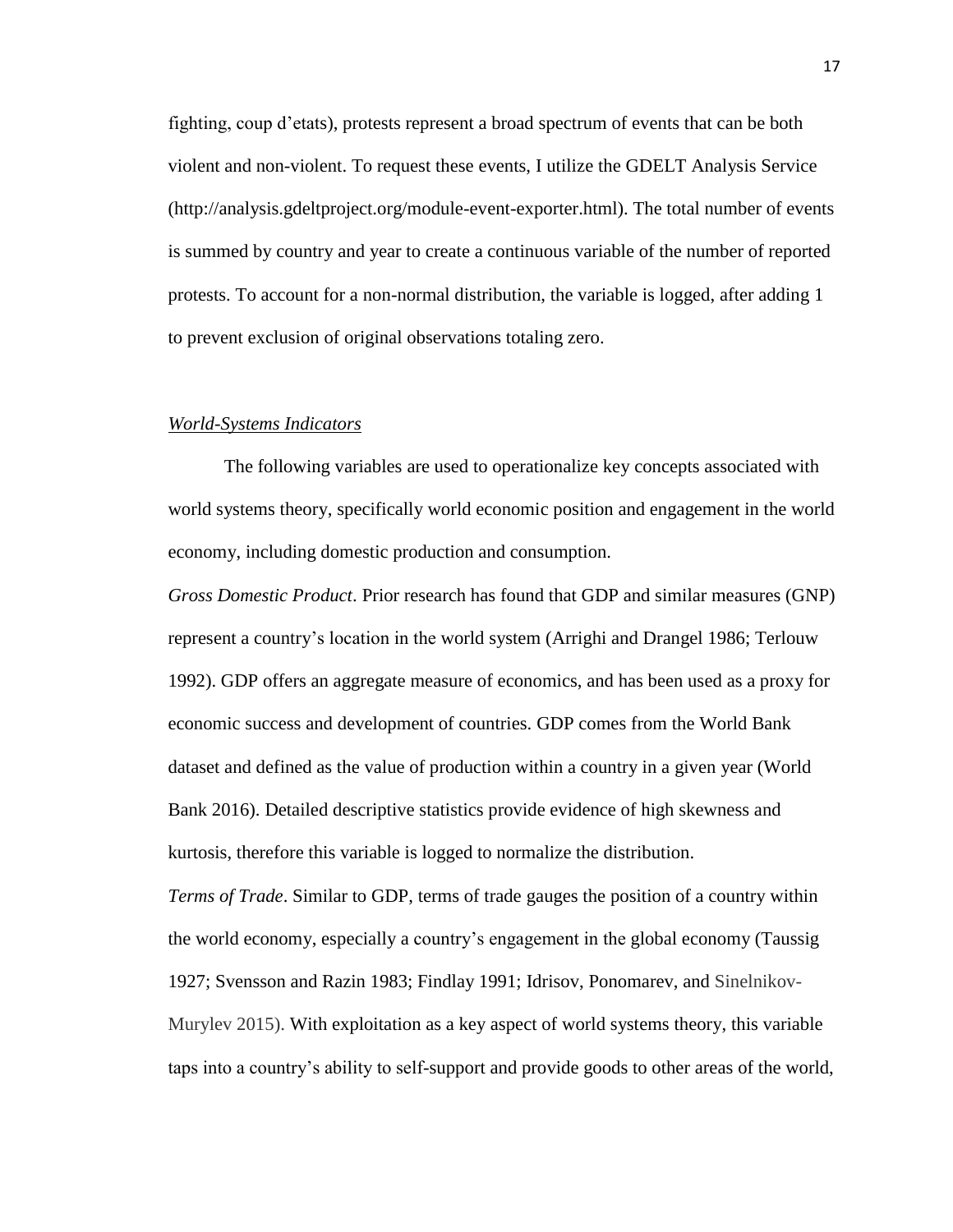or whether a country may be more dependent on importations from other countries to survive. Terms of trade is operationalized as the division of total exports of a country within a given year by total imports of a country within a given year multiplied by 100. A lower value on this variable represents a lower amount of exportations relative to importations, while a higher value indicates higher amounts of exports relative to total imports.

#### *Hardships*

In recent years relative deprivation explanations have gained momentum in social movement research (Useem 1998; Van Dyke and Soule 2002; McVeigh 2009). Building off of Shenfer, Rowland, and Pasdirtz (2015), I use aggregate level measures of inequality, including access to resources and quality of life, to gauge hardships. These hardship measures act as measures of relative deprivation.

*Employment and Educational Opportunities.* Employment and educational opportunities represent a country's quality of life by allowing assessment of residents' abilities to engage in a formal labor environment and provide for families. Formal labor market participation rates are indicative of economic stability (Cerrutti 2000), therefore I employ two measures of unemployment. First, I use the male paid labor force participation rate, measured as the percentage of men in the work force relative to the entire male population (15 and older). Similarly, the rate of employment for women in the paid labor force relative to the entire female population is used (female labor force participation rate). I hypothesize that both male labor force participation and female labor force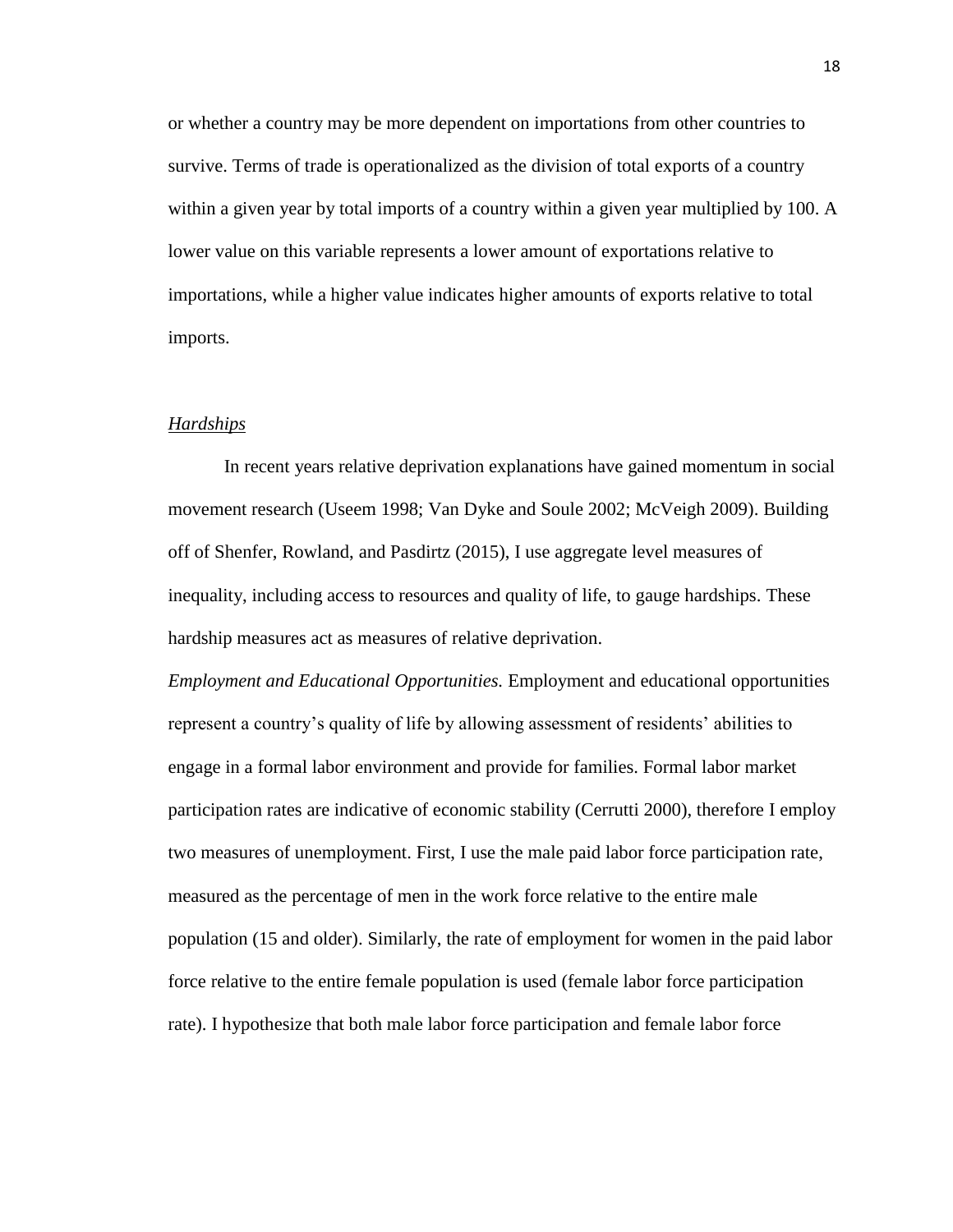participation will be associated with linear decreases in protests, as well as an inverted Ucurve non-linear relationship.

*Health.* To gauge overall health of a nation I use the adolescent fertility rate. Research has established a link between adolescent fertility rates and international levels of inequality, specifically a nation's overall health (Lynch, Smith, Kaplan, and James 2000; Pickett, Mookherjee, and Wilkinson 2005). The adolescent fertility rate measures the percent of women (15-19) who report being pregnant or have children relative to the entire female population that is pregnant or has children (World Bank 2016). I propose adolescent fertility rate will be associated with a linear increase in protests, as well as an inverted U-curve non-linear relationship.

*Urban population.* Dense urban populations signal areas of overcrowding, leading to inequality of resources and poor quality of life (Camahan, Gove, and Galle 1974). This is measured as the percent of people, relative to the entire population, who reside in an urbanized area of the country (World Bank 2016). I hypothesize a linear increasing relationship between urban population and protests, as well as an inverted-U curve nonlinear relationship.

#### *Controls*

The majority of research on determinants of protests has focused on the role of political opportunities. Therefore to gauge the role of political and government power, I include type of government, the presence of violence in a nation, and number of individuals who served in the armed forces.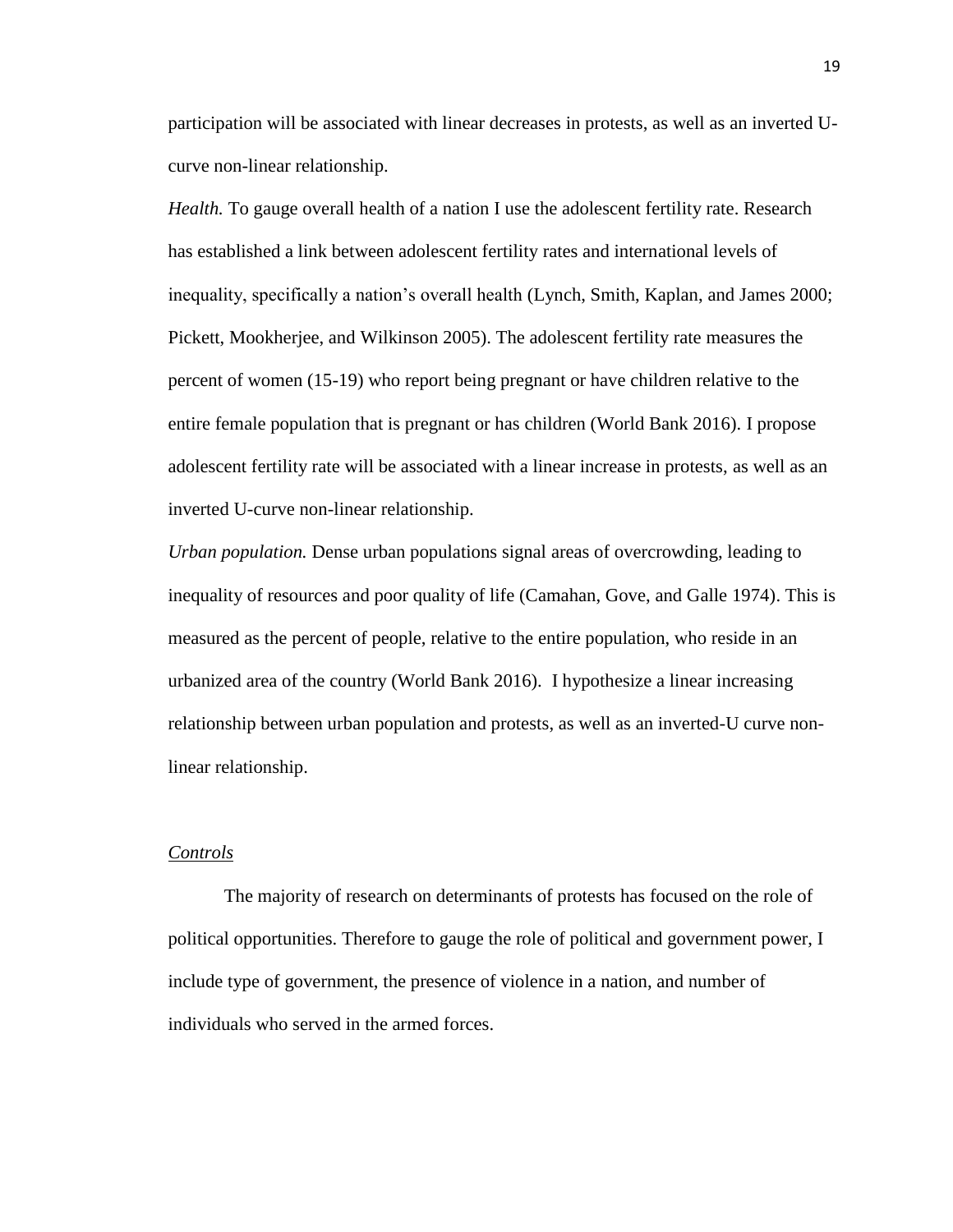*Government Type.* Government type influences the rates of unrest and national growth (Gurr 1970; Kurzman, Werum, and Burkhart 2002). This measure was originally coded from -10 (Full Autocracy) to 10 (Full Democracy) in the Polity IV data set. I rescale government type to be 0 to 20, with increases in the scale representing a more democratic government, to ease interpretation of results.

*Armed Forces Personnel.* Research suggests that the size of military personnel indicate a state's repressive power, specifically against collective action (McPhail and McCarthy 2005). Analyses include the total number of armed forces personnel a country reports in a given year. Although considered, there was no consistently collected police force data to my knowledge. Detailed descriptive statistics show evidence of high levels of skewness and kurtosis regarding armed forces personnel. Due to evidence of a positive skew, the variable has been logged to normalize the distribution.

*State Violence*. State violence is defined as the intensity of violence and warfare in a country, available from INSCR's Major Episodes of Political Violence. Presence of conflict within a country has been shown to have effects on the level of trade (Morrow, Siverson, and Tabares 1999) and social movement activity (della Porta 1995). INSCR constructed this measure as the sum of ethnic violence, ethnic warfare, civil violence, and civil warfare, ranging from no presence of state violence (0) to extreme intensity (40).

#### Analytic Strategy

I employ pooled-time series analysis with panel-corrected standard errors to examine the relationship between world systems indicators, hardships, and protests. Figure 1 provides a visual representation of the proposed model. Due to the setup of the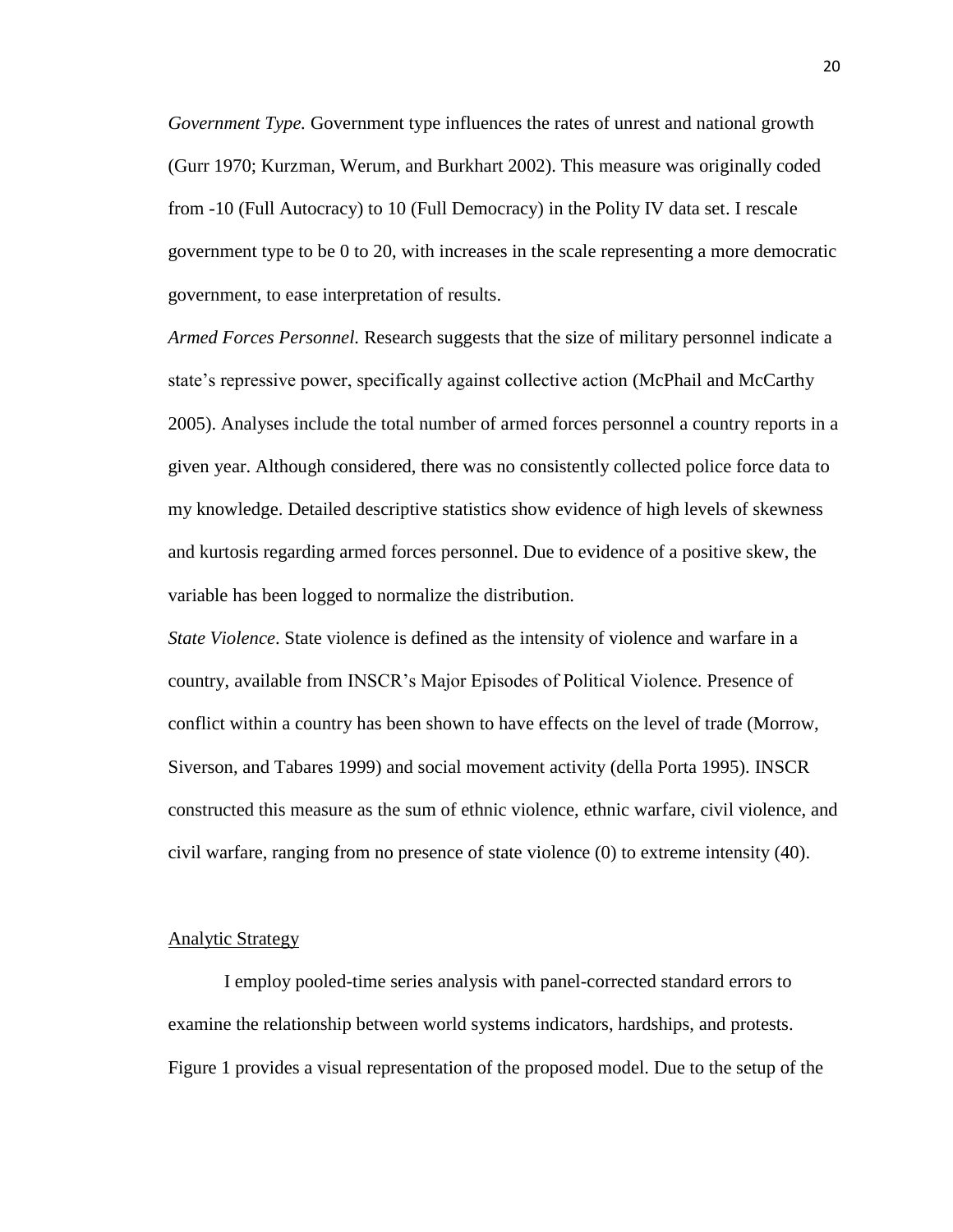dataset and number of time points and observations, panel corrected standard errors are preferred when using time-series cross-sectional data (Beck 2001; Garrett 1998). To empirically determine whether a pooled-time series analysis is preferred over normal ordinary least squares (OLS) regression, I use the Breusch-Pagan Lagrange Multiplier (BPLM) to test the variance across observations (i.e., panel effects). Results indicate a pooled-time series analysis is preferred over OLS regression (p<.001). Table 2 provides the linear results of proposed independent variables. Model 1 introduces control variables, Models 2 and 3 analyze the relationships between each of the proposed theoretical frameworks, and Model 4 combines Models 2 and 3 to create a full model. With a similar setup, Table 3 analyzes the non-linear relationships with the same setup as Table 2. Results for these analyses are reported in percent changes, calculated from the regression coefficient. With the logging of the outcome variable (protests), regression coefficients are exponentiated, subtracted by 1, and then multiplied by 100 to determine if an increase in the measure is associated with an X% increase in the percent of protests.

In order to test the proposed indirect effects on protests, Table 4 provides results of world systems indicators predicting hardships. Each model represents a separate outcome variable: male labor force participation, female labor force participation, adolescent fertility rate, and percent residing in an urban area. For the purpose of consistency, the control variables are used in each of these models as well. Sobel tests are used to calculate the mediation effects via the world systems indicators relationship with hardships and measures of hardships with protests in the full model (Table 2, Model 4) (Preacher and Leonardelli 2016). Results of the Sobel tests are not reported here, but are available upon request from the author.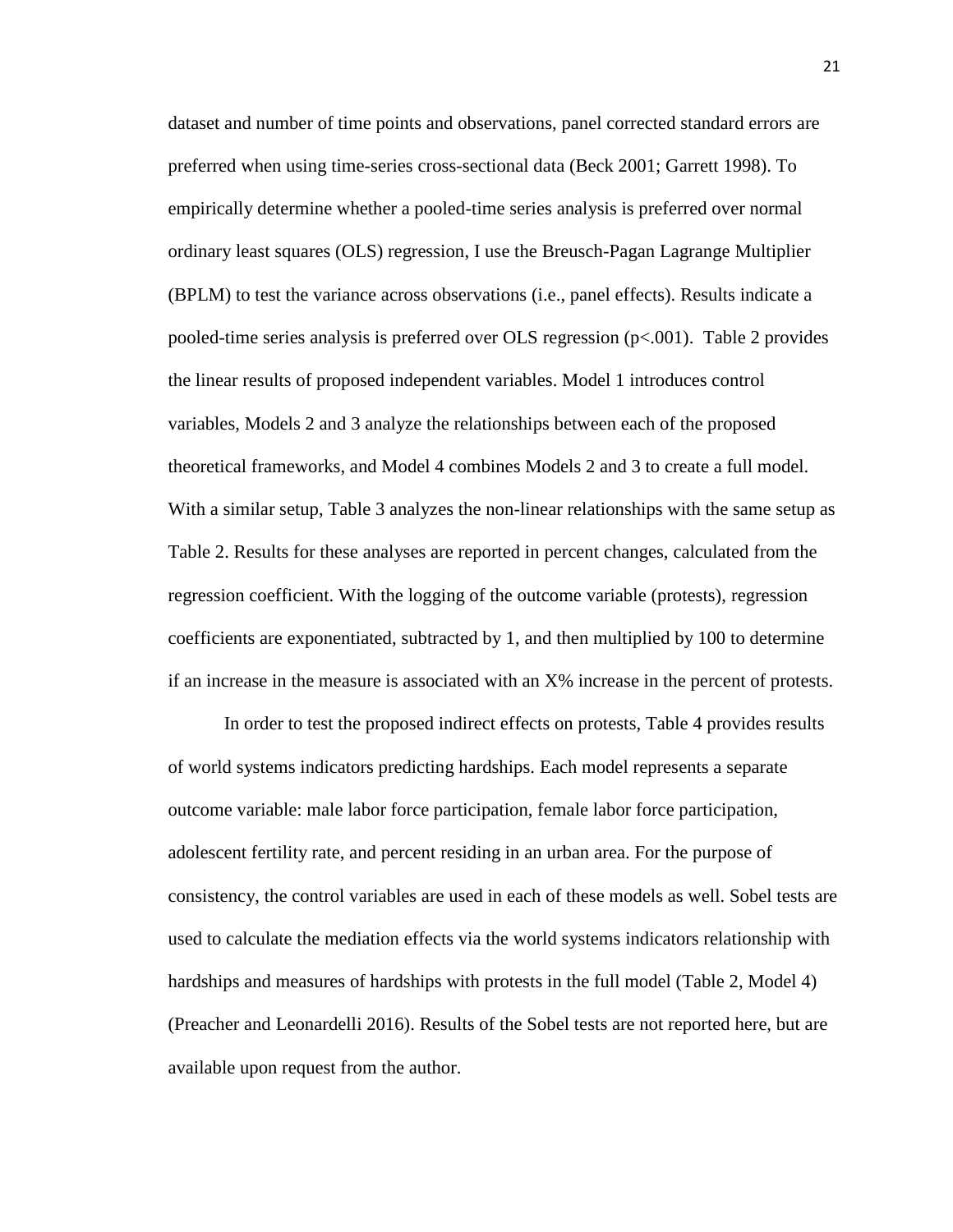#### **Results**

-------Insert Table 1 Here-----

#### *Correlation Matrix*

Table 1 provides a correlation of all variables of interest. Due to the logging of skewed variables, the correlation matrix reports variables post-transformation. GDP moderately correlates  $(r>40)$  with adolescent fertility rate  $(r=-.562)$ , urban population  $(r=0.516)$ , armed forces personnel  $(r=0.643)$ , and protests  $(r=0.617)$ . Armed forces personnel moderately correlate with female labor force participation  $(r=-.551)$ , state violence  $(r=0.509)$ , and protests  $(r=0.663)$ . The adolescent fertility rate correlates moderately with urban population (r=-.554). All other correlations between variables of interest fall below a .30 correlation.

Correlation values higher than .5 are tested using a variance inflation factor (VIF) to determine the presence of multicollinearity issues. These tests are done using ordinary least squares (OLS) regression and post-estimation in Stata 13.1. Regressions are conducted solely on variables with high correlations, as well as a full model regression including all possible independent and confounding variables. All results indicate no presence of multicollinearity, therefore all variables are used in the subsequent models.

---------Insert Table 2 Here-------

#### *Linear Effects*

Table 2 provides the effects of world systems indicators, measures of hardships, and controls on protests. Results are discussed below in percentage change due to logging of the dependent variable and some independent variables, based on the calculation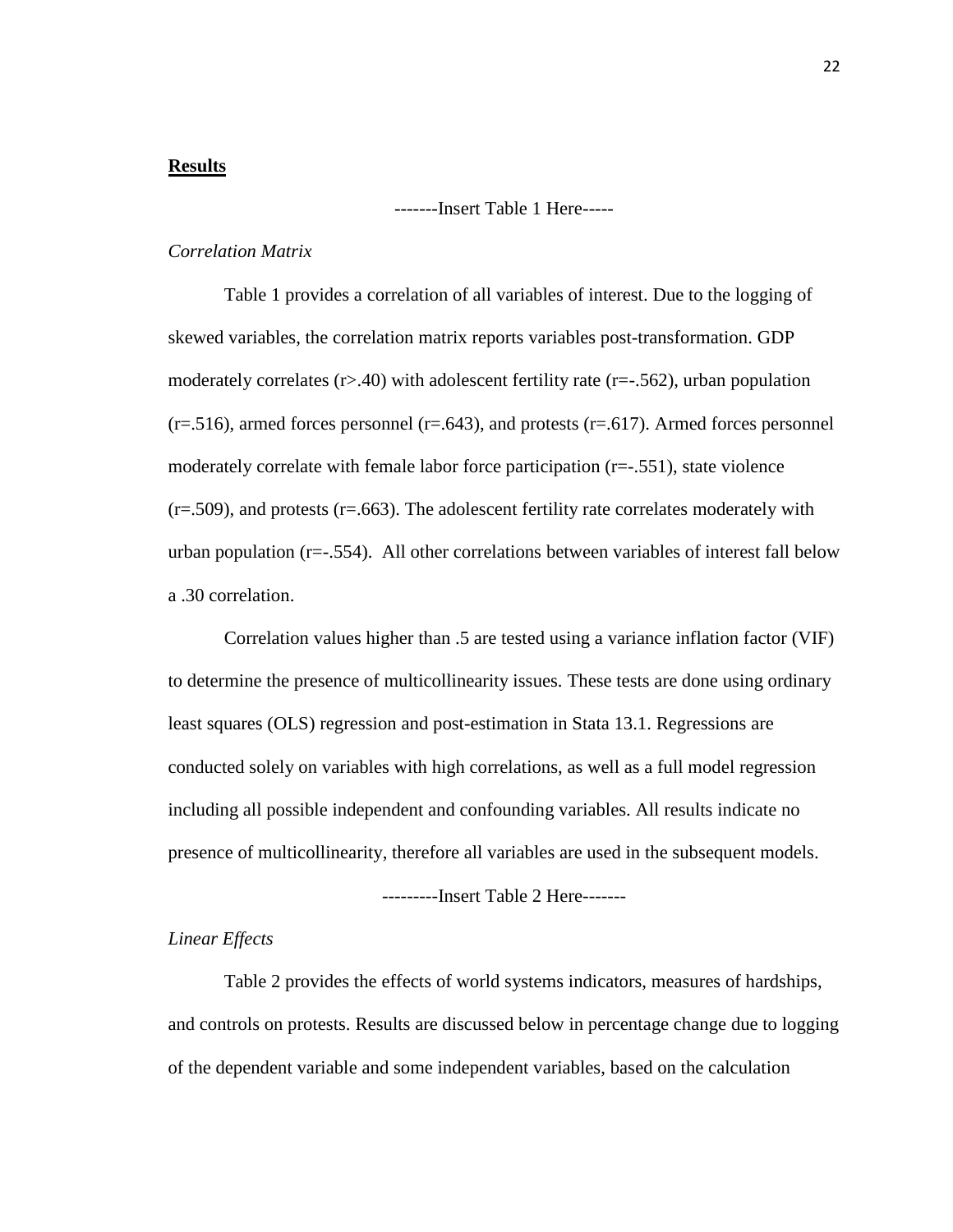discussed in the Analytic Strategy section. Model 1 analyzes the relationship between the control variables and protests. It appears that for an every one percent increase in armed forces personnel, a country experiences a 105.3% ( $\beta$ =.719, p<.001) increase in the percent of protests. States with more democratic governments are associated with an increase  $(\beta = 0.064, \text{ p} < 0.001)$  in protest percentage. Contrarily, for an every one unit increase in the level of civic violence, a country experiences a 4.74% ( $\beta$ =-.049, p<.05) decrease in percentage of protests. All proposed control variables show significant effects in predicting protests; therefore all will be used in Models 2 through 4.

Model 2 analyzes the relationship between world systems indicators (GDP and Terms of Trade) and protests, controlling for possible political opportunities. A one percent increase in a country's reported GDP is associated with a 3.68% ( $\beta$ =.380, p<.001) increase in percent of protests. A one unit increase in the terms of trade, however, is associated with a decrease ( $\beta$ =-.010, p<.001) in the percent of protests. Model 3 analyzes the relationship between variables representing hardships and protests. A one unit increase in the male labor force participation rate is associated with a decrease of 7.21%  $(\beta=-.075, p<.001)$  in the percent of protests, however a one unit increase in female labor force participation is associated with a 2.36% ( $\beta$ =.023, p<.001) increase in the percent of protests. There is a marginal decrease  $(p<10)$  in the percent of protests as urban population increases and no evidence of a significant relationship between adolescent fertility rates and protests.

Model 4 combines world systems indicators, hardship measures, and controls to understand the role of all variables and protests. Similar to Model 2, increasing GDP by one percent is associated with an 8.10% ( $\beta$ =.817, p<.001) increase in percent of protests,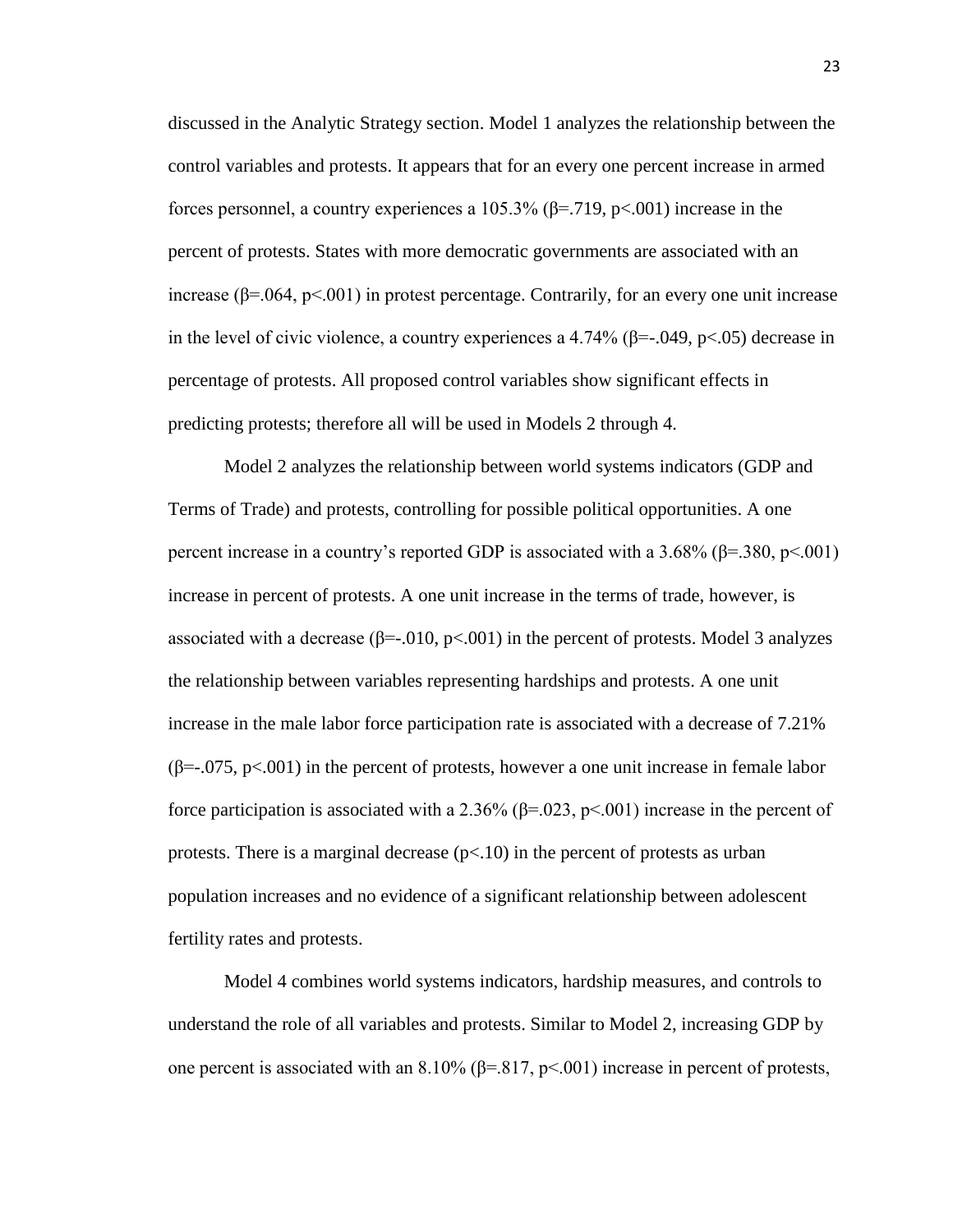yet a one unit increase in terms of trade is associated with a 1.66% ( $\beta$ =-.017, p<.001) decrease in the percent of protests. Increasing the rate of male labor by one percent is associated with a decrease ( $\beta$ =-.067, p<.001) in the percent of protests, and female labor force participation is no longer a significant predictor of protest percentage. Contrary to Model 2, a one unit increase in the adolescent fertility rate is associated with an increase  $(\beta=0.011, p<0.001)$  in the percent of protests and as urban population increases, a one unit increase is associated with a 1.10%  $(\beta = .020, p < .001)$  decrease in the percent of protests. Model 4 shows no evidence of armed forces personnel, civic violence, or government type having a significant effect on protests, indicating a spurious relationship.

-----------Insert Table 3 Here----------

#### *Non-Linear Effects*

While Table 2 provided results on the linear effects of the variables of interest on protests, Table 3 analyzes the possible non-linear effects of world systems indicators, hardships, and controls on protests. Model 1 provides results of the non-linear relationships of the controls on protests. As armed forces personnel increase, as do the percent of protests, however this reaches a point of diminishing return where protest percentage begins to decrease as armed forces personnel increase (inverted-U curve). As with armed forces personnel, civic violence follows the same relationship, reaching a point of diminishing return. There seems to be no non-linear relationships between government type and protests, according to Model 1.

Model 2 introduces world systems indicators into the model, along with controls. Results indicate that there is no non-linear relationship between GDP and protests. On the other hand, increases in terms of trade are associated with a decrease in protests, and as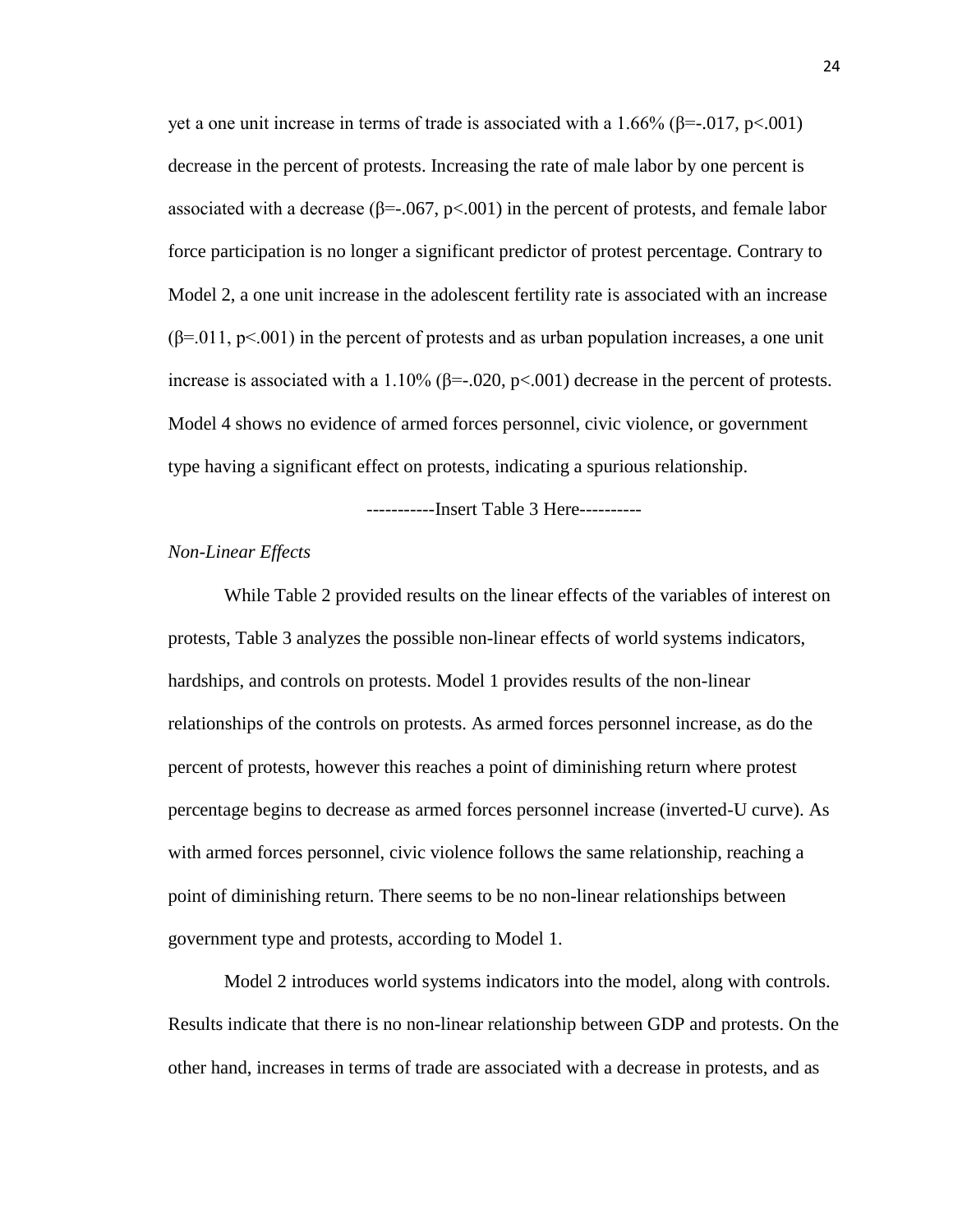terms of trade reaches a certain point the percent of protests increases (U-curve). While armed forces personnel does not seem to have a non-linear relationship in the model after controlling for world systems indicators, civic violence continues to have a non-linear relationship (inverted U-curve). However, as democracy level increases the percent of protests initially increases but at a certain level of democracy protests begins to decline (inverted U-curve).

Model 3 analyzes the possible non-linear relationships with the measures of hardships and protests. Results indicate male labor force participation does not have a non-linear relationship with protests. However, female labor force participation indicates no significant relationship at lower values, yet begins to be associated with an increase in protests at a certain point. The adolescent fertility rate shows no relationship in its lower values but at a certain point begins to be associated with decreases in the percent of protests. As the urban population increases, as do the percent of protests, however as the percent of the population residing in an urban area reaches a certain point the percent of protests begins to decrease (inverted U-curve). After introducing measures of relative deprivation into the model, armed forces personnel and civic violence no longer hold non-linear relationships, however government type continues to hold the same relationship as Model 2 (inverted U-curve).

The full model (Model 4) analyzes the non-linear relationships between world systems indicators, measures of hardships, and controls on protests. Similar to Model 2, GDP does not have a non-linear relationship with the percent of protests, however terms of trade only shows marginal significance  $(p<10)$  of a non-linear relationship with percent of protests. Female labor force participation indicates an initial decreasing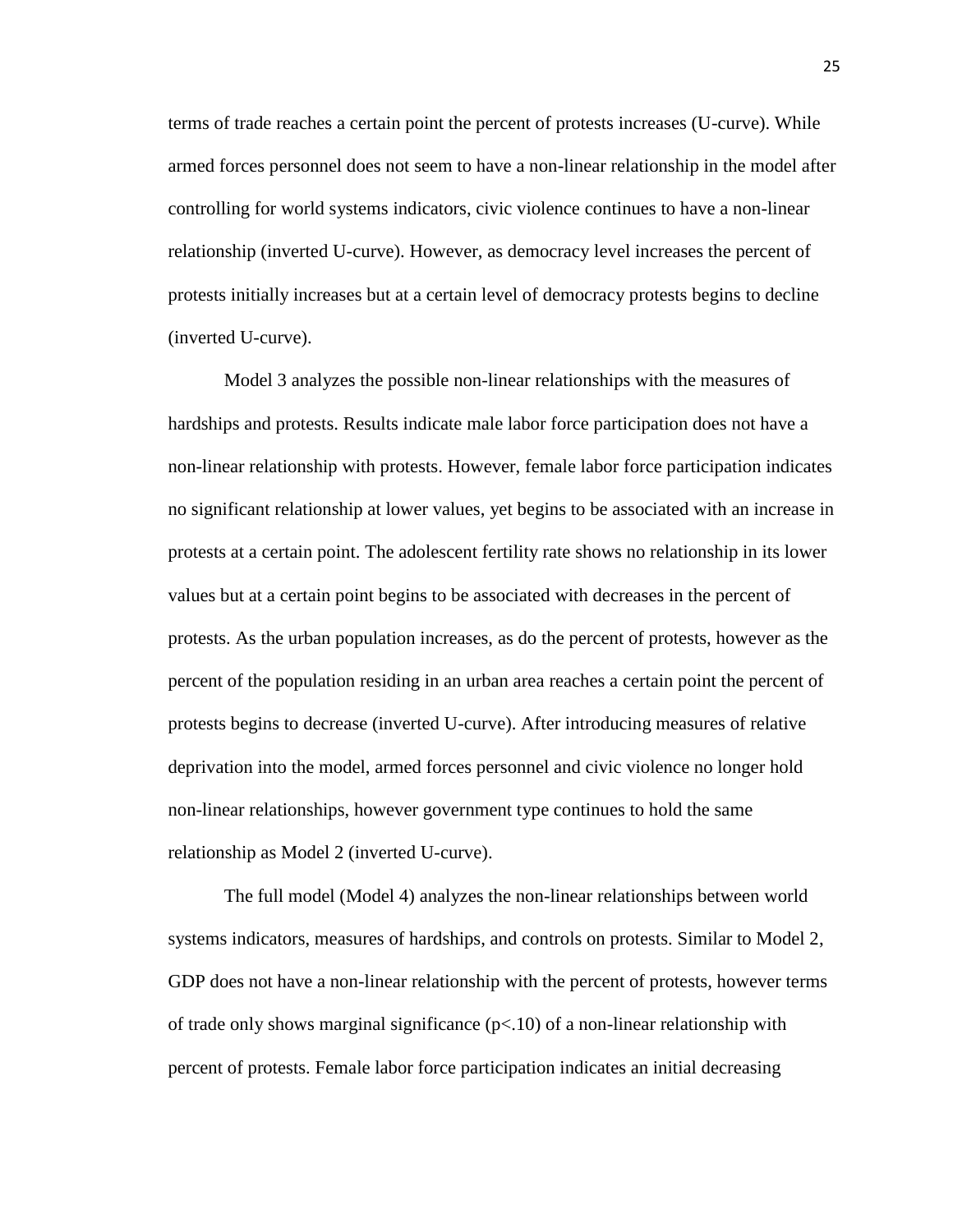relationship with percent of protests, however at a certain point the female labor force participation begins to be associated with an increase in the percent of protests (U-curve). The adolescent fertility rate no longer has a significant relationship with protests after controlling for world systems indicators. Urban population continues to show an initial increase as the percent of people in a country reside in urban areas and begins to decrease at a certain point. Similar to Models 2 and 3, increases in democracy levels provide evidence of a non-linear relationship with protests.

----------Insert Table 4 Here---------

#### *World-Systems and Relative Deprivation*

Results provided in Table 4 indicate the relationship between world systems indicators predicting the four concepts of hardships. Model 1 analyzes the relationship between GDP and terms of trade on predicting male labor force participation. A one percent increase in GDP is associated with a .21 ( $p<0$ ) increase in male labor force participation, while a one unit increase in terms of trade is associated with a .06 ( $p<.001$ ) decrease in male labor force participation. Model 2 finds evidence that a one percent increase in GDP is associated with a .70 ( $p<.001$ ) decrease in female labor force participation. An increase in terms of trade is associated with a  $.03$  (p $< .05$ ) increase in female labor force participation. Terms of trade is not a significant predictor adolescent fertility rate, however an increase in GDP by one percent is associated with a 12.35 (p<.001) decrease in the adolescent fertility rate. Increases in GDP ( $\beta$ =6.91, p<.001) and terms of trade ( $\beta$ =.06, p<.05) are both associated with an increase in the percent of the population that resides in an urban area.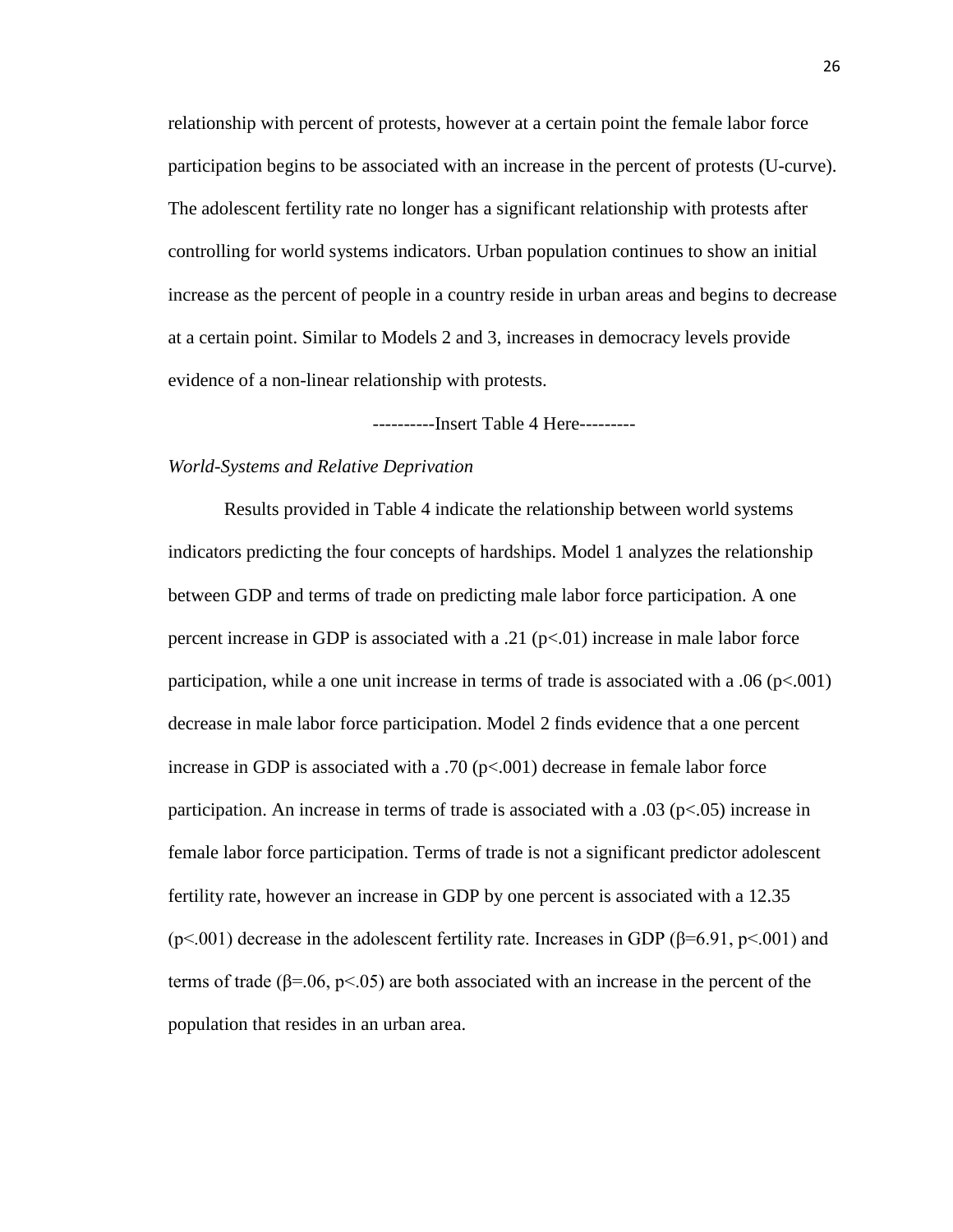#### *Mediation Effects*

To calculate the mediation effects of world systems indicators through measures of hardships, I use Preacher and Leonardelli's (2016) Sobel test calculator [\(http://quantpsy.org/sobel/sobel.htm\)](http://quantpsy.org/sobel/sobel.htm). Mediation results are calculated using regression coefficients and standard errors of each hardships variable from Table 2 (Model 4), as well as coefficients and standard errors from all models in Table 4. Results indicate a partial mediating relationship between GDP and male labor force participation, as well as a partial mediating relationship between terms of trade and male labor force participation. Although there was evidence of a partial mediating relationship between GDP, as well as terms of trade, and female labor force participation there is no evidence to support that female labor force participation is predictive after controlling for GDP and terms of trade. While world systems indicators are predictive of all hardship measures, there was no evidence of a direct relationship between two predictors of hardships (adolescent fertility rate and urban population) and protests prior to the introduction of world systems indicators. Therefore, it cannot be concluded that mediation is present for adolescent fertility rate and urban population, however there is evidence to support that a suppression effect exists for female labor force participation.

#### *Results Summary*

Overall, there is at least partial support for all but one of the proposed hypotheses. Hypothesis 1a proposes world systems indicators would show a positive linear relationship with protests. Results indicate GDP provides a consistent positive relationship with protests, however terms of trade consistently indicates a decreasing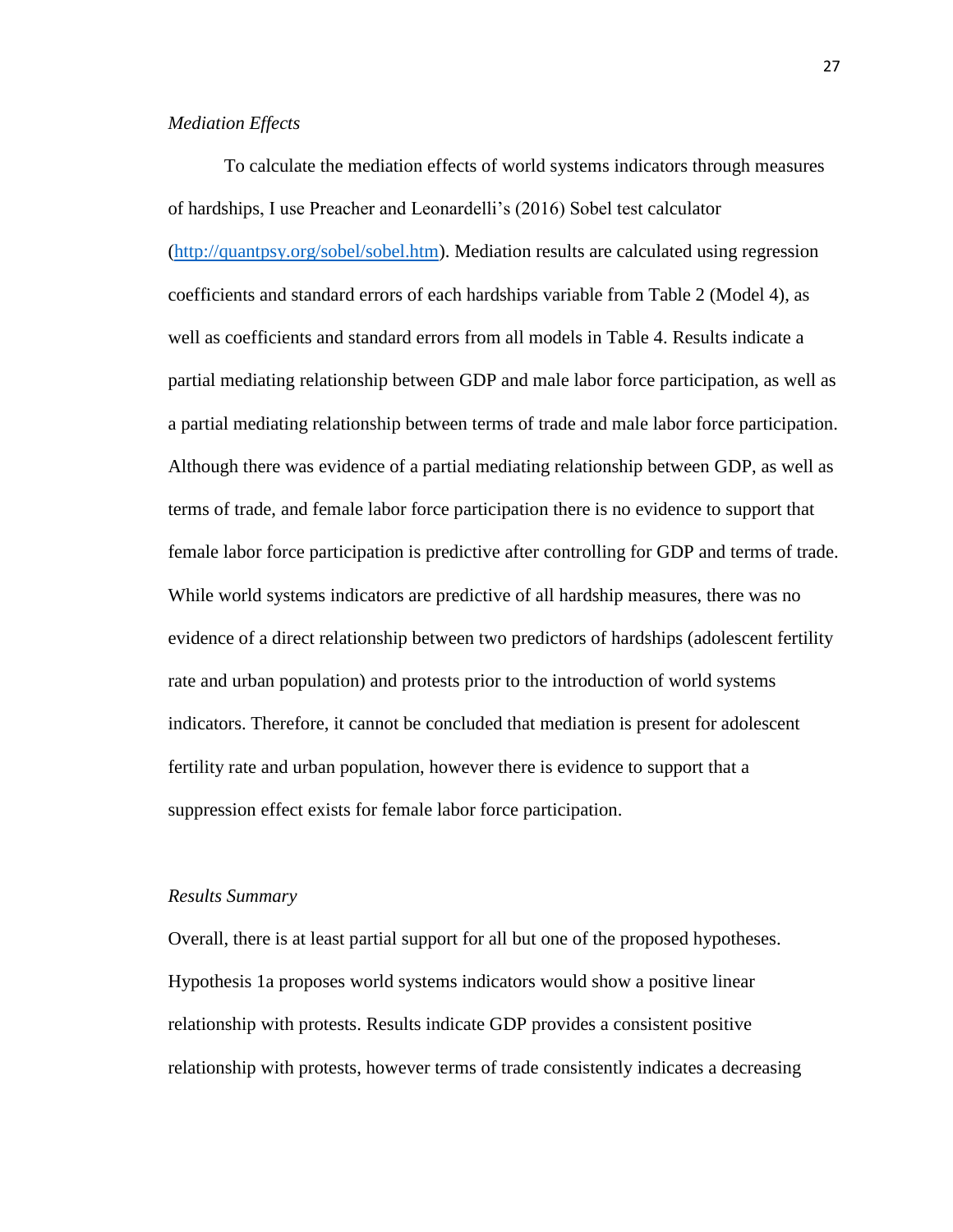relationship with protests. Hypothesis 1b proposes the relationship between world systems indicators and protests would be non-linear, specifically semi-periphery countries would be associated with decreased rates of unrest. While GDP shows no nonlinear relationship with protests, the relationship between terms of trade and protests indicates a U-shape relationship. The non-linear relationship between terms of trade and protests is opposite of the hypothesized relationship.

Hypothesis 2a posits increased measures of hardships will be associated with increased rates of protests. Results confirm that as hardships increase for 2 of the 4 measures there is an observed increase in protests. Hypothesis 2b proposes hardships will have a non-linear relationship with protests, specifically an inverted-U shape. Findings show evidence that female labor force participation and urban population have a nonlinear relationship with protests. Urban population's finding is in the proposed direction, however female labor force participation indicates that moderate employment rates of females are associated with decreased rates of protests. Finally, Hypothesis 3 proposes that world systems measures work through hardships to effect levels of protests. Sobel tests for mediation indicate only one measure of hardships acts as a mediator, male labor force participation, however there is evidence of mediating suppression effect for female labor force participation. In this next section I discuss how these findings help inform a variety of sources, as well as the limitations of the study.

#### **Discussion**

This thesis explores the relationship between world systems dynamics and hardships on protests in a post-colonial context. It makes three main contributions: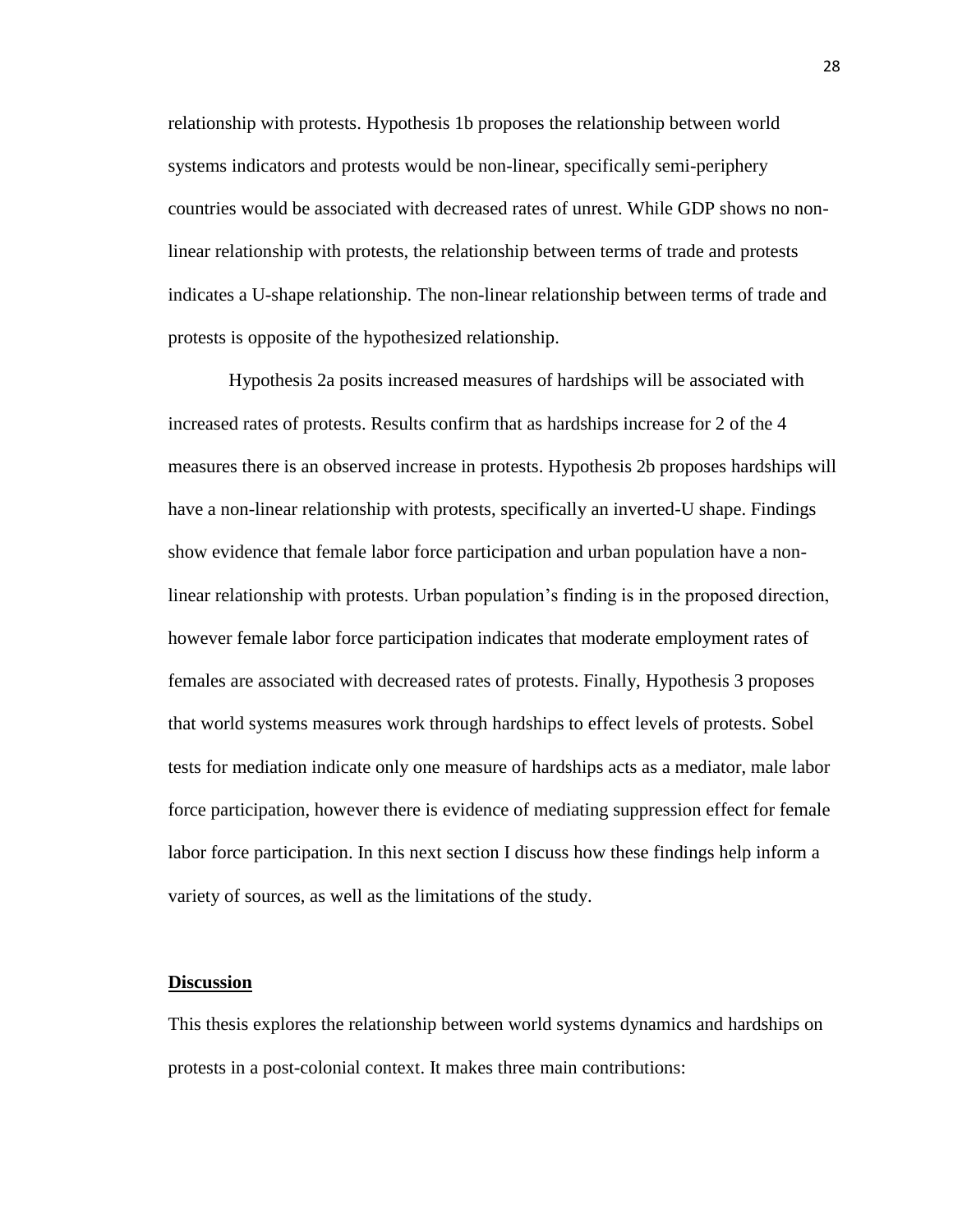First, findings advance our contemporary understanding of social unrest predictors, indicating a need to reconsider the role of hardships. Challenging prior criticisms of hardships as an assumed reason for the rise of protests (Jenkins and Parrow 1977; Oberschall 1993), findings suggest including quality of life measures, such as hardships, better inform predictors of protest activity. Model 1 in Tables 2 and 3 begin with control variables, representing possible political opportunities. Regarding model fit statistics  $(R^2)$ , linear models with only controls explain 47.6% of the variance, however when hardships are introduced in Model 3 an 11.7% increase in variance explanation occurs  $(R^2 = .593)$ . Similarly in the non-linear models, the political opportunity models explain 50.7% of the variance, but the introduction of hardships into the model increase variance explanation to 68.1%, more than a 17% increase. Findings presented here do not necessarily challenge political opportunity theory, however these findings do contribute empirical evidence to the idea that collectively experienced hardships are strong predictors of protest activity and quite possibly of social unrest at large. In line with prior research (Useem 1998; Van Dyke and Soule 2002; McVeigh 2009; Shefner, Rowland, and Pasdirtz 2015), I posit measures of hardships are explanatory measures of protests, and should be reconsidered in future social movement research.

#### ---------Insert Figure 3 Here----------

Second, this thesis illustrates the importance of considering non-linear relationships in our effort to predict protests. In line with Gurr's (1970) inverted-U curve hypothesis, multiple measures provide evidence of a non-linear relationship with protests. Prior to introducing non-linear terms, female labor force participation rate and government type indicated no relationship with protests in the full model (Model 4).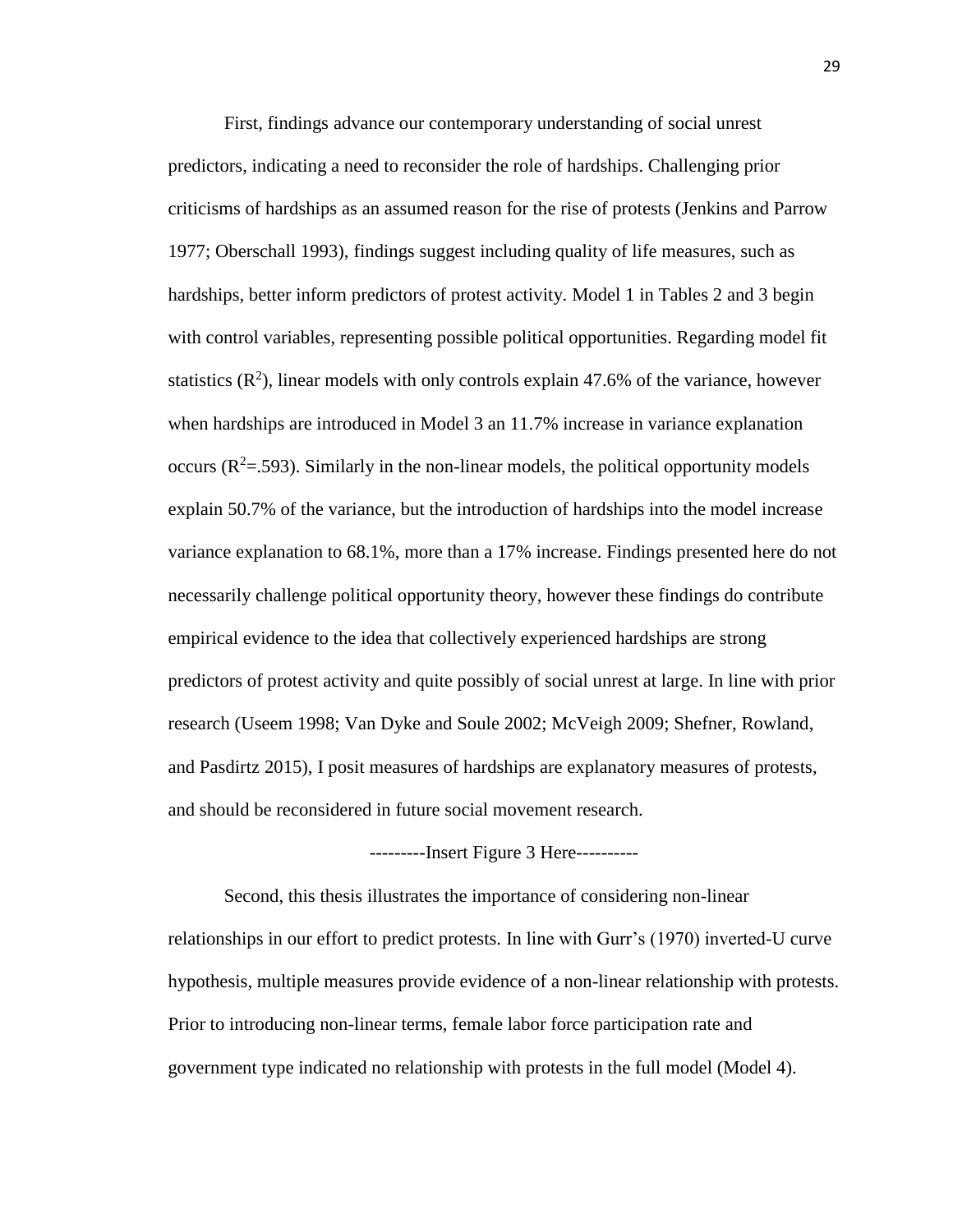Once a squared term was introduced there was evidence that these measures were associated with significant, yet alternate, non-linear relationships. It is possible that measures may have perfectly non-linear relationships with social unrest but the linear terms will produce null results, as depicted in Figure 3. This advances the field methodologically by indicating testing for non-linear relationships should be considered and, at minimum, tested. Disregarding this possibility, as indicated in this study, may lead researchers to falsely conclude there is no relationship present (Type II Error). While this may be true for a post-colonial sample, these findings have the capability of being generalizable at a global scale. Logically speaking, based off of Gurr's (1970) postulation, social unrest is complex and predictors of unrest cannot be assumed to act in a linear fashion.

Third, by exploring the mediating relationship between world systems dynamics and measures of hardships on protests, results suggest focusing solely on direct relationships oversimplify explanations of protests. Consistently, world systems indicators provide evidence of a direct relationship with protests. Calculations of Sobel tests, however, provide support that global level economics work through national-level measures of hardships to inform protest activity. The premise of world systems theory indicates global level economics influence a number of different outcomes, which has been concluded in the results. Table 4 indicates world systems measures affect all four measures of hardships, and Table 2 indicates a direct relationship with protests. Understanding how global level dynamics work to inform national-level quality of life, such as hardships, allows observation of how global level economics shape populations'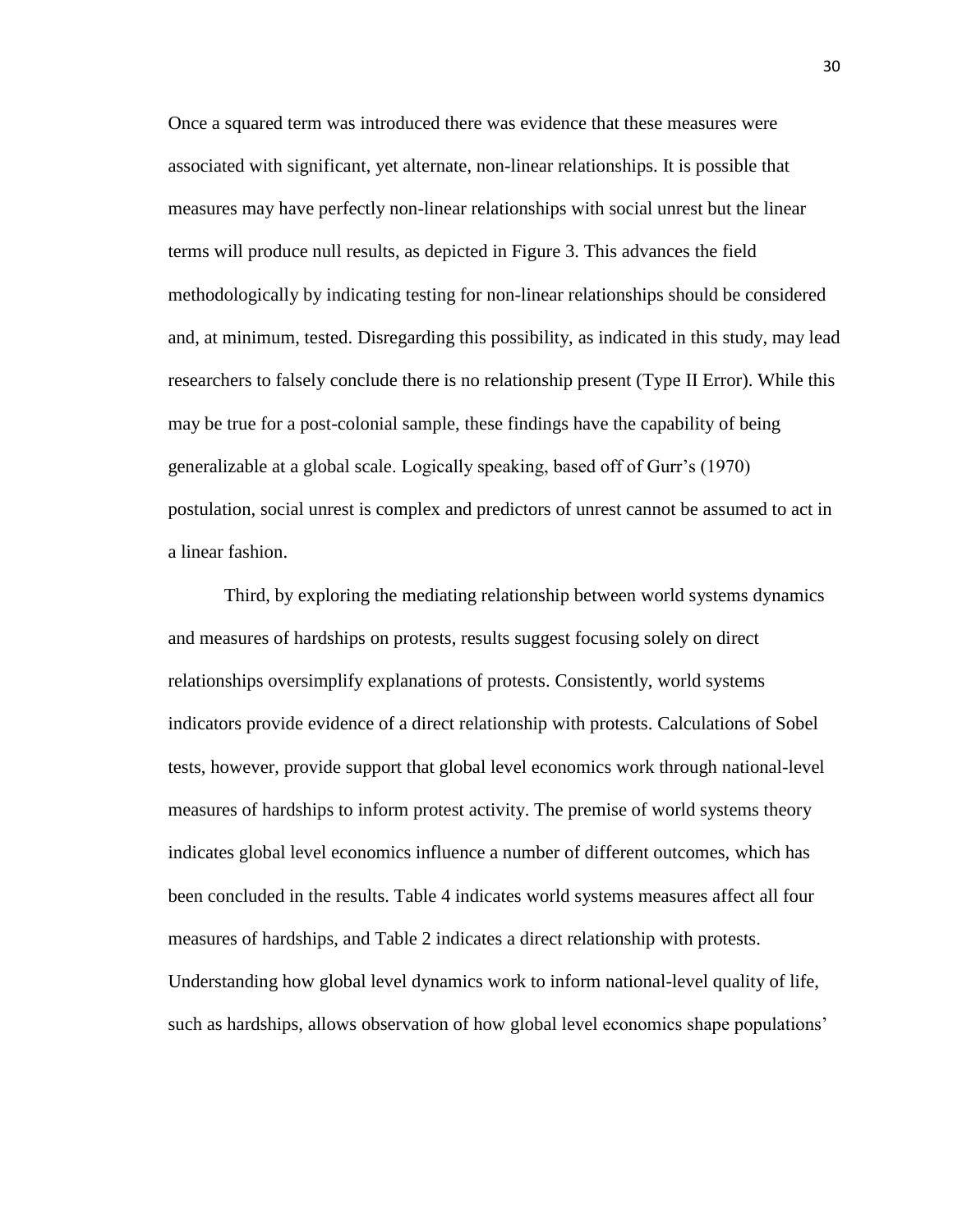experiences. These experiences, such as rates of employment, in return help to shape national-level social unrest.

While this thesis provides insight to multiple areas of social movement research, it does not come without limitations. First, the data used are only at the national-level, leaving little room to apply findings at disaggregate levels. It is possible that these relationships may not manifest themselves in more local levels, and future research should explore this possibility. Second, using the post-Cold War era as the initial point may be missing possible complex relationships regarding the British Empire. For example, the deindustrialization of the west and rise of the European Union (EU) in 1970 impacted the British Empire, which may have had lasting effects that are not considered in the data. Similarly, 1945 marked the collapsing of the British Empire effectively shifting world powers and trade across the globe. Finally, the research focuses only on countries that share a common colonial history. Had other sets of countries been considered, such as only countries that are part of the Organisation for Economic Cooperation and Development (OECD) or only countries that had U.S. military presence in the past 20 years, the results may have shifted due to major historical influences.

#### **Conclusion**

In conclusion, this thesis provides insight into the complex relationship between world systems dynamics, hardships, and protests. Results find partial support of world systems indicators and protests, indicating a need to take into account the positions countries hold in the world-economy. While political opportunity explanations offer an important contribution to social movement research, this thesis indicates hardships help to explain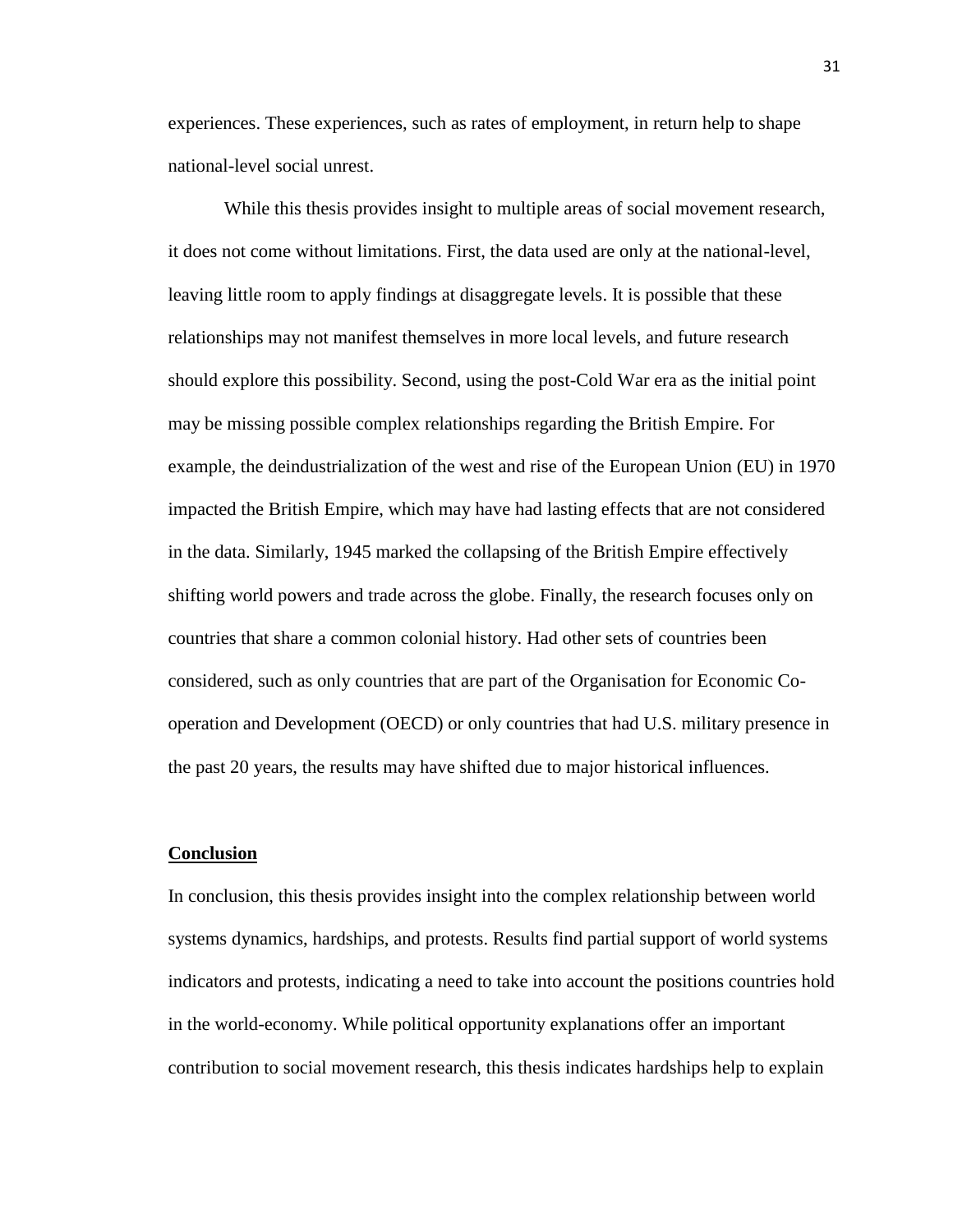the rise of social unrest in an international context. These relationships, however, may not be linear. It is possible that linear findings may not represent the data adequately, and due to cases of perfect non-linearity, may lead researchers to commit a Type II error. Finally, there is partial evidence that world systems dynamics work through hardships to effect social unrest.

Regarding social movement research, the findings not only validate political opportunity explanations as a cause for protests but that prior social movement theories still hold utility in contemporary research. While windows of opportunity may allow for unrest to foster, quality of life continues to act as a predictive factor. While not seeking to challenge political opportunity explanations, social movement research will benefit by understanding to what degree do relative deprivation concepts explain social unrest when paired with political opportunity indicators. Similarly, focusing on direct relationships only may have missed complex relationships between certain variables and social movement activity.

Not only do social movement scholars benefit from this research, global organizations and initiatives to reduce social unrest and increase quality of life benefit as well. Understanding that protests occur due to collective dissent, these findings help administrators and policy makers consider factors that may be indicative of increases in social unrest that will help identify and suppress unrest levels. While increasing a country's engagement in the world economy may act as a small fix, initiatives to increase employment rates and cut down on areas of overcrowding help to decrease the level of social unrest. Considering the final results, future research might begin to explore other facets of access to resources and raw materials to understand national-level unrest.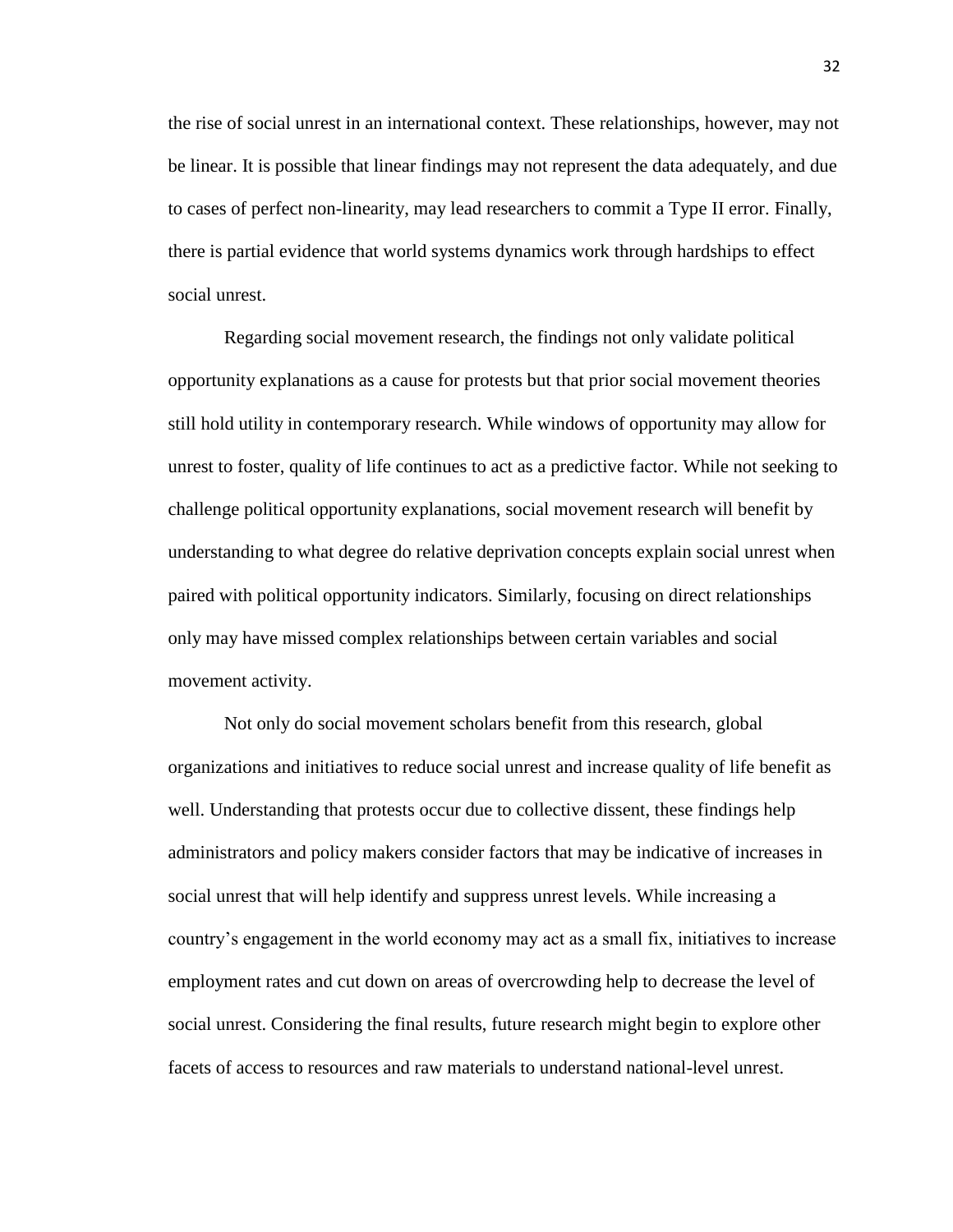#### **References**

- Almeida, Paul D. 2003. "Opportunity Organizations and Threat‐ Induced Contention: Protest Waves in Authoritarian Settings." *American Journal of Sociology* 109(2):345-400. doi: 10.1086/378395.
- Amenta, Edwin, Bruce G Carruthers and Yvonne Zylan. 1992. "A Hero for the Aged? The Townsend Movement, the Political Mediation Model, and Us Old-Age Policy, 1934-1950." *American Journal of Sociology* 98(2):308-39.
- Amenta, Edwin, Neal Caren and Sheera Joy Olasky. 2005. "Age for Leisure? Political Mediation and the Impact of the Pension Movement on Us Old-Age Policy." *American Sociological Review* 70(3):516-38.
- Amenta, Edwin, Neal Caren, Elizabeth Chiarello, and Yang Su. 2010. "The Political Consequences of Social Movements." *Annual Review of Sociology* 36: 287-307
- Amin, Samir. 1993. "The Challenge of Globalization: Delinking." *Facing the challenge: responses to the report of the South Commission*:137.
- Arrighi, Giovanni and Jessica Drangel. 1986. "The Stratification of the World-Economy: An Exploration of the Semiperipheral Zone." *Review (Fernand Braudel Center)* 10(1):9-74.
- Arrighi, Giovanni, Terence K Hopkins, Immanuel Maurice Wallerstein and Benedetto Vecchi. 1989. *Antisystemic Movements*: Verso London.
- Berry, Marie E. 2015. "From Violence to Mobilization: Women, War, and Threat in Rwanda." *Mobilization: An International Quarterly* 20(2):135-56. doi: 10.17813/1086-671X-20-2-135.
- Billings, Dwight B and Shaunna L Scott. 1994. "Religion and Political Legitimation." *Annual Review of Sociology* 20(1):173-202.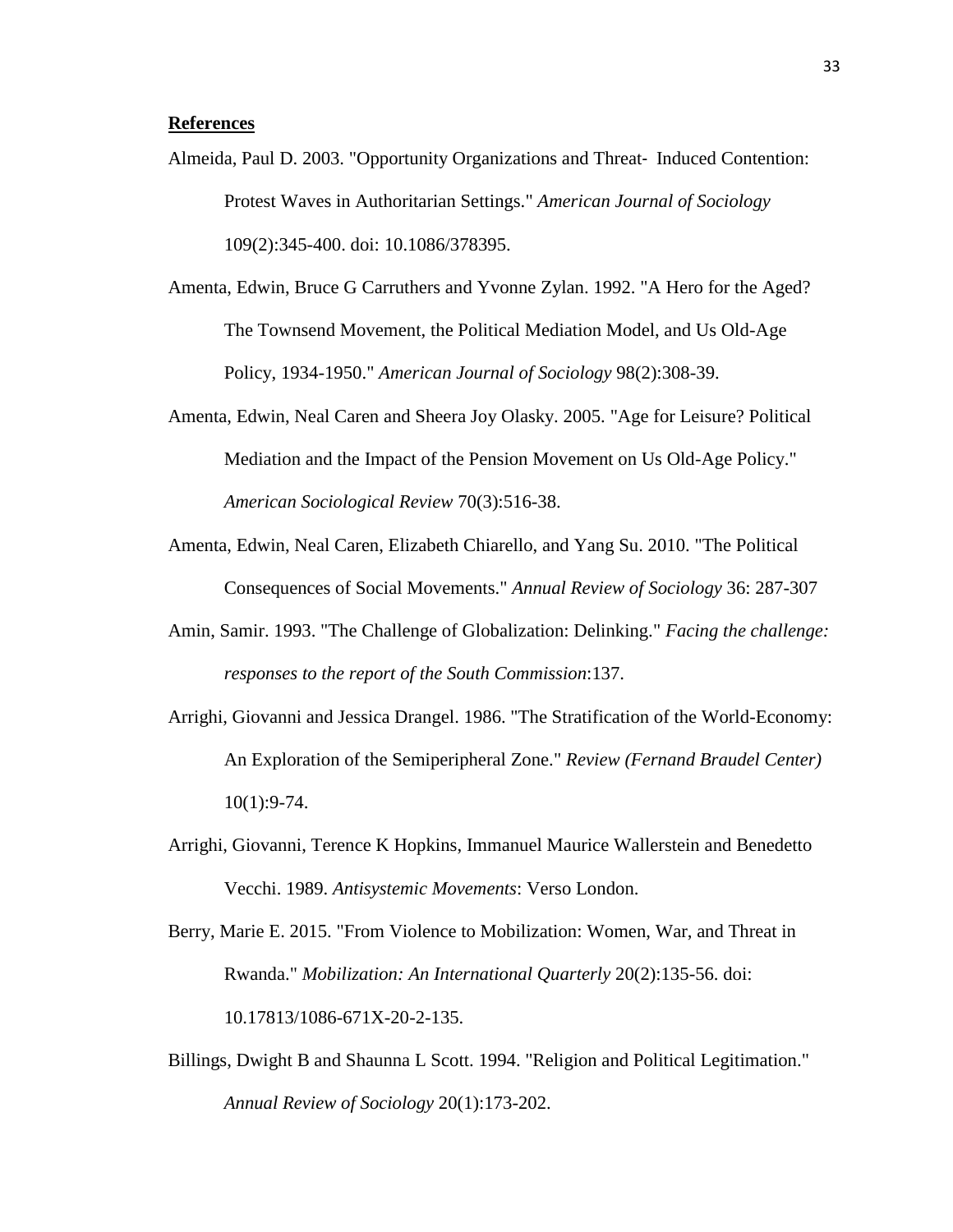- Carnahan, Douglas, Walter Gove and Omer R Galle. 1974. "Urbanization, Population Density, and Overcrowding: Trends in the Quality of Life in Urban America." *Social Forces*:62-72.
- Cerrutti, Marcela. 2000. "Economic Reform, Structural Adjustment and Female Labor Force Participation in Buenos Aires, Argentina." *World Development* 28(5):879- 91.
- Chase-Dunn, Christopher and Thomas D Hall. 1993. "Comparing World-Systems: Concepts and Working Hypotheses." *Social Forces*:851-86.
- Chase-Dunn, Christopher and Peter Grimes. 1995. "World-Systems Analysis." *Annual Review of Sociology* 21(1):387-417.
- Chirot, Daniel and Thomas D Hall. 1982. "World-System Theory." *Annual Review of Sociology* 8(1):81-106.
- della Porta, Donatella. 1995. *Social Movements, Political Violence, and the State: A Comparative Analysis of Italy and Germany.* Cambridge University Press: Cambridge, NY.
- Easterly, William, Michael Kremer, Lant Pritchett and Lawrence H Summers. 1993. "Good Policy or Good Luck?". *Journal of Monetary Economics* 32(3):459-83.
- Emmanuel, Arghiri. 1972. "White-Settler Colonialism and the Myth of Investment Imperialism." *New Left Review* (73):35.

Faupel, Alison and Regina Werum. 2011. ""Making Her Own Way": The Individualization of First-Wave Feminism, 1910-1930." *Mobilization: An International Quarterly* 16(2):181-200. doi:

10.17813/maiq.16.2.h4j28147n4621253.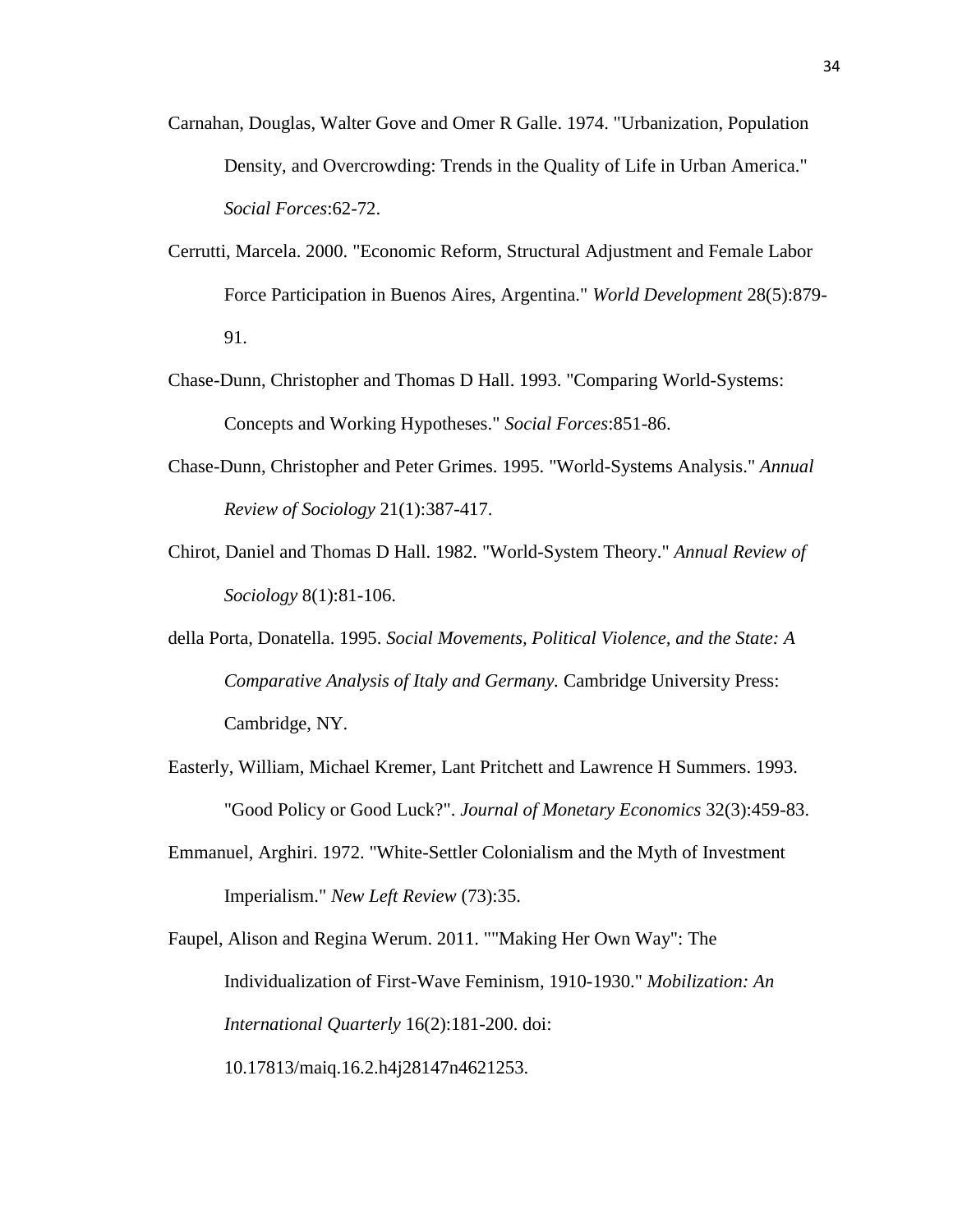- Feierabend, Ivo K, Rosalind L Feierabend and Ted Robert Gurr. 1972. *Anger, Violence, and Politics: Theories and Research*: Prentice Hall.
- Findlay, Ronald. 1991. "Terms of Trade." Pp. 665-71 in *The World of Economics*: Springer.
- Frank, Andre Gunder and Barry K Gills. 1996. *The World System: Five Hundred Years or Five Thousand?*: Psychology Press.
- Gaddis, John Lewis. 1992. "International Relations Theory and the End of the Cold War." *International Security* 17(3):5-58. doi: 10.2307/2539129.
- Garrett, Geoffrey. 1998. "Global Markets and National Politics: Collision Course or Virtuous Circle?". *International organization* 52(04):787-824.
- Gamson, William A. 1975. *The Strategy of Social Protest*. Dorsey Press: Homewood, IL.

GDELT. 2016. *The Global Database of Events, Language, and Tone Project.* 

- Goldstone, Jack A. 2002. "Population and Security: How Demographic Change Can Lead to Violent Conflict." *Journal of international affairs*:3-21.
- Goodwin, Jeff, and James. M. Jasper. 1999. "Caught in a Winding, Snarling Vine: THe Structural Bias of Political Process Theory." *Sociological Forum* 14(1): 27-54.
- Gurr, Ted Robert. 1970. "Why Men Rebel Princeton." *Princeton University Press. Husain, MG (1982)." Ecological roles and sex difference in cognitive and motivational com-petence". Man and Development* 4:132-41.
- Holmes, Jennifer S, Sheila Amin Gutiérrez De Piñeres and Kevin M Curtin. 2007. "A Subnational Study of Insurgency: Farc Violence in the 1990s." *Studies in Conflict & Terrorism* 30(3):249-65.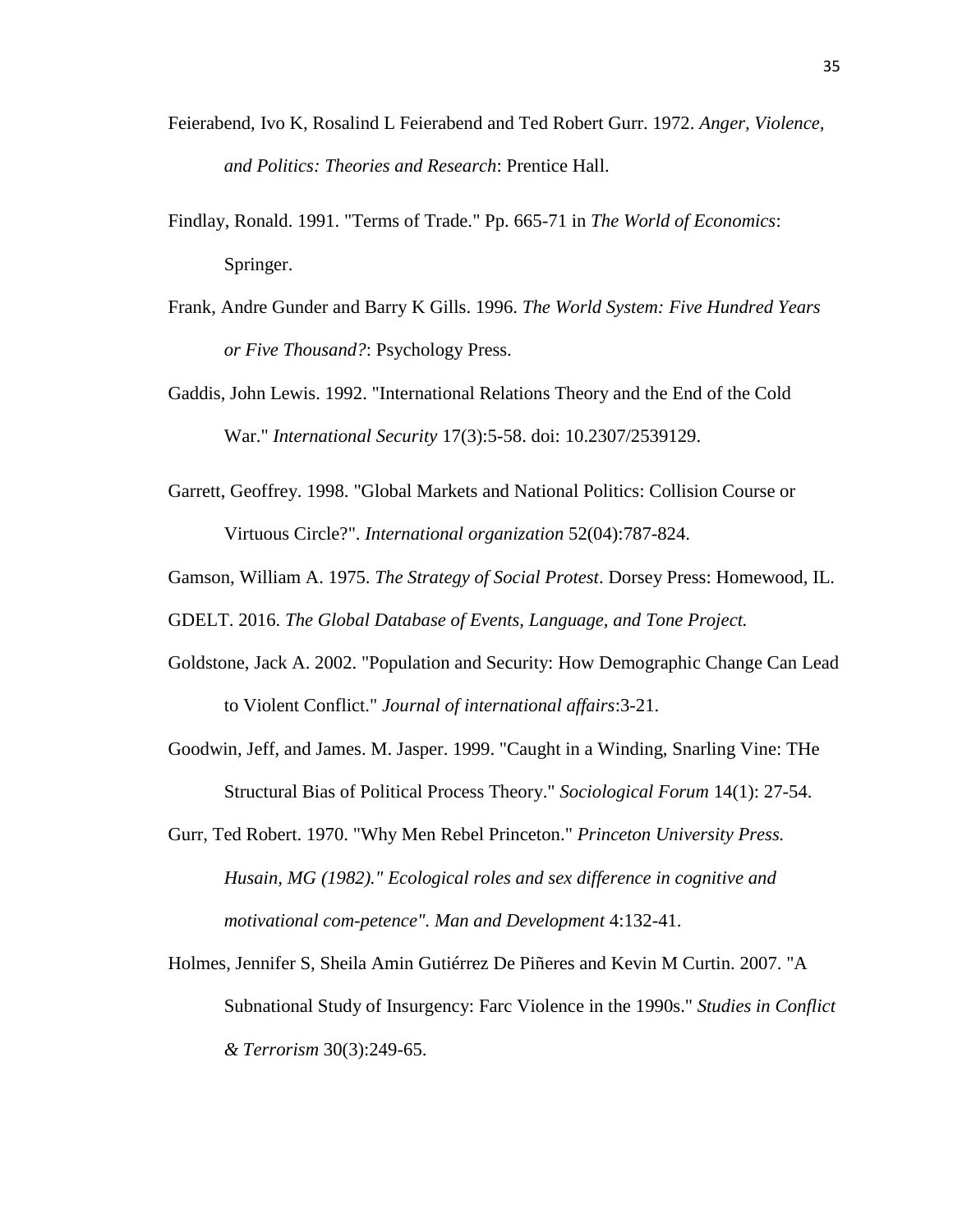- Idrisov, Georgiy, Yuriy Ponomarev and Sergei Sinelnikov-Murylev. 2015. "Terms of Trade and Economic Development of Modern Russia." *Economic Policy* 3:7-37.
- Jenkins, J Craig and Charles Perrow. 1977. "Insurgency of the Powerless: Farm Worker Movements (1946-1972)." *American Sociological Review*:249-68.
- Jenkins, J Craig and Kurt Schock. 1992. "Global Structures and Political Processes in the Study of Domestic Political Conflict." *Annual Review of Sociology* 18(1):161-85.
- Kitschelt, Herbert P. 1986. "Political Opportunity Structures and Political Protest: Anti-Nuclear Movements in Four Democracies." *British Journal of Political Science* 16(01):57-85.
- Korzeniewicz, Roberto P and William Martin. 1994. "The Global Distribution of Commodity Chains." *Contributions In Economics And Economic History*:67-67.
- Kurzman, Charles, Regina Werum and Ross E Burkhart. 2002. "Democracy's Effect on Economic Growth: A Pooled Time-Series Analysis, 1951–1980." *Studies in comparative international development* 37(1):3-33.
- Kwon, Roy, Ellen Reese and Kadambari Anantram. 2008. "Core-Periphery Divisions among Labor Activists at the World Social Forum." *Mobilization: An International Quarterly* 13(4):411-30.
- Lynch, John W, George Davey Smith, George A Kaplan and James S House. 2000. "Income Inequality and Mortality: Importance to Health of Individual Income, Psychosocial Environment, or Material Conditions." *BMJ: British Medical Journal* 320(7243):1200.
- McAdam, Doug. 1982. *Political Process and the Development of Black Insurgency, 1930-1970.* Chicago, IL: The University of Chicago Press.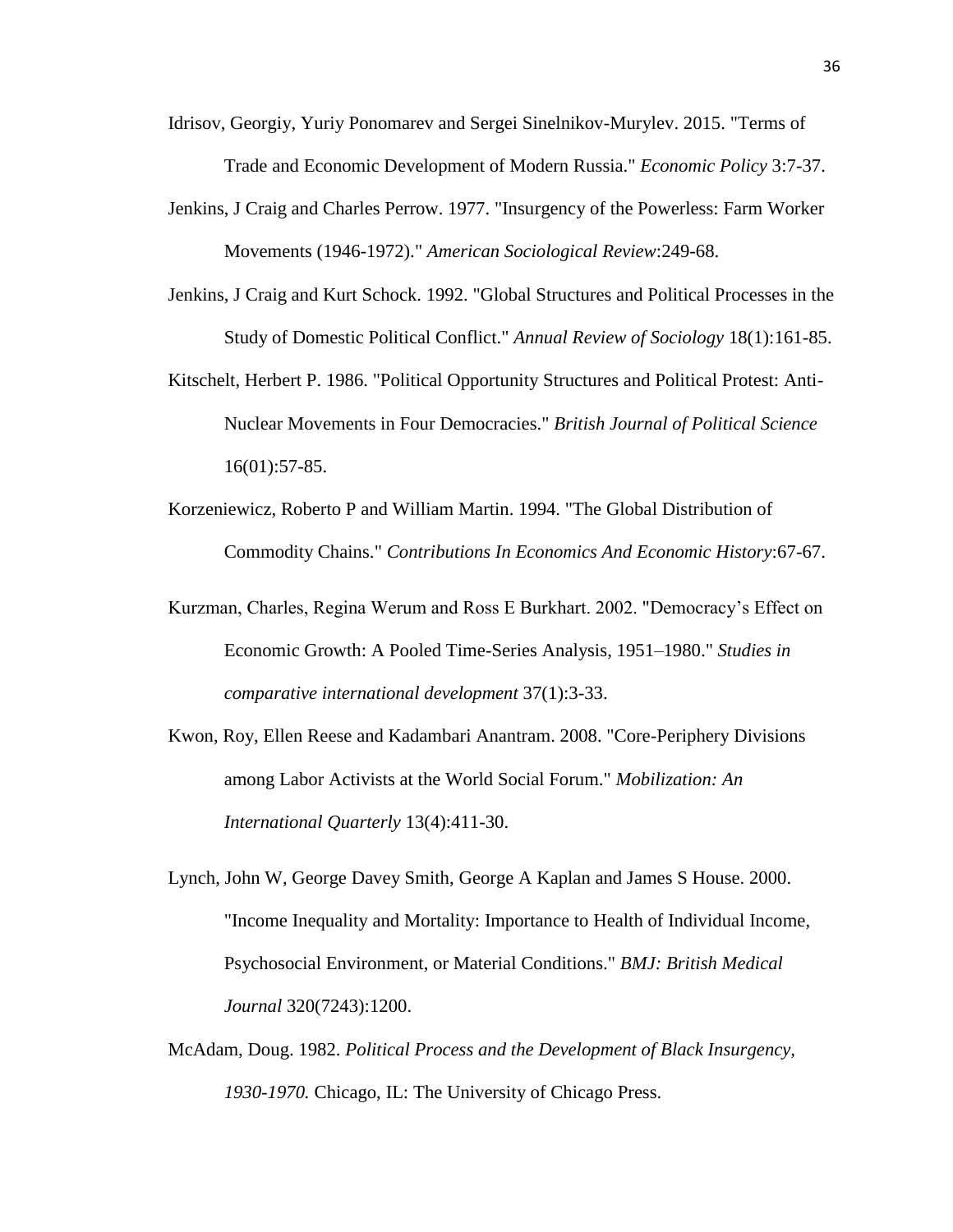- McAdam, Doug, John D McCarthy and Mayer N Zald. 1996. *Comparative Perspectives on Social Movements: Political Opportunities, Mobilizing Structures, and Cultural Framings*: Cambridge University Press.
- McCarthy, John D and Mayer N Zald. 1977. "Resource Mobilization and Social Movements: A Partial Theory." *American Journal of Sociology* 82(6):1212-41.
- McPhail, Clark and John D McCarthy. 2005. "Protest Mobilization, Protest Repression, and Their Interaction." *Repression and mobilization*:3-32.
- McVeigh, Rory. 2009. *The Rise of the Ku Klux Klan: Right-Wing Movements and National Politics*, Vol. 32: U of Minnesota Press.
- Meyer, David S. 2004. "Protest and Political Opportunities." *Annu. Rev. Sociol.* 30:125- 45.
- Meyer, David S and Debra C Minkoff. 2004. "Conceptualizing Political Opportunity." *Social Forces* 82(4):1457-92.
- Moghadam, Valentine and Elham Gheytanchi. 2010. "Political Opportunities and Strategic Choices: Comparing Feminist Campaigns in Morocco and Iran." *Mobilization: An International Quarterly* 15(3):267-88.
- Moore, B. 1978. "Injustice: The Social Basis of Obedience and Revolt, White Plains." *Nova York*.
- Morrow, James D, Randolph M Siverson and Tressa E Tabares. 1999. "Correction to "the Political Determinants of International Trade"." *American Political Science Review* 93(04):931-33.
- Muller, Edward N and Mitchell A Seligson. 1987. "Inequality and Insurgency." *American Political Science Review* 81(02):425-51.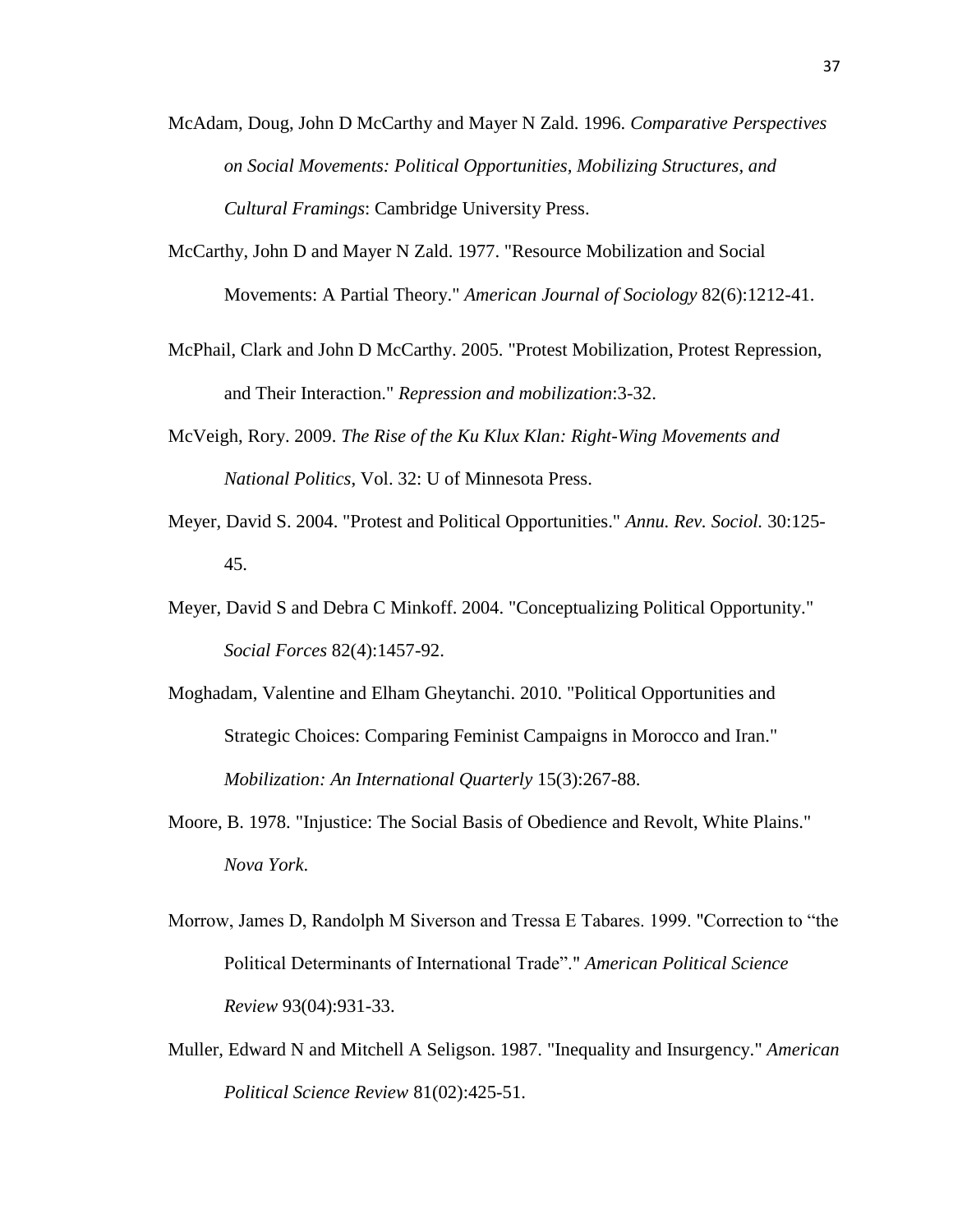- Oberschall, Anthony. 1993. "Social Movements. New Brunswick." NJ: Transaction Books.
- Olzak, Susan. 1983. "Contemporary Ethnic Mobilization." *Annual Review of Sociology* 9(1):355-74.
- Petras, James F and Howard Brill. 1986. *Latin America: Bankers, Generals, and the Struggle for Social Justice*: Rowman & Littlefield.
- Pickett, Kate E, Jessica Mookherjee and Richard G Wilkinson. 2005. "Adolescent Birth Rates, Total Homicides, and Income Inequality in Rich Countries." *American Journal of Public Health* 95(7):1181-83.
- Piven, Frances Fox and Richard Cloward. 1979. *Poor People's Movements: Why They Succeed, How They Fail*: Vintage Books Edition.
- Poletta, Francesca, and James M. Jasper. 2001. "Collective Identity and Social Movements." *Annual Review of Sociology* 27: 283-305.
- Preacher, Kristopher J., and Geoffrey J. Leonardelli. 2017. "Caculation for the Sobel test: An interactive calculaiton tool for mediation tests." *Retreived from http://quantpsy.org/sobel/sobel.htm.*
- Raffer, Kunibert. 1987. *Unequal Exchange and the Evolution of the World System*: Springer.
- Salehyan, Idean, Cullen S Hendrix, Jesse Hamner, Christina Case, Christopher Linebarger, Emily Stull and Jennifer Williams. 2012. "Social Conflict in Africa: A New Database." *International Interactions* 38(4):503-11.
- Sanderson, Stephen K. 2005. "World-Systems Analysis after Thirty Years: Should It Rest in Peace?". *International Journal of Comparative Sociology* 46(3):179-213.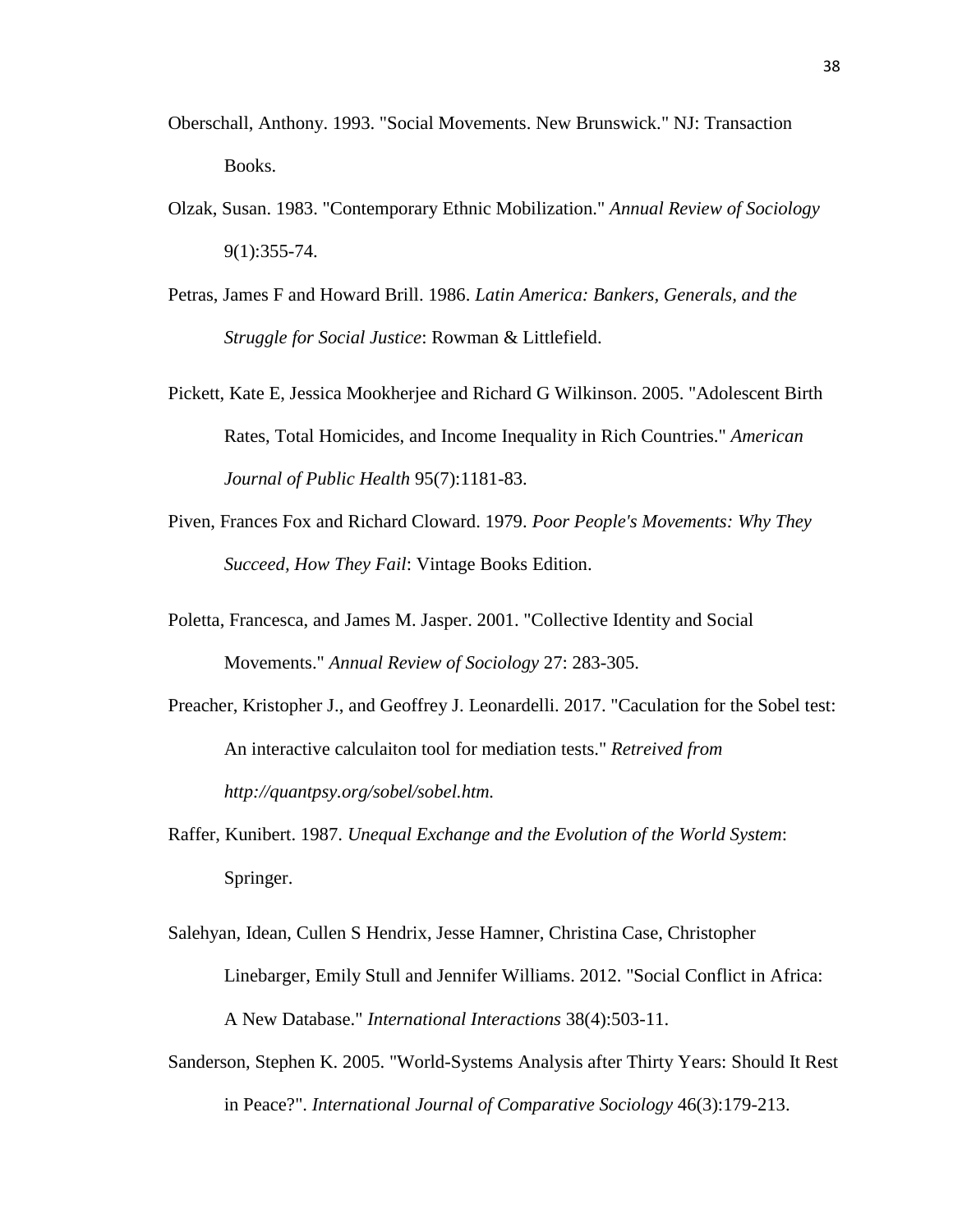- Schrodt, Phillip A. 2012. "Precedents, Progress, and Prospets in Political Event Data." *International Interactions* 38(4): 546-569
- Shefner, Jon, Aaron Rowland and George Pasdirtz. 2015. "Austerity and Anti-Systemic Protest: Bringing Hardships Back In." *Journal of World-Systems Research* 21(2):458.
- Smith, Jackie and Dawn Wiest. 2012. *Social Movements in the World-System: The Politics of Crisis and Transformation*: Russell Sage Foundation.
- Snyder, David and Charles Tilly. 1972. "Hardship and Collective Violence in France, 1830 to 1960." *American Sociological Review*:520-32.
- Soule, Sarah A and Susan Olzak. 2004. "When Do Movements Matter? The Politics of Contingency and the Equal Rights Amendment." *American Sociological Review* 69(4):473-97.
- Svensson, Lars EO and Assaf Razin. 1983. "The Terms of Trade and the Current Account: The Harberger-Laursen-Metzler Effect." *Journal of Political Economy* 91(1):97-125.
- Tarrow, Sidney. 1996. "States and opportunities: The Political Structuring of Social Movements." In *Comparative Perspectives on Social Movements,* Doug McAdam, John D. McCarthy, and Mayer N. Zald, eds. Cambridge: Cambridge University Press.
- Tarrow, Sidney. 1998. *Power in Movement: Social Movements and Contentious Politics.*  New York/Cambridge: Cambridge University Press. 2nd ed.
- Terlouw, CP. 1992. *The Regional Geography of the World-System: External Arena, Periphery, Semipheriphery, Core= De Regionale Geografie Van Het*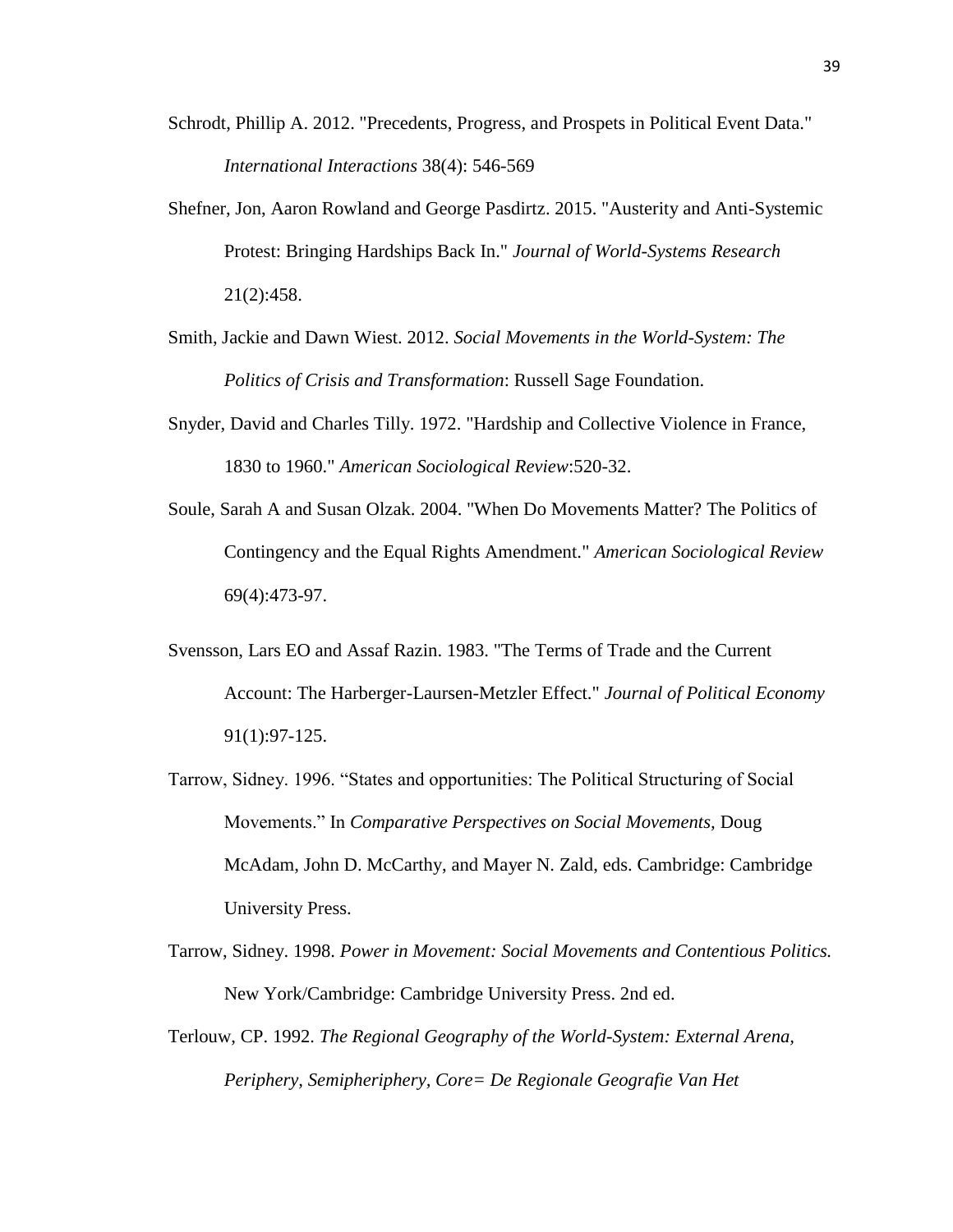*Wereldsysteem: Extern Gebied, Periferie, Semiperiferie, Kern*: Utrecht: RU Utrecht.

- Tilly, Charles. 1975. "Reflections on the History of European State-Making." *The formation of national states in Western Europe* 38.
- Useem, Bert. 1998. "Breakdown Theories of Collective Action." *Annual Review of Sociology* 24(1):215-38.
- Van Dyke, Nella and Sarah A Soule. 2002. "Structural Social Change and the Mobilizing Effect of Threat: Explaining Levels of Patriot and Militia Organizing in the United States." *Social Problems* 49(4):497-520.
- Wallerstein, Immanuel. 1974. "The Rise and Future Demise of the World Capitalist System: Concepts for Comparative Analysis." *Comparative studies in society and history* 16(04):387-415.
- Wallerstein, Immanuel. 1979. *The Capitalist World-Economy*, Vol. 2: Cambridge University Press.
- Wallerstein, Immanuel. 1990. "Culture as the Ideological Battleground of the Modern World-System." *Theory, Culture & Society* 7(2):31-55.
- Wallerstein, Immanuel. 1993. "The World-System after the Cold War." *Journal of Peace Research* 30(1):1-6.
- Walton, John. 1998. "Urban Conflict and Social Movements in Poor Countries: Theory and Evidence of Collective Action." *International Journal of Urban and Regional Research* 22(3):460-81.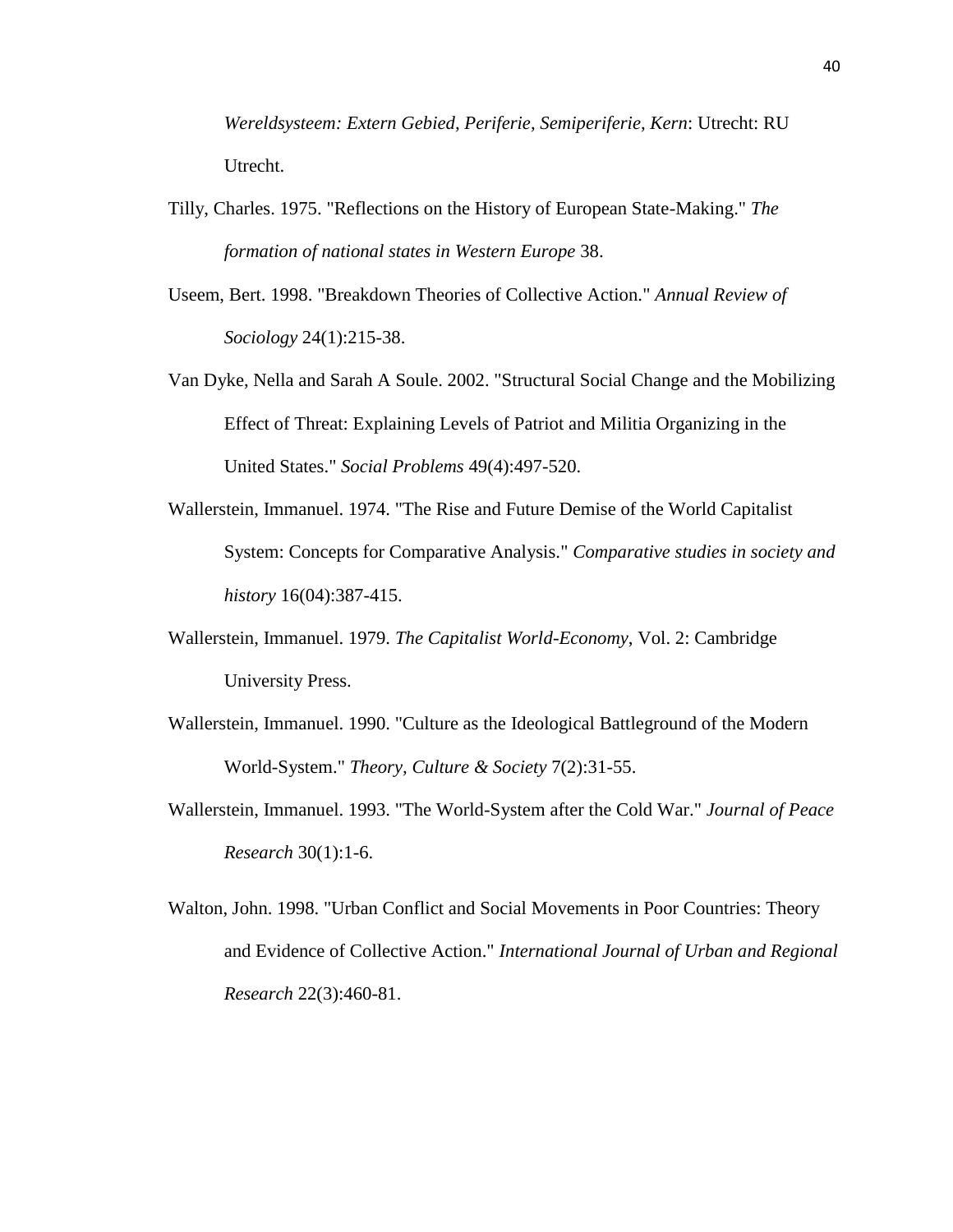- Williams, Kirk R and Michael Timberlake. 1987. "Structural Position in the World System, Inequality and Political Violence." *JPMS: Journal of Political and Military Sociology* 15(1):1.
- Ziltener, Patrick and Daniel Kunzler. 2015. "Impacts of Colonialism: A Research Survey." *Journal of World-Systems Research* 19(2):290-311. doi: 10.5195/jwsr.2013.507.
- Zimmermann, Ekkart. 1983. *Political Violence, Crises, and Revolutions.* Cambridge, MA: Schenkman.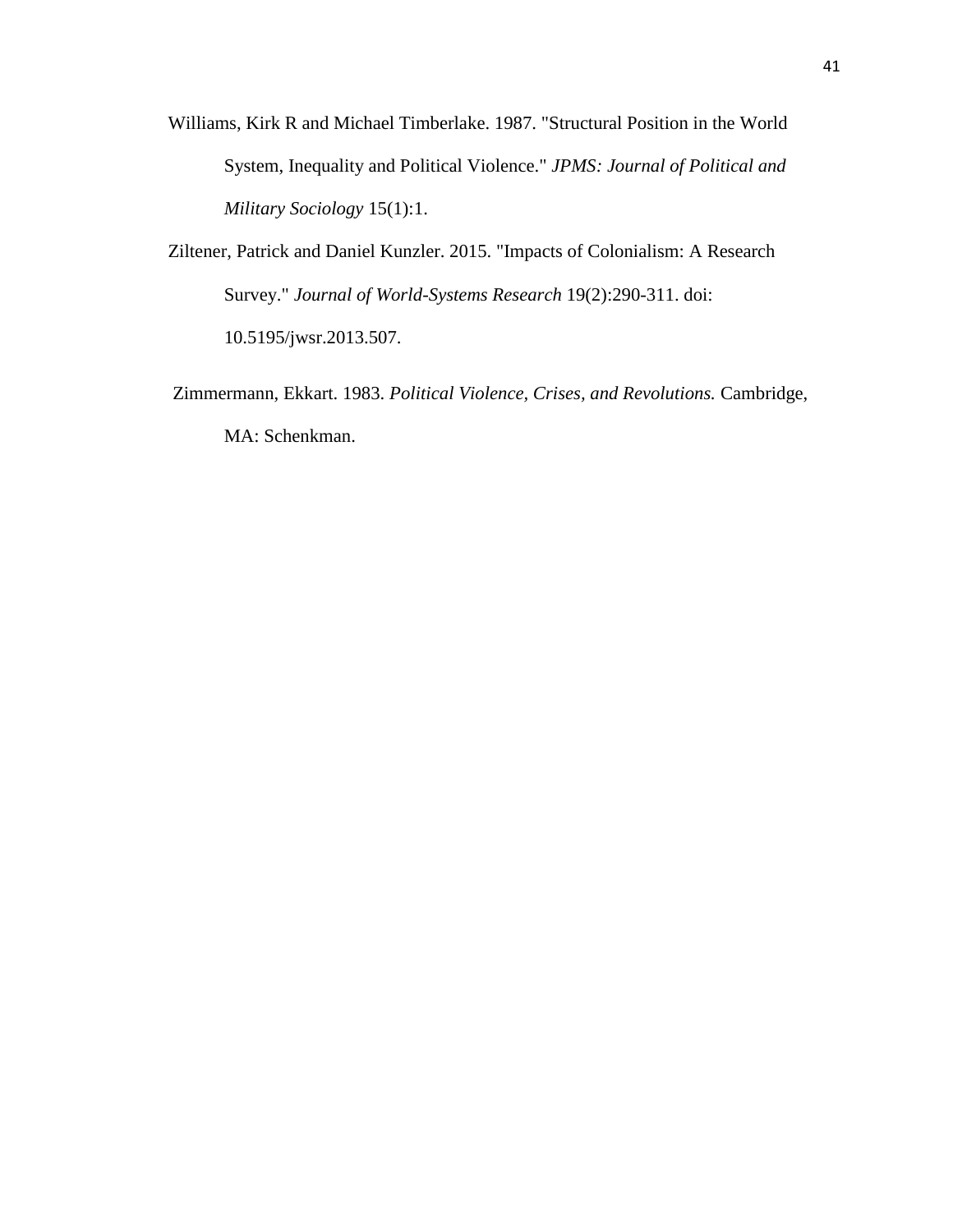### **Tables and Figures**

|                                          | Model 1  |                | Model 2                     |          |          | Model 3  |          |       | Model 4 |             |
|------------------------------------------|----------|----------------|-----------------------------|----------|----------|----------|----------|-------|---------|-------------|
|                                          |          |                | Table 1: Correlation Matrix |          |          |          |          |       |         |             |
|                                          |          | $\mathbf{C}$   | 3                           | 4        | n        | ℃        |          | ∞     | ○       | $\supseteq$ |
| GDP(1)                                   |          |                |                             |          |          |          |          |       |         |             |
| Terms of Trade (2)                       | 0.174    |                |                             |          |          |          |          |       |         |             |
| Male Labor Force Participation Rate (3)  | 0.019    | $-0.255$       |                             |          |          |          |          |       |         |             |
| Female Labor Force Participation Rate (4 | $-0.088$ | 0.047          | $-0.324$                    |          |          |          |          |       |         |             |
| Adolescent Fertility Rate (5)            | $-0.562$ | $-0.154$       | $-0.171$                    | 0.161    |          |          |          |       |         |             |
| Urban Population (6)                     | 0.516    | 0.148<br>0.159 | $-0.223$                    | 0.282    | $-0.554$ |          |          |       |         |             |
| Armed Forces Personnel (7)               | 0.643    |                | $0.274$<br>0.191            | $-0.551$ | $-0.171$ | 0.006    |          |       |         |             |
| Civic Violence (8)                       | 0.150    | $-0.132$       |                             | $-0.347$ | 0.068    | $-0.349$ | 0.509    |       |         |             |
| Government Type (9)                      | 0.287    | 0.080          | 0.037                       | 0.227    | 0.314    | 0.124    | $-0.191$ | 0.045 |         |             |
| Protests (10)                            | 0.617    | 0.150          | 0.082                       | 0.186    | 0.012    | 0.017    | 0.663    | 0.319 | 0.053   |             |

\*p<.05, \*\*p<.01, \*\*\*p<.001

 $P^{\sim \sim \nu}$ ,  $P^{\sim \sim \nu}$ ,  $P^{\sim \sim \nu}$ <br><sup>a</sup> The natural log of the outcome variable, protests, has been taken to account for a non-normal distribution.<br><sup>b</sup> The natural log of this variable has been taken in order to account a The natural log of the outcome variable, protests, has been taken to account for a non-normal distribution. b The natural log of this variable has been taken in order to account for a non-normal distribution.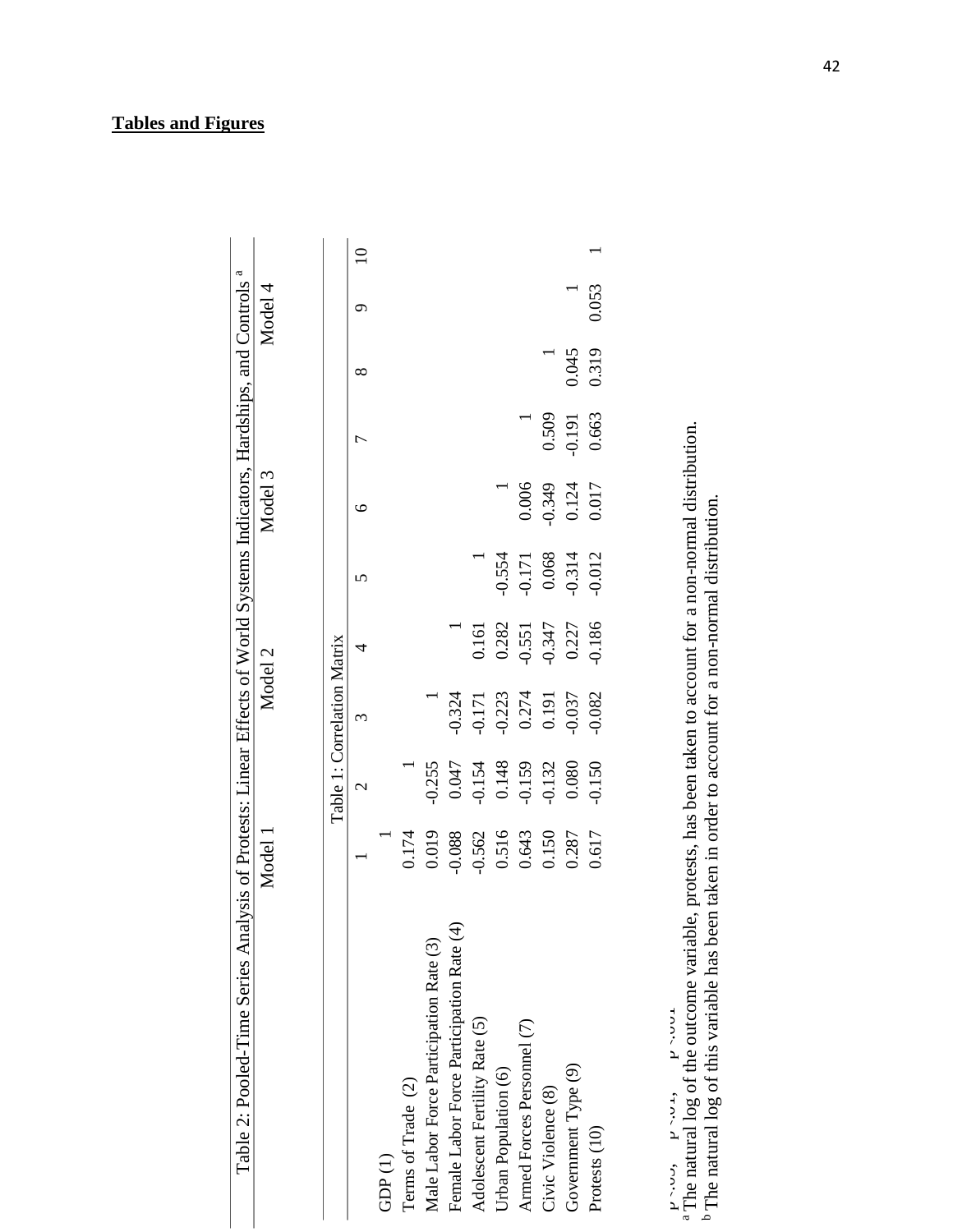| Table 3: Pooled-Time Series Analysis of Protests: Non-linear Effects of World-Systems Indicators, Hardships, and Controls <sup>a</sup> |           |         |                                  |                                               |                       |                                  |                                                                 |                |                     |                                                                 |                    |        |
|----------------------------------------------------------------------------------------------------------------------------------------|-----------|---------|----------------------------------|-----------------------------------------------|-----------------------|----------------------------------|-----------------------------------------------------------------|----------------|---------------------|-----------------------------------------------------------------|--------------------|--------|
|                                                                                                                                        |           | Model 1 |                                  |                                               | Model 2               |                                  |                                                                 | Model 3        |                     |                                                                 | Model 4            |        |
|                                                                                                                                        | Coeff.    | s.e.    |                                  | Coeff.                                        | s.e.                  |                                  | Coeff.                                                          | s.e.           |                     | Coeff.                                                          | s.e.               |        |
| <b>World Systems Indicators</b>                                                                                                        |           |         |                                  |                                               |                       |                                  |                                                                 |                |                     |                                                                 |                    |        |
| $GDP^b$                                                                                                                                |           |         |                                  |                                               |                       |                                  |                                                                 |                |                     |                                                                 |                    |        |
| GDP <sup>2 b</sup>                                                                                                                     |           |         |                                  | $\begin{array}{c} 0.113 \\ 0.011 \end{array}$ | $\frac{0.578}{0.012}$ |                                  |                                                                 |                |                     | 1.312<br>-0.005                                                 | 0.676<br>0.014     |        |
| Terms of Trade                                                                                                                         |           |         |                                  | $-0.063$                                      |                       | $**\underset{3}{*}$              |                                                                 |                |                     | $-0.025$                                                        | 0.009              | $***$  |
| Terms of Trade <sup>2</sup>                                                                                                            |           |         |                                  | 0.000                                         | 0.000                 | ***                              |                                                                 |                |                     | 0.000                                                           | 0.000              | $^{+}$ |
| Hardships                                                                                                                              |           |         |                                  |                                               |                       |                                  |                                                                 |                |                     |                                                                 |                    |        |
| Male Labor Force Participation                                                                                                         |           |         |                                  |                                               |                       |                                  | $-0.359$                                                        |                |                     |                                                                 |                    |        |
| Male Labor Force Participation <sup>2</sup>                                                                                            |           |         |                                  |                                               |                       |                                  | 0.002                                                           | 0.197<br>0.001 |                     | $\begin{array}{c} 0.023 \\ 0.000 \\ -0.105 \end{array}$         | $0.169$<br>$0.001$ |        |
| Female Labor Force Participation                                                                                                       |           |         |                                  |                                               |                       |                                  | $-0.029$                                                        | 0.023          |                     |                                                                 | 0.022              | $***$  |
| Female Labor Force Participation <sup>2</sup>                                                                                          |           |         |                                  |                                               |                       |                                  |                                                                 | 0.000          | $**\underset{3}{*}$ |                                                                 | 0.000              | ***    |
| Adolescent Fertility Rate                                                                                                              |           |         |                                  |                                               |                       |                                  | $\begin{array}{c} 0.001 \\ 0.012 \\ 0.000 \\ 0.110 \end{array}$ | 0.011          |                     | $\begin{array}{c} 0.001 \\ 0.009 \\ 0.000 \\ 0.062 \end{array}$ | 0.010              |        |
| Adolescent Fertility Rate <sup>2</sup>                                                                                                 |           |         |                                  |                                               |                       |                                  |                                                                 | 0.000          | $***$               |                                                                 | 0.000<br>0.019     |        |
| Urban Population                                                                                                                       |           |         |                                  |                                               |                       |                                  |                                                                 | 0.021          | $**\underset{3}{*}$ |                                                                 |                    | $**\n$ |
| Urban Population <sup>2</sup>                                                                                                          |           |         |                                  |                                               |                       |                                  | $-0.001$                                                        | 0.000          | ***                 | $-0.001$                                                        | 0.000              | $***$  |
| Controls                                                                                                                               |           |         |                                  |                                               |                       |                                  |                                                                 |                |                     |                                                                 |                    |        |
| Armed Forces Personnel <sup>b</sup>                                                                                                    | 2.012     | 0.309   | $**\n$                           | $-0.219$                                      | 0.019                 |                                  | 0.325<br>0.019                                                  | 0.539<br>0.026 |                     |                                                                 | 0.488<br>0.022     |        |
| Armed Forces Personnel <sup>2</sup> <sup>b</sup>                                                                                       | $-0.059$  | 0.015   | $***$                            | 0.016                                         |                       |                                  |                                                                 |                |                     | $-0.892$<br>0.030                                               |                    |        |
| Civil Violence                                                                                                                         | 0.208     | 0.077   | $^{\ast}_{\rm x}$                | 0.414                                         | 0.086                 | $**\n$                           | 0.098                                                           | 0.097          |                     | 0.169                                                           | 0.079              | $\ast$ |
| Civil Violence <sup>2</sup>                                                                                                            | $-0.032$  | 0.011   | $\stackrel{\textstyle{*}}{\ast}$ | $-0.053$                                      | 0.011                 | $***$                            | $-0.015$                                                        | 0.013          |                     | $-0.018$                                                        | 0.009              | $^{+}$ |
| Government Type                                                                                                                        | 0.129     | 0.081   |                                  | 0.273                                         | 0.088                 | $\stackrel{\textstyle{*}}{\ast}$ | 0.290                                                           | 0.064          | $**\n$              | 0.611                                                           | 0.064              | $***$  |
| Government Type <sup>2</sup>                                                                                                           | $-0.002$  | 0.003   |                                  | $-0.012$                                      | 0.004                 | $\stackrel{\textstyle{*}}{\ast}$ | $-0.011$                                                        | 0.003          | ***                 | $-0.028$                                                        | 0.003              | ***    |
| Constant                                                                                                                               | $-11.232$ | 1.544   | $***$                            | $-1.589$                                      | 6.590                 |                                  | 9.803                                                           | 8.229          |                     | 17.214                                                          | 10.652             |        |
|                                                                                                                                        | 315       |         |                                  |                                               |                       |                                  |                                                                 |                |                     |                                                                 |                    |        |
| R-Squared                                                                                                                              | 0.507     |         |                                  | 0.615                                         |                       |                                  | 0.681                                                           |                |                     | 0.787                                                           |                    |        |
| *p<.05, **p<.01, ***p<.001                                                                                                             |           |         |                                  |                                               |                       |                                  |                                                                 |                |                     |                                                                 |                    |        |

a The outcome variable, protests, has a constant added (1) and been logged to account for a non-normal distribution. <sup>a</sup>The outcome variable, protests, has a constant added (1) and been logged to account for a non-normal distribution. b This variable has been logged to account for a non-normal distribution. <sup>b</sup> This variable has been logged to account for a non-normal distribution. \*p<.05, \*\*p<.01, \*\*\*p<.001

43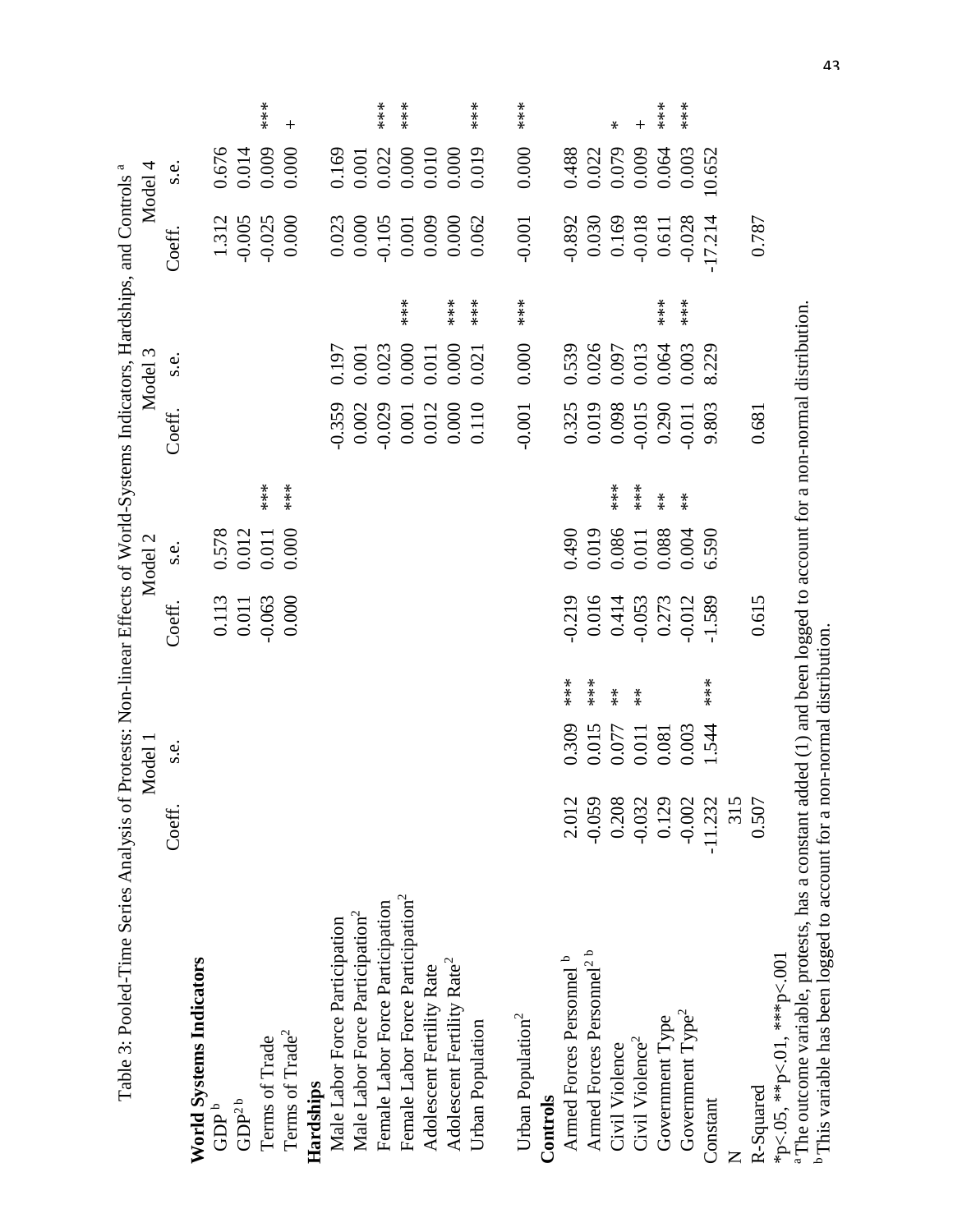|                                                                                                         |              | Model 1                           |                                                  |                    | Model 2       |                       | Table 4: Pooled-Time Series Analysis of Hardships: Effects of World-Systems Theory | Model 3                      |                            |            | Model 4          |                                              |
|---------------------------------------------------------------------------------------------------------|--------------|-----------------------------------|--------------------------------------------------|--------------------|---------------|-----------------------|------------------------------------------------------------------------------------|------------------------------|----------------------------|------------|------------------|----------------------------------------------|
|                                                                                                         |              | Male Labor Force<br>Participation |                                                  | Female Labor Force | Participation |                       |                                                                                    | Adolescent Fertility<br>Rate |                            |            | Urban Population |                                              |
|                                                                                                         | Coeff.       | s.e.                              |                                                  | Coeff.             | s.e.          |                       | Coeff.                                                                             | s.e.                         |                            | Coeff.     | s.e.             |                                              |
| <b>World Systems Indicators</b>                                                                         |              |                                   |                                                  |                    |               |                       |                                                                                    |                              |                            |            |                  |                                              |
| GDP <sup>a</sup>                                                                                        | $-1.134$     | 0.290                             | $\begin{array}{l} * \ * \ * \ * \ * \end{array}$ | 5.074              | 0.686         | $**\atop{*}\atop{*}}$ | $-16.172$                                                                          | 1.330                        | $**\atop{*}$               | 15.244     | 0.987            | $***\atop{*}$                                |
| Terms of Trade                                                                                          | $-0.030$     | 0.011                             | $\overset{*}{\ast}$                              | $-0.115$           | 0.021         | $**\ast$              | 0.038                                                                              | 0.059                        |                            | $-0.151$   | 0.036            | $**\atop{*}$                                 |
| Controls                                                                                                |              |                                   |                                                  |                    |               |                       |                                                                                    |                              |                            |            |                  |                                              |
| Armed Forces Personnel <sup>a</sup>                                                                     | 1.872        | 0.400                             | $***$                                            | $-8.521$           | 0.914         | $***$                 | 6.174                                                                              | 1.886                        | $**\atop{*}{*}\atop{*}{*}$ | $-10.389$  | 1.134            | $\begin{array}{l} * \ * \ * \ * \end{array}$ |
| Civil Violence                                                                                          | $-0.158$     | 0.209                             |                                                  | 0.609              | 0.402         |                       | 0.958                                                                              | 0.922                        |                            | $-1.847$   | 0.386            | $***$                                        |
| Government Type                                                                                         | 0.206        | 0.121                             |                                                  | $-0.459$           | 0.220         | ⋇                     | $-0.491$                                                                           | 0.527                        |                            | $-1.515$   | 0.261            | $***$                                        |
| Constant                                                                                                | 82.404       | 1.711                             | $**\atop{*}{*}$                                  | 33.579             | 3.621         | $**\atop{*}{*}$       | 398.127                                                                            | 6.769                        | $***$                      | $-174.001$ | 7.420            | $**\atop{*}{*}\atop{*}{*}$                   |
| R-squared                                                                                               | 0.157<br>315 |                                   |                                                  | 0.476              |               |                       | 0.380                                                                              |                              |                            | 0.564      |                  |                                              |
| a This variable has been logged to account for a non-normal distribution.<br>*p<.05, **p<.01, ***p<.001 |              |                                   |                                                  |                    |               |                       |                                                                                    |                              |                            |            |                  |                                              |

44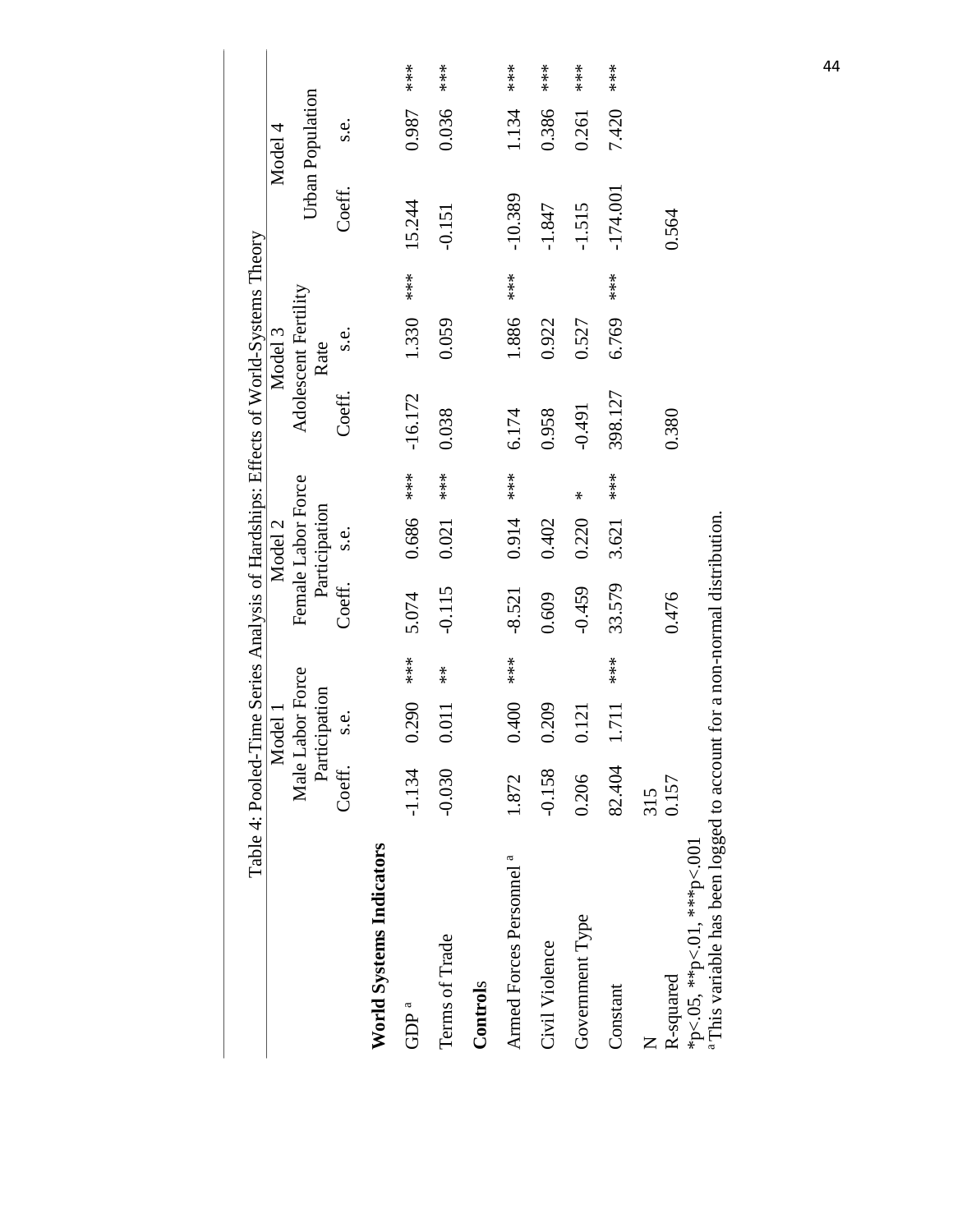

Figure 1: Conceptual Model



Figure 2: Conceptual Map of Mediating Model